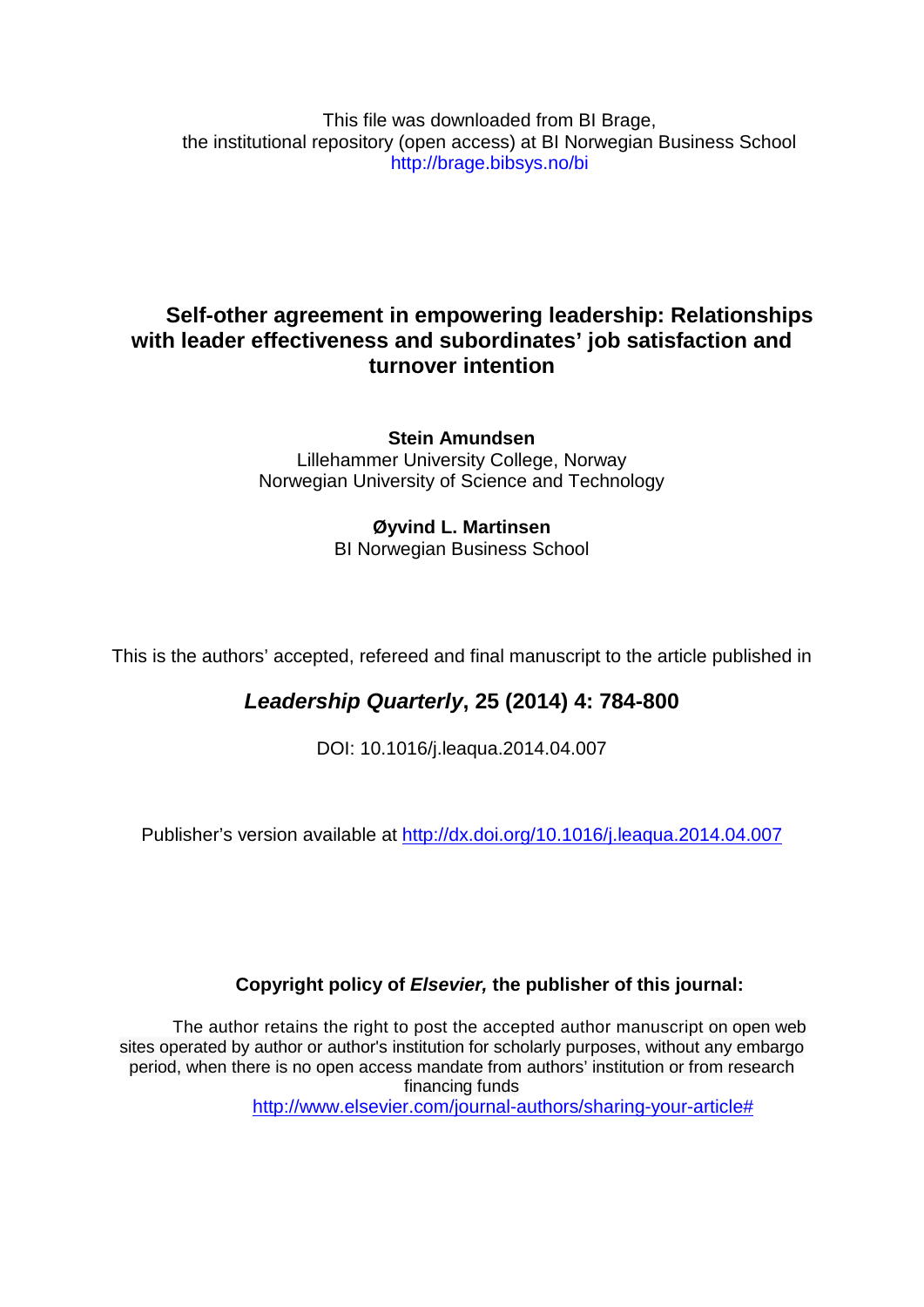Self–Other Agreement in Empowering Leadership: Relationships with Leader Effectiveness and Subordinates' Job Satisfaction and Turnover Intention Stein Amundsen Lillehammer University College, Norway & Norwegian University of Science and Technology Øyvind L. Martinsen Norwegian Business School

#### Author Note

Stein Amundsen, Faculty of Education and Social Work, Lillehammer University College, Norway; Øyvind L. Martinsen, Department of Leadership and Organizational Behavior, Norwegian Business School.

Correspondence concerning this article should be addressed to Stein Amundsen, Faculty of Education and Social Work, PO Box 952, Lillehammer University College, N-2604 Lillehammer, Norway. E-mail: stein.amundsen@hil.no.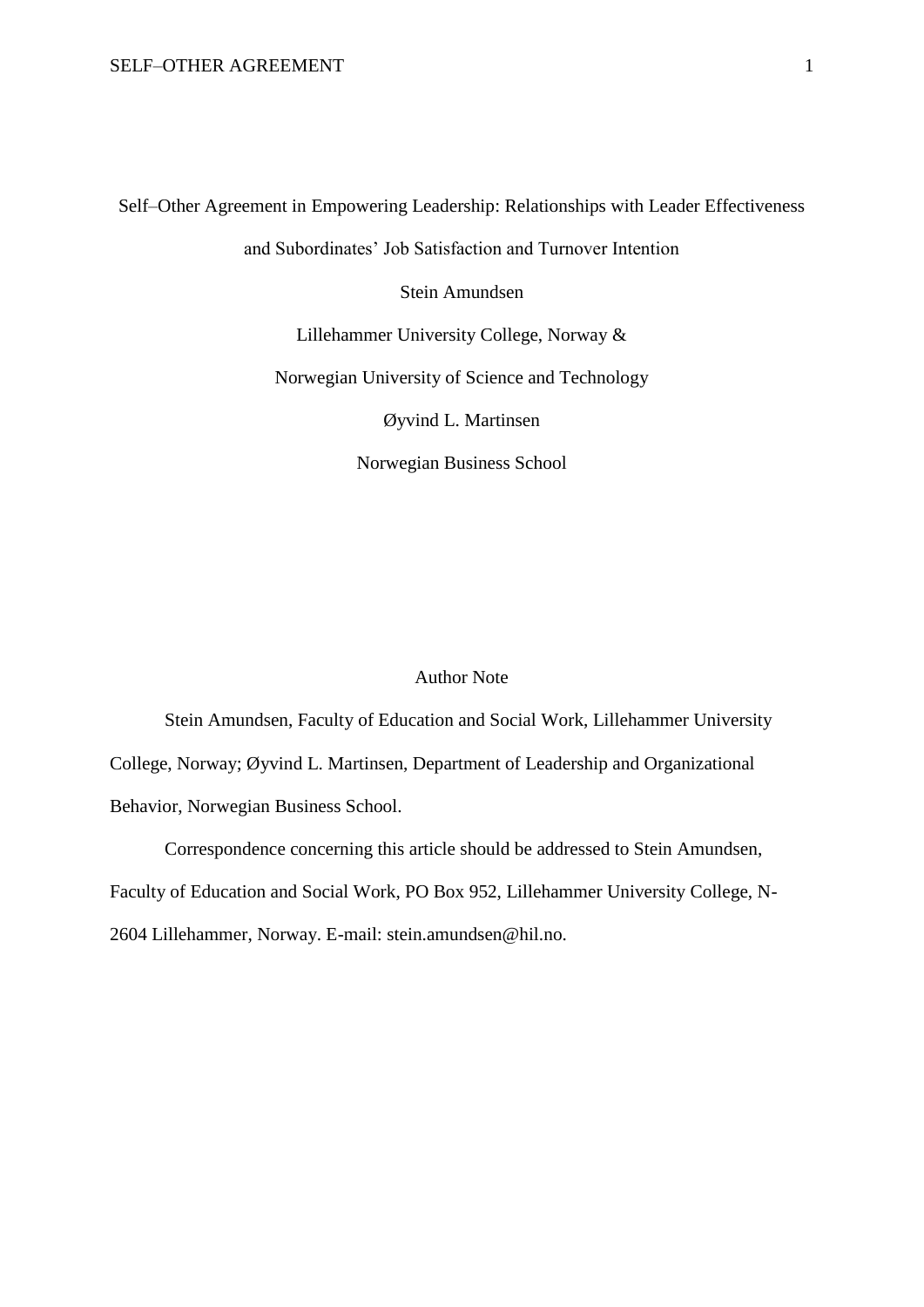#### Abstract

We investigated the effect of self–other agreement in empowering leadership on leader effectiveness, job satisfaction, and turnover intention using a sample of 50 Norwegian municipal leaders (46 for leader effectiveness) and 168 (158) of their subordinates. The findings indicated that considering both self and subordinate ratings of empowering leadership was useful in predicting the outcome variables. In particular, subordinates of overestimators reported lower job satisfaction and higher turnover intention. Moreover, leaders who underestimated their leadership were perceived as more effective by their superiors. For agreement (i.e., leader's self-ratings were in agreement with subordinates' ratings) the relationship between empowering leadership and leader effectiveness was curvilinear with an inverted U shape. Agreement in ratings of empowering leadership was not found to be related to subordinates' job satisfaction and turnover intention. The implications of these findings are discussed.

*Keywords:* empowering leadership, self–other agreement, leader effectiveness, job satisfaction, turnover intention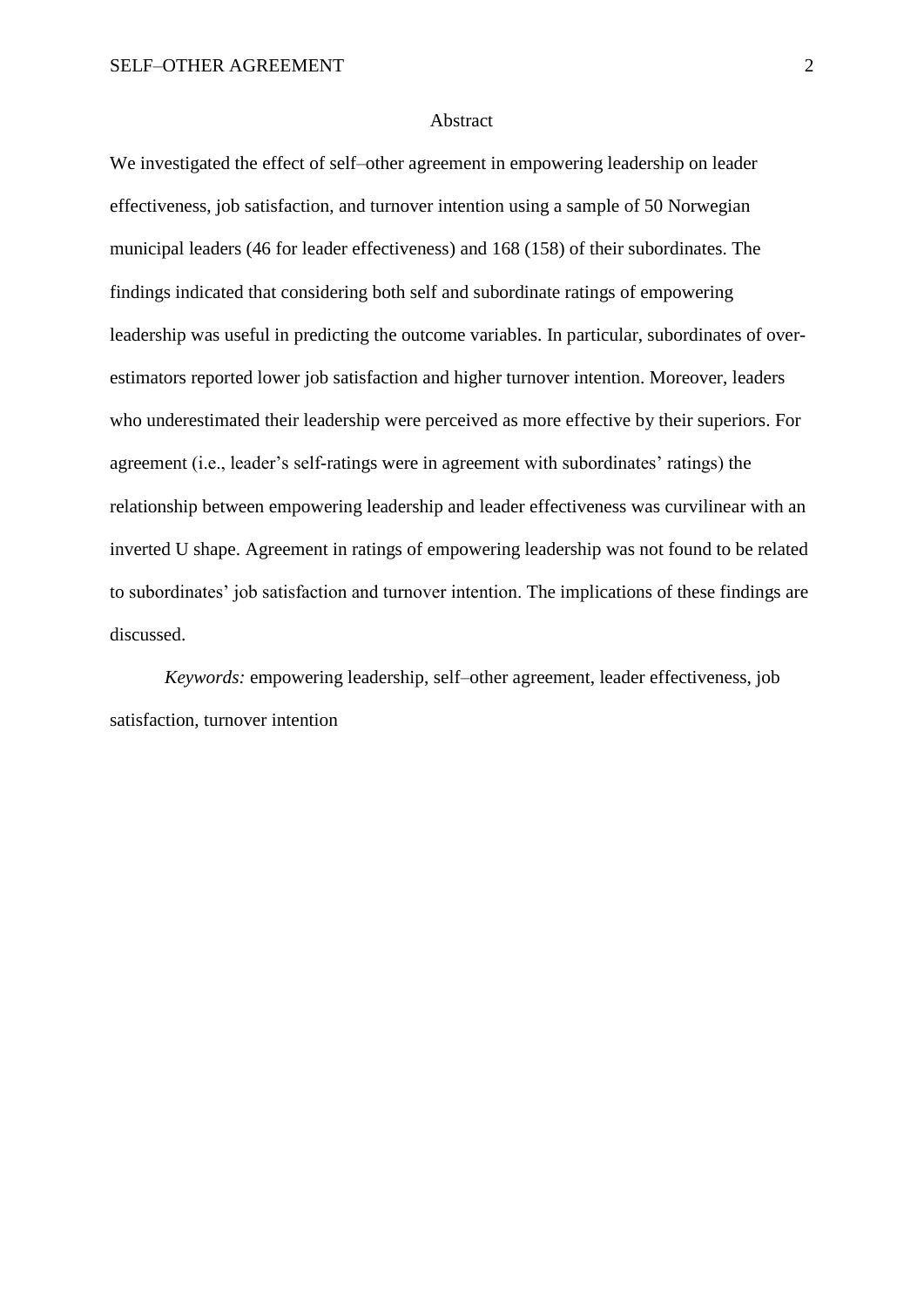Self–Other Agreement in Empowering Leadership: Relationships with Leader Effectiveness and Subordinates' Job Satisfaction and Turnover Intention\*

Employee empowerment was actualized as a management concept in the 1980s (Wilkinson, 1998), and, at its core, involves enhanced individual motivation at work through the delegation of authority to the lowest organizational level where a competent decision can be made (Conger & Kanungo, 1988; Thomas & Velthouse, 1990). Two theoretical approaches to empowerment at work have gradually emerged in the literature (Spreitzer, 2008). The first of these is a socio-structural macro-perspective that includes interventions and practices by the organization, leaders, and managers who aim to empower employees (e.g., Kanter, 1977; Lawler, 1986). The second is a psychological micro-perspective based on employee perceptions of their work role, conceptualized as a motivational construct called psychological empowerment (Spreitzer, 1995; Thomas & Velthouse, 1990). The two perspectives are related in that empowerment initiatives at the organization and leader levels aspire to create work conditions that facilitate psychological empowerment at the individual level (Hechanova, Alampay, & Franco, 2006; Lee & Koh, 2001).

Leaders are proposed to have a central role in the empowerment process of employees (Druskat & Wheeler, 2003; Randolph & Kemery, 2011), but this role is somewhat different compared with those in more traditional work designs (Ahearne, Mathieu & Rapp, 2005). Empowering leadership (EL) differs from other related leadership theories (e.g., transformational leadership) in its specific focus on power sharing and the facilitation of selfleadership, autonomy, and independence among employees (Amundsen & Martinsen, in press, Houghton & Yoho, 2005, Manz & Sims, 2001). For example, Liu, Lepak, Takenuchi, and Sims (2003, p. 143) cited Sims and Manz (1996) who claimed that while transformational leaders provide a vision for the future, power still resides in the leader and employees are not

<u>.</u>

<sup>\*</sup> We would like to thank the editor, Leanne Atwater and three anonymous reviewers for their thoughtful comments and suggestions on previous versions of the paper.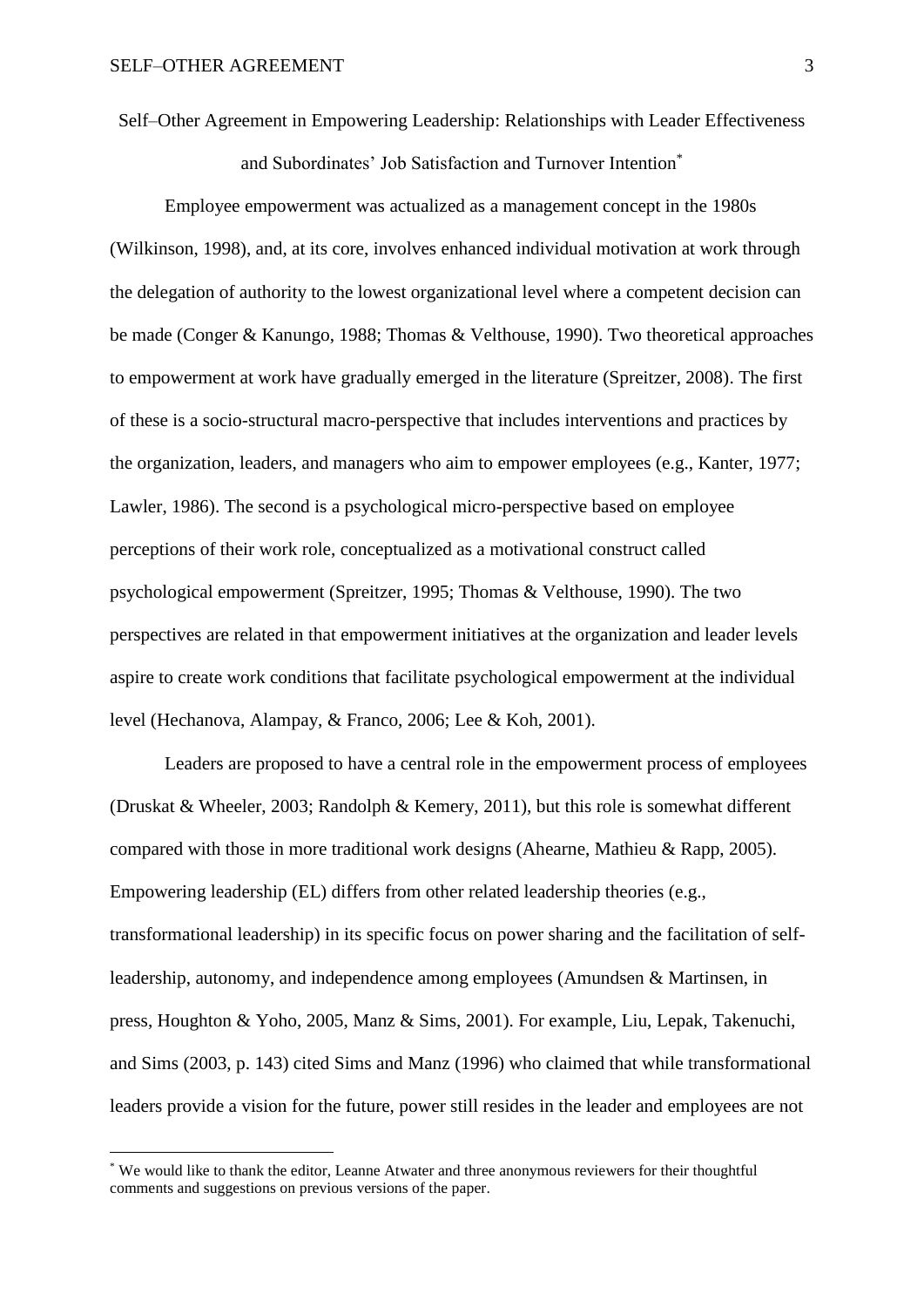allowed to participate in creating the vision itself. In line with this assertion, Kark, Shamir, and Chen (2003) found that transformational leadership was positively related to follower dependence as mediated by personal identification with the leader. The distinctiveness of EL compared with other leadership approaches has been investigated in a number of studies, including Amundsen and Martinsen (in press), Arnold, Arad, Rhoades, and Drasgow (2000), Pearce et al. (2003), and Tekleab, Sims, Yun, Tesluk, and Cox (2008). These studies indicated that EL is a distinct form of leadership from aversive, directive, transactional, and transformational leadership, and from leader–member exchange (LMX), consideration and initiating of structure.

Previous research has identified a positive association between EL and leader effectiveness (Tekleab et al., 2008) and favorable employee outcomes including performance (Vecchio, Justin, & Pearce, 2010), self-leadership (Amundsen & Martinsen, in press), psychological empowerment (Randolph & Kemery, 2011), job satisfaction (Konczak, Stelly, & Trusty, 2000), affective commitment (Dewettinck & van Ameijde, 2011), and creativity (Zhang & Bartol, 2010). However, several contingencies may theoretically affect such relationships, and one of these is self–other agreement (SOA), typically defined as the degree of congruence between a leader's self-rating and the ratings they receive from others (Yammarino & Atwater, 1993). The ratings of others are usually provided by subordinates, peers, and/or superiors.

Meta-studies have demonstrated that self and others' ratings are only moderately related (Conway & Huffcutt, 1997; Harris & Schaubroeck, 1988), indicative of the fact that they represent different perspectives of the same phenomenon (Yammarino & Atwater, 1997) as well as being biased in different ways (Fleenor, Smither, Atwater, Braddy, & Sturm, 2010). When considering self and others' ratings simultaneously, however, we can potentially obtain a more nuanced and accurate picture beyond the evaluations each of the rating sources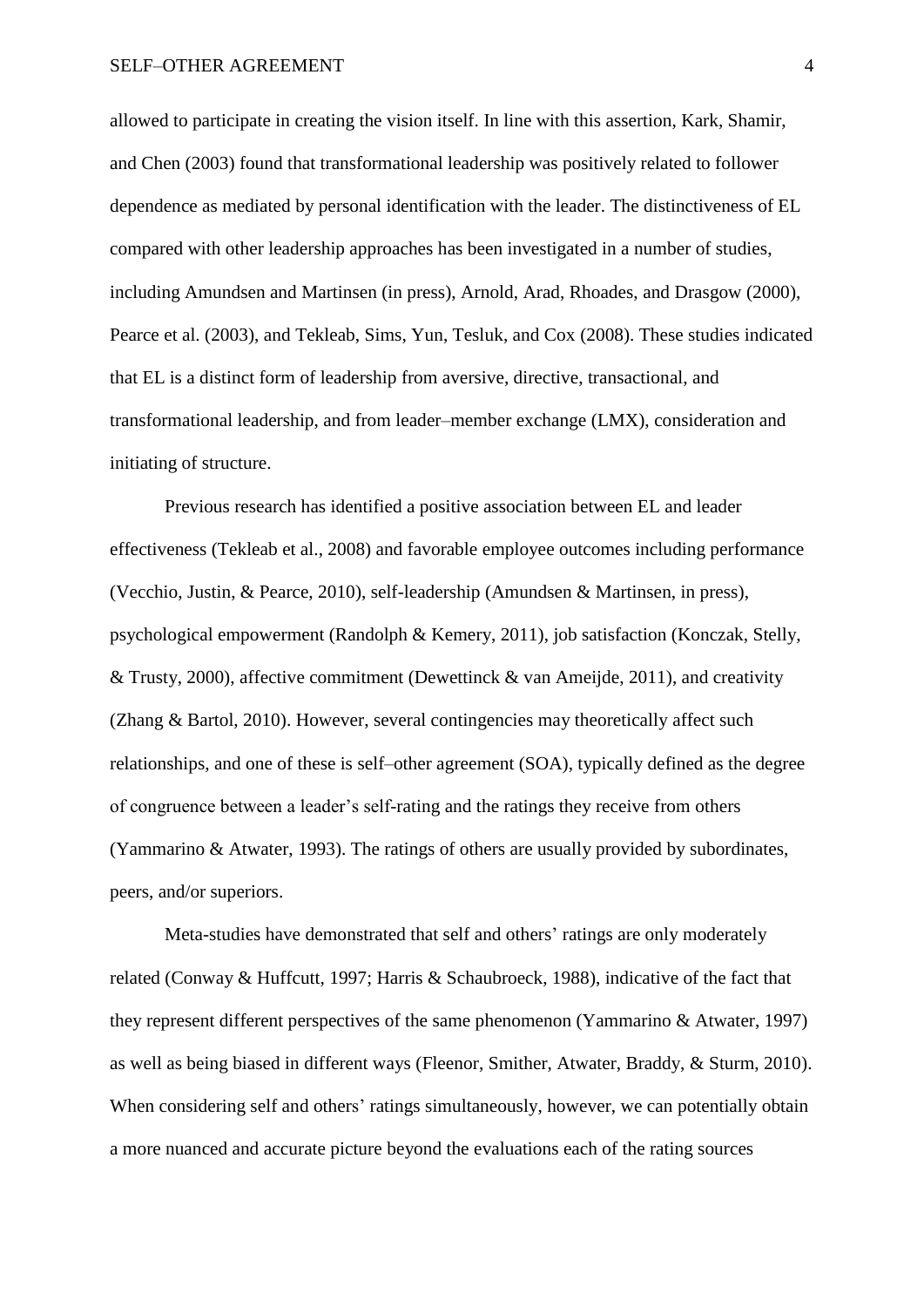provide separately. For example, SOA is proposed as an indicator of leader self-awareness (Atwater & Yammarino, 1992; Wohlers & London, 1989), has been noted as being an important aspect of emotional intelligence (Goleman, 1995), and has demonstrated a relationship to outcomes such as leader effectiveness (Atwater, Ostroff, Yammarino, & Fleenor, 1998) and leader influence tactics (Berson & Sosik, 2007), and to subordinates' selfleadership (Tekleab et al., 2008), job satisfaction, and performance (Moshavi, Brown, & Dodd, 2003). Despite a growing body of relevant literature, we still need to better understand whether the effects of SOA can be generalized across leadership models, criteria, and cultures.

In this respect, three issues motivate the present study. First, there appears to be a lack of studies that have specifically addressed SOA in EL ratings. To the best of our knowledge, the only exception is Tekleab et al. (2008), where the authors examined the effects of SOA of EL and transformational leadership on leader effectiveness, as well as on subordinates' selfleadership and satisfaction with supervision. They found that SOA of EL was related to selfleadership but not to satisfaction with supervision or leader effectiveness. One possible explanation of this is their use of a relatively narrow seven item measure of EL that mainly tapped into leaders' ability to coordinate and work in teams and to promote independent actions among subordinates. In line with Amundsen and Martinsen's (in press) conceptualization, we consider EL to include behaviors that promote subordinates' autonomy through the influence processes of power sharing, motivation support, and development support, and our study represents therefore an important attempt to investigate SOA of a broader EL construct than Tekleab et al. (2008) did. We also believe that SOA regarding the behavior of a leader whose primary purpose is to support autonomous subordinates may be of relevance in today's contemporary work settings, which are characterized, among other things, by highly skilled and educated "knowledge workers" (Parker, Wall, & Cordery, 2001).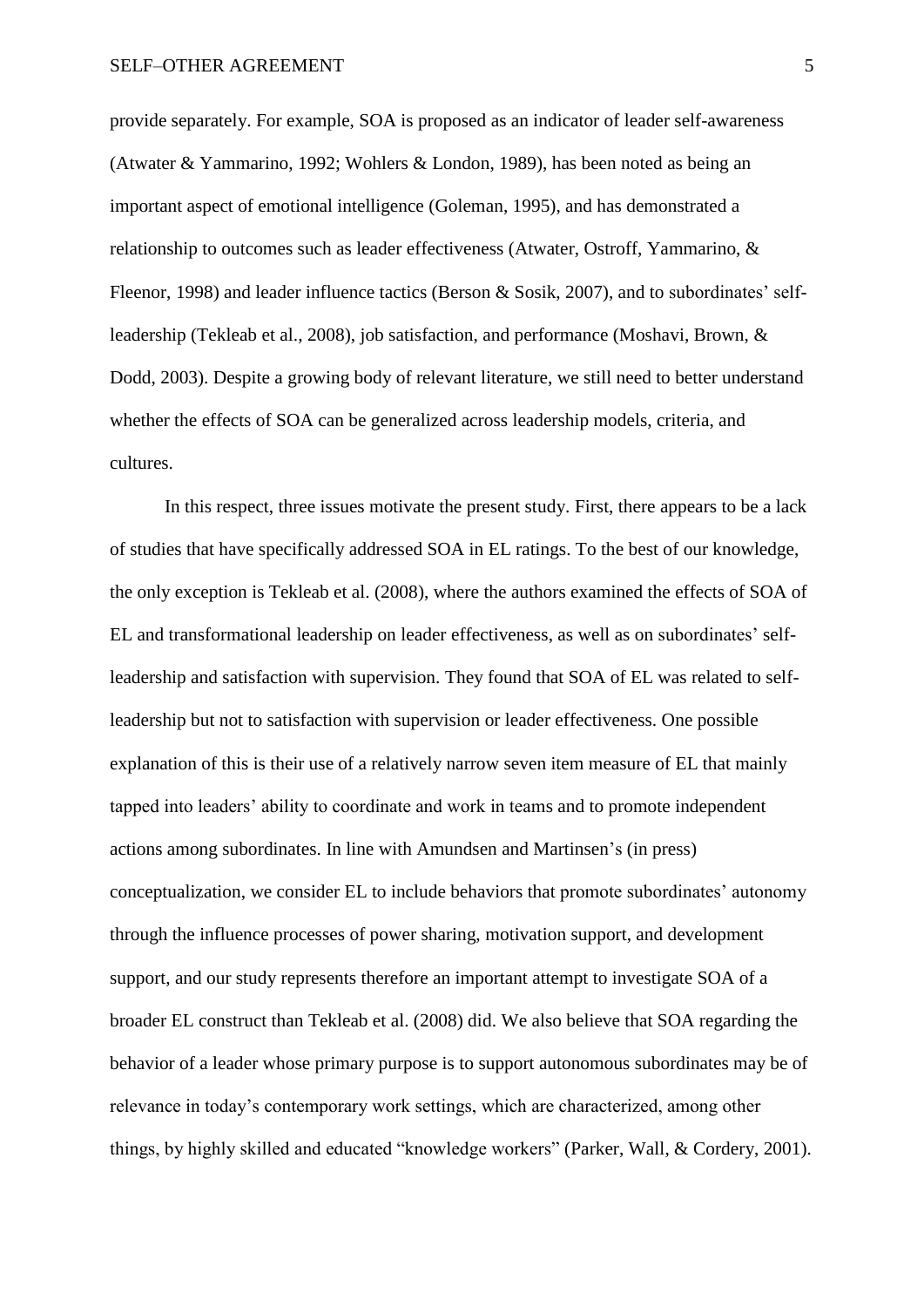For example, if the leader thinks he/she is empowering while subordinates do not agree with this, it may result in little actual empowerment being provided, which may have implications for leader effectiveness and attitudes among subordinates. It is therefore important, from both a research perspective and a practitioner point of view, to gain more insight into how a leader's self-awareness of an autonomy and development supportive leadership style affects relevant outcome variables.

Second, previous research (e.g., Sosik, 2001; Tekleab et al., 2008) indicates that SOA in leader behavior ratings may have a somewhat different impact on outcome variables related to leaders and subordinates. Thus, in the present study we emphasize both leader effectiveness (rated by a leader's superior) and subordinates' self-reporting of job satisfaction and turnover intention. Third, in accordance with Atwater, Wang, Smither, and Fleenor (2009, p. 876) most prior leadership studies "that have examined self and others' ratings have taken place in the U.S. on American samples", and relatively consistent patterns have emerged. However, their study, including 21 countries, indicates that cultural characteristics may play a role in understanding relationships between self and others' ratings. Likewise, Atwater, Waldman, Ostroff, Robie, and Johnson (2005) found the effect of self and others' ratings in relation to the prediction of leader performance differed between U.S. and European leaders (the European countries studied were Germany, France, Italy, Denmark, and the U.K.). It is therefore important that more SOA research be carried out in countries other than those that have been previously studied in order to better understand potential cultural differences and their implications for SOA. The present study of Norwegian leaders is such a contribution. Compared with the countries studied by Atwater et al. (2005) Norway can roughly be categorized in the same group as Denmark and France; that is, relatively lower individualism and low masculinity. However, if we consider Hofstede's (1983) index values on cultural dimensions in more detail, Norway has the lowest value for these dimensions compared with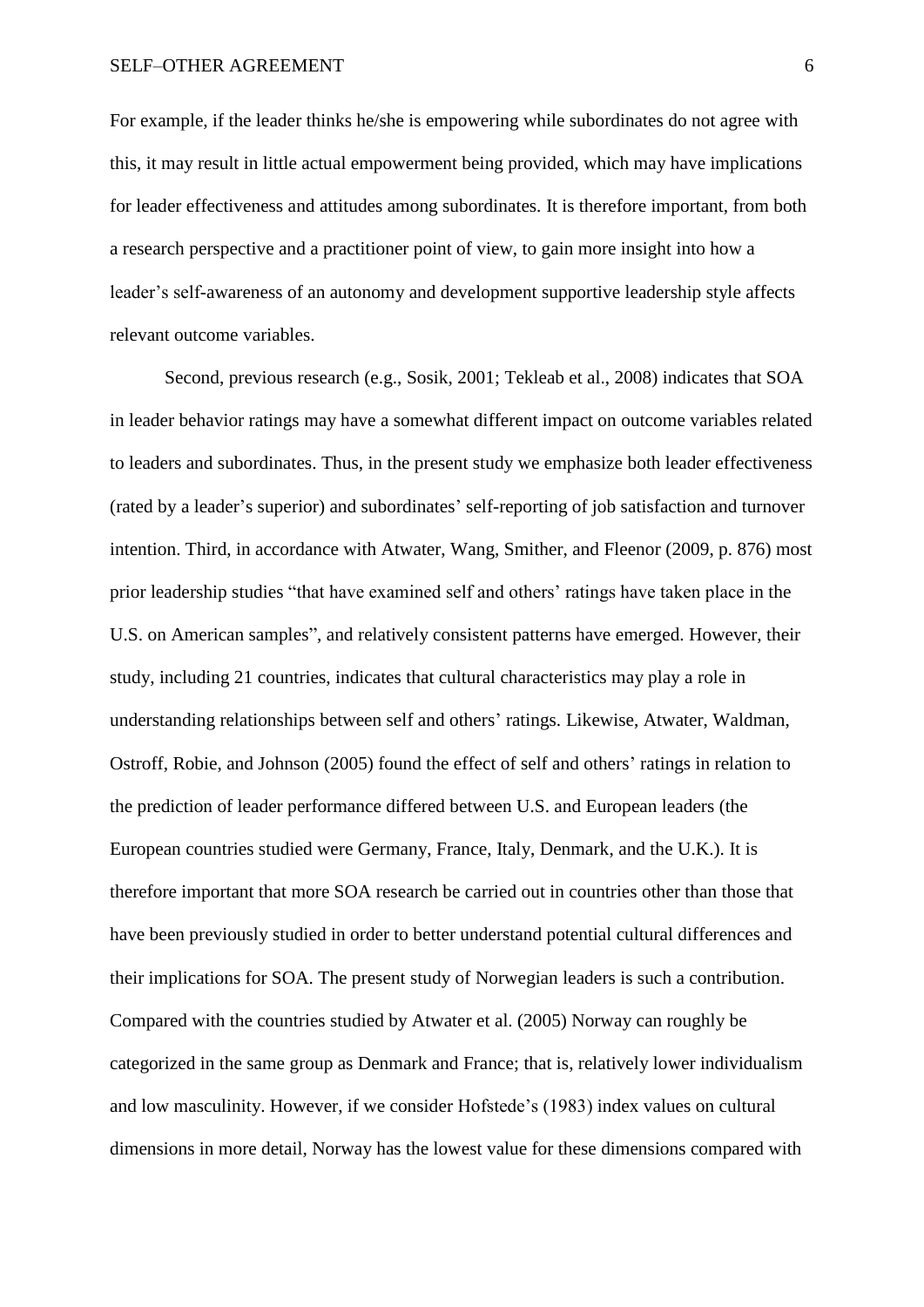both Denmark and France. As such, the present study investigates a country with a combination of cultural values different from those studied by Atwater et al. (2005), and may therefore be an important contribution to SOA research.

### **Hypothesis Development**

Comparison between self and others' ratings has given rise to an SOA model consisting of four categories, which are believed to have different consequences for individual and organizational outcomes (Atwater & Yammarino, 1997; Yammarino & Atwater, 1997). Leaders who provide ratings that are higher than the ratings of others are referred to as overestimators; leaders whose ratings are lower than others' ratings are referred to as underestimators; leaders who rate themselves highly and similar to others' ratings are referred to as in-agreement/good leaders; and, leaders whose ratings are low and similar to others' ratings are referred to as in-agreement/poor leaders. In the same way as several previous studies of SOA (e.g., Berson & Sosik, 2007; Ostroff, Atwater, & Feinberg, 2004; Tekleab et al., 2008), we will use this terminology in the development of our hypotheses. However, as recommended by several scholars (e.g., Edwards, 1994; Fleenor et al., 2010) we employed polynomial regression analysis instead of categories or difference scores in the exploration of our hypotheses.

Previous SOA research has largely assumed the same patterns of results regardless of leadership approach and we have therefore assumed that these patterns were also applicable for our hypotheses regarding EL. Moreover, because the theory of SOA and its effects has been primarily developed in the U.S. (cf. Atwater et al., 2005, p. 27), and there is a lack of SOA studies that have been conducted in European countries, we mainly based our hypotheses on the U.S. model. However, studies by Atwater and colleagues (2005, 2009) indicate that cultural characteristics may play a role in the relationship between self and others' ratings as well as in the effects of SOA on outcome variables, and therefore point out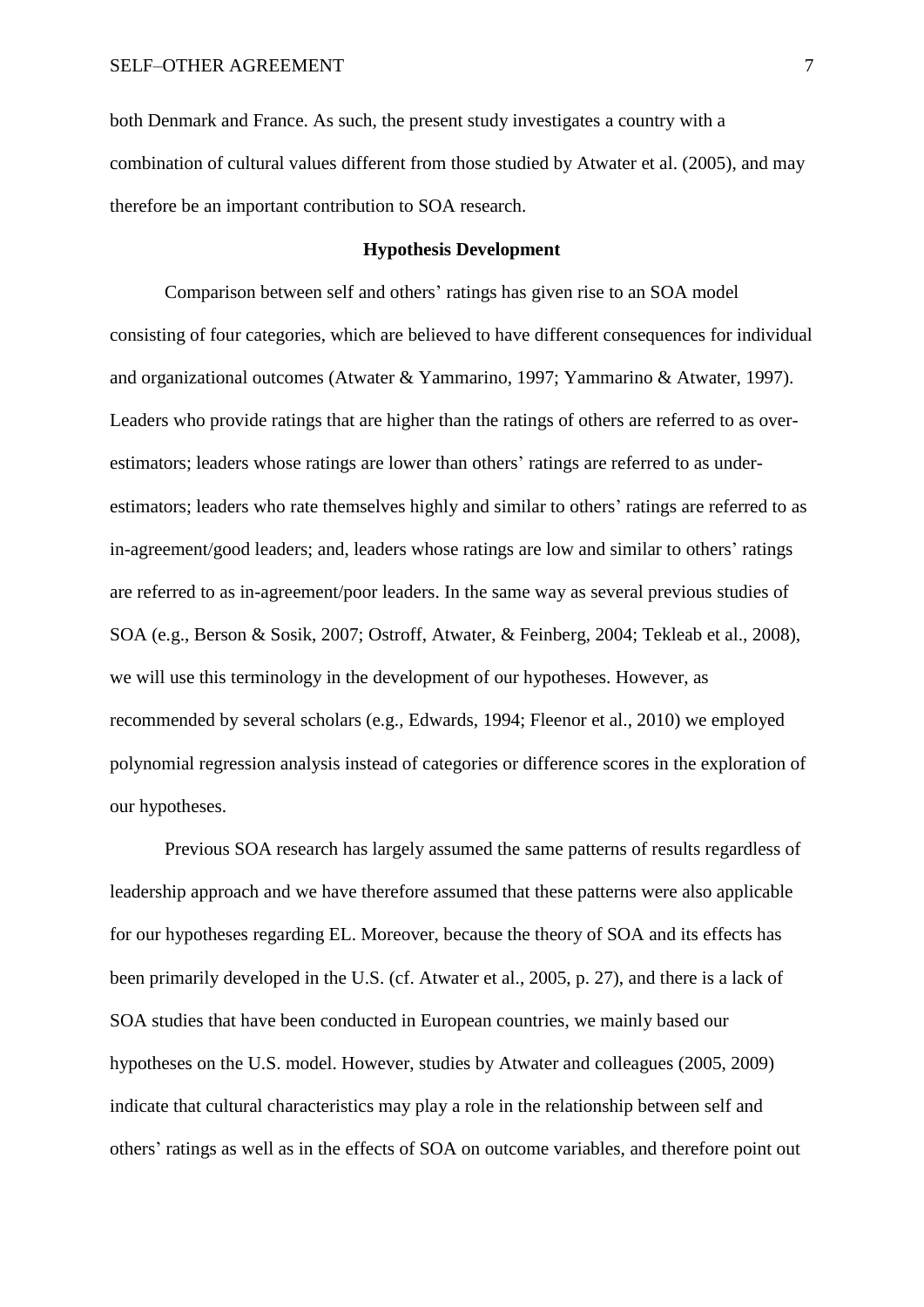that "we must exercise caution when applying U.S.-based findings to a global context" (Atwater et. al, 2005, p. 38). We will therefore discuss our hypotheses in light of possible cultural implications at the close of this section.

#### **Self–Other Agreement and Leader Effectiveness**

Fleenor et al. (2010) noted that "a straightforward hypothesis is that leaders with congruent ratings are more effective than those whose ratings are incongruent" (p. 1019), but added that the relationship appears to be more complex. Specifically, over-estimators tend to ignore negative feedback from subordinates when it is inconsistent with their self-perception and thereby see themselves in an unrealistically positive light (Yammarino & Atwater, 1997). This may prevent them from developing as leaders (Bass & Yammarino, 1991) and lead them to pursue unrealistic tasks that represent risks and uncertainties (Atwater et al., 1998). Overestimation also may be an indication of egotistical and arrogant behavior, which may negatively influence performance and effectiveness (Yammarino & Atwater, 1997). Although previous studies have concluded that over-estimators are generally poor performers and less effective (e.g., Atwater et al., 2005; Ostroff et al., 2004; Tekleab et al., 2008; Yammarino & Atwater, 1997), there are nevertheless some indications that this picture is more nuanced. For example, Atwater et al. (1998) found that leaders who received high ratings from others (i.e., peers and subordinates) but provided still higher self-ratings were rated as more effective by their direct supervisor. Likewise, Sosik and Megerian (1999) found that over-estimators received the highest mean performance scores from their superiors as compared with both under-estimators and those in the agreement category.

Under-estimators provide self-ratings that are lower than others' ratings, and, in accordance with Yammarino and Atwater (1997), these may be associated with mixed performance results. On the one hand, low self-perception may lead them to pursue easy and unchallenging improvement goals, which may, in turn, result in decreased overall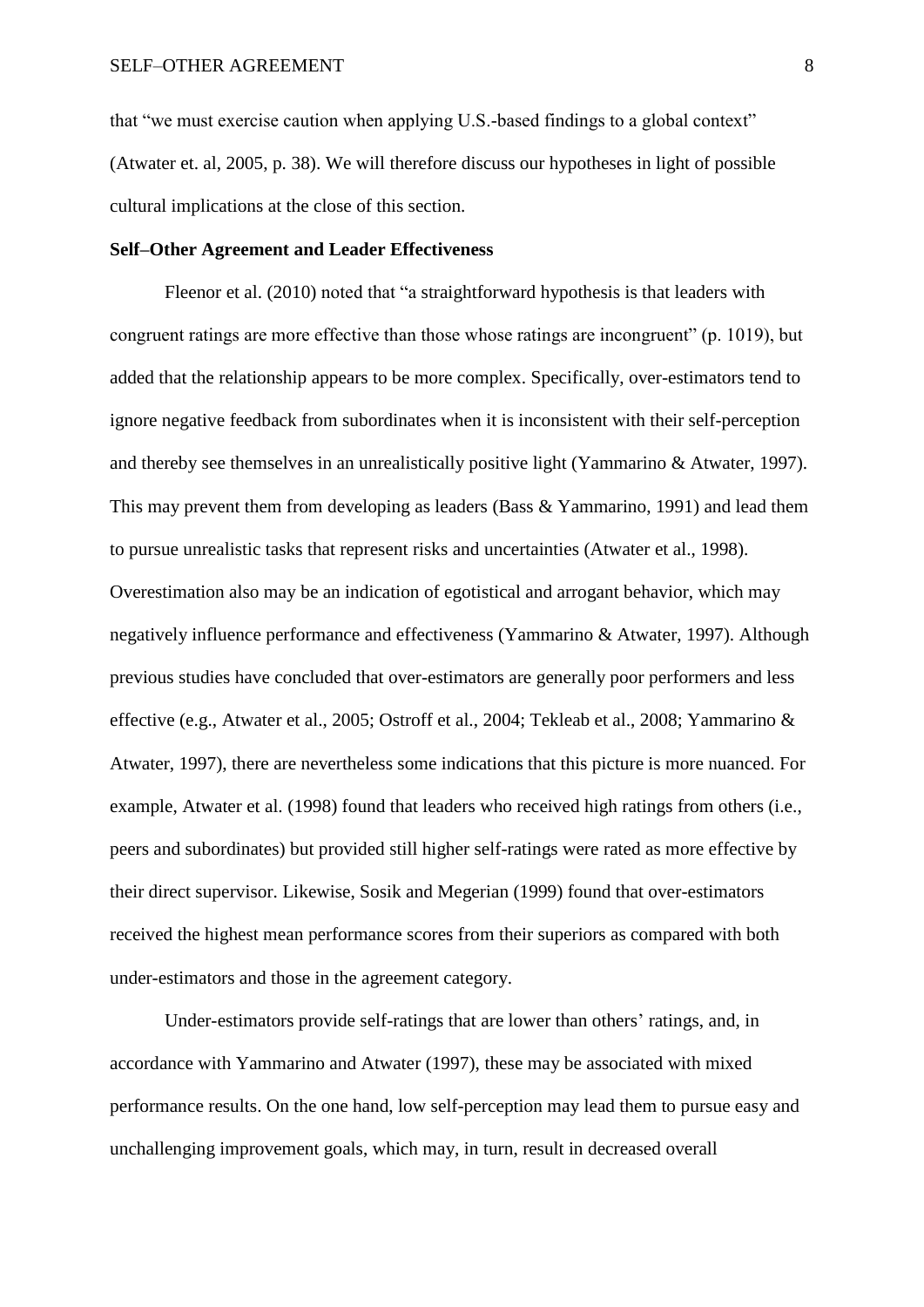effectiveness (Tekleab et al,. 2008). On the other hand, their tendency to overestimate weaknesses may be compensated through hard work, resulting in greater success in task accomplishment (Atwater et al., 1998). Continued positive feedback from others highlights their potential for improvement (Yammarino & Atwater, 1997) and provides them with incentives to undertake corrective actions. Moreover, Atwater and Yammarino (1997) noted that underestimation, in some cases, may reflect modesty and suggested under-estimators may be effective leaders. Underestimation has typically been more strongly associated with good performance (e.g., Atwater et al., 1998), which also forms the basis for our present expectations.

Leaders in the in-agreement/good category have been described as effective leaders (Yammarino & Atwater, 1997) who are able to accurately diagnose their strengths and weaknesses and set appropriate self-improvement goals (Tekleab et al., 2008). Because feedback provided to these leaders is consistently favorable, it may support their self-efficacy beliefs and have positive implications for their effectiveness. In-agreement/poor leaders also have accurate self-perceptions compared with others, but receive largely negative feedback and their self-worth may thus be low (Atwater et al., 1998). Although they recognize their weaknesses, they are often unwilling or unable to change due to low self-efficacy regarding their leadership abilities (Fleenor et al., 2010; Tekleab et al., 2008), which results in poor performance and diminished effectiveness. Atwater and Yammarino (1997) suggested that inagreement/good estimators are more effective leaders than in-agreement/poor leaders and over-estimators. Previous research has typically identified a positive relationship between inagreement ratings and leader effectiveness (e.g., Atwater et al., 1998; Ostroff et al., 2004). Taken together, the body of theory and the empirical findings discussed above lead us to propose the following hypothesis: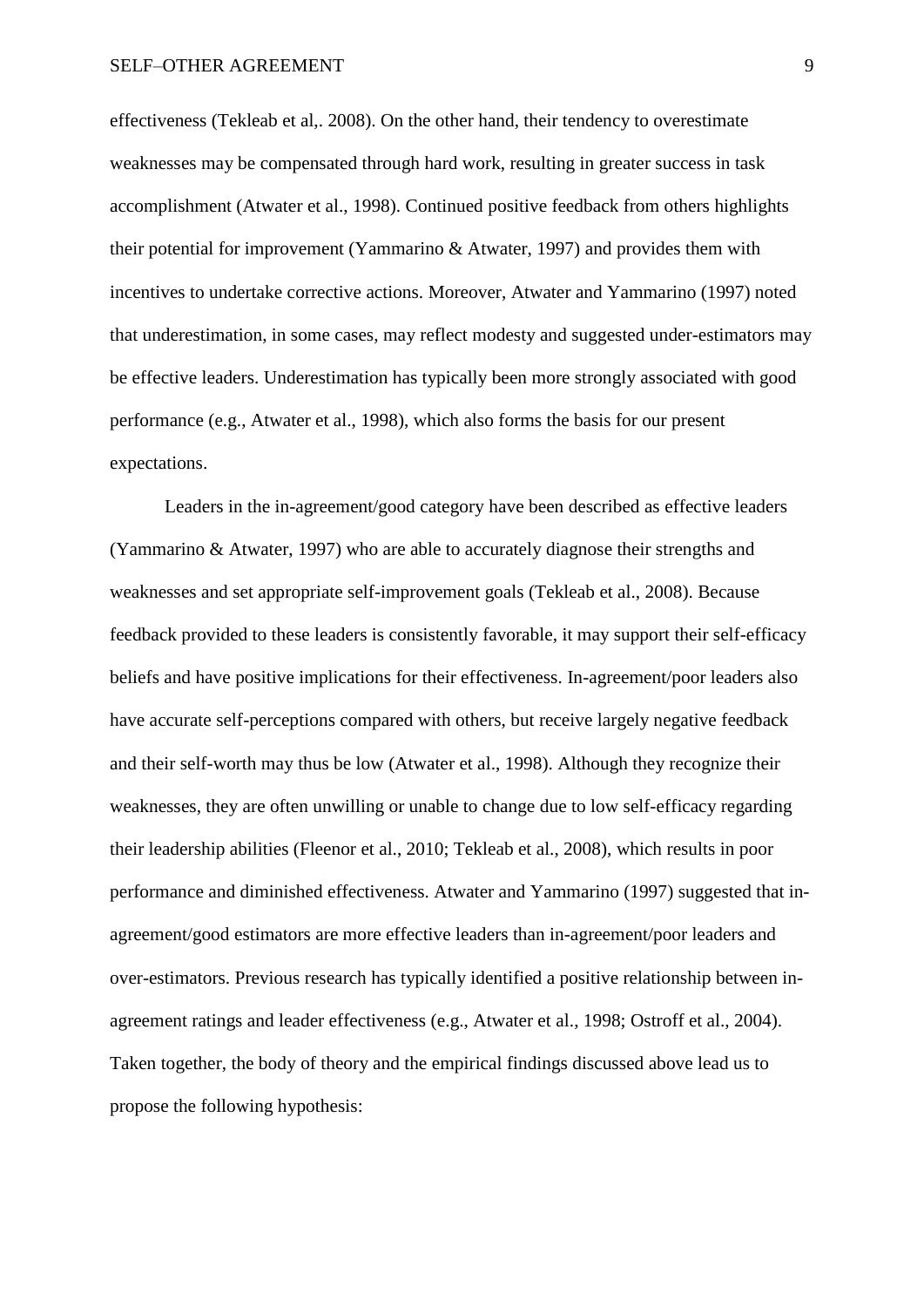**Hypothesis 1:** Leader effectiveness is highest for in-agreement/good leaders of empowering leadership, second highest for under-estimators, third highest for overestimators, and lowest for in-agreement/poor leaders.

#### **Self–Other Agreement and Subordinates' Job Satisfaction and Turnover Intention**

Beyond the implications SOA may have for a focal leader's effectiveness, previous research has shown that SOA also has the potential to affect employees' work attitudes (e.g., Krishnan, 2003; Moshavi et al., 2003; Sosik, 2001). For this reason, we have chosen to investigate the effects of SOA in EL ratings for job satisfaction and turnover intention. We consider these employee attitudes to be important because meta-studies have shown that job satisfaction is associated with performance (Judge, Thoresen, Bono, & Patton, 2001) and turnover intention is associated with actual turnover (Griffeth, Hom, & Gaertner, 2000). Both job satisfaction and turnover intention have previously been related to empowering leader behaviors (Amundsen & Martinsen, in press; Dewettinck & van Ameijde, 2011).

Several arguments underpin our proposal that SOA in EL ratings may affect our two attitude variables. Specifically, it is suggested that leaders who overestimate their leader behaviors have negative attitudes (Atwater & Yammarino, 1997), including hostility and resentment (Yammarino & Atwater, 1997), and their subordinates may view them as selfcentered and uncaring (Sosik, 2001). They may be less sensitive to the concerns of others (Moshavi et al., 2003), and their need for self-aggrandizement and independence may result in lowered contact and consultation with subordinates (Berson & Sosik, 2007). As mentioned above, severe overestimation may also be an indication of egotistical and arrogant behavior (Yammarino & Atwater, 1997). In an upward feedback field experiment study, Atwater, Waldman, Atwater, and Cartier (2000) reported that leaders who received lower ratings from their subordinates reduced their commitment to them after receiving the feedback. Likewise, Brett and Atwater (2001) reported that lower ratings received by over-estimators resulted in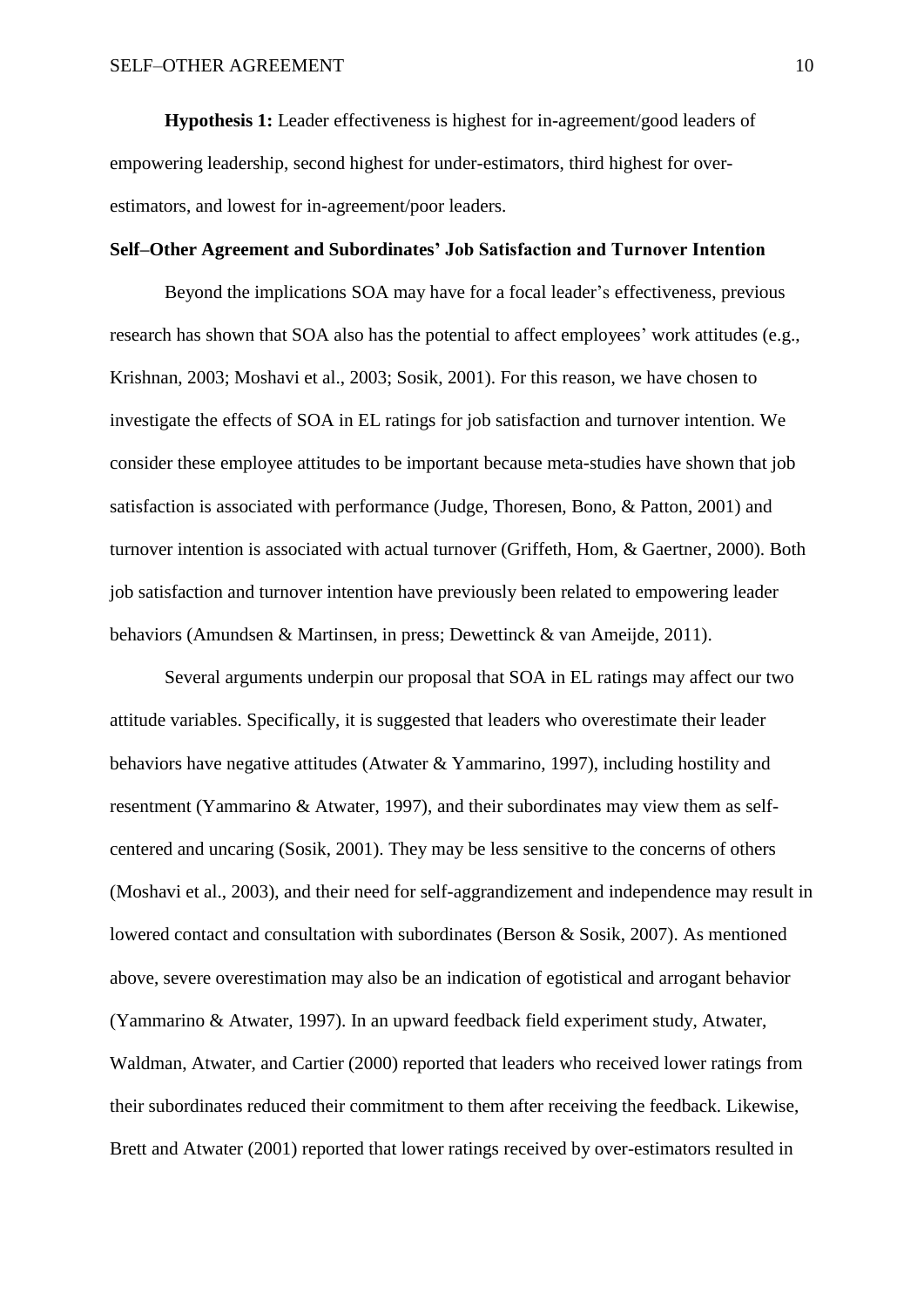negative reactions such as anger and discouragement. Overestimation on the part of leaders may therefore affect subordinates' job satisfaction negatively and turnover intention positively.

Like over-estimators, under-estimators also provide self-ratings that are incongruent with others' ratings but in the opposite direction. Their lack of self-awareness may stem from overly critical self-evaluation combined with setting high standards for themselves (Godshalk & Sosik, 2000). Krishnan (2003) argued that such leaders have self-discipline and, "might possess humility often associated with subrogation of self-interests for the good of others" (p. 347). Yammarino and Atwater (1997) emphasized that under-estimators can be pleasant to be around and raise their self-evaluations when provided with feedback from others. In line with this finding, Sosik (2001) argued that under-estimators continually strive to meet feedback expectations from their subordinates, which may foster perceptions of openness and a concern for others. This may also lead subordinates to perceive these leaders as altruistic (Kanungo  $\&$ Mendonca, 1996). Thus, under-estimators are seen as likeable individuals who maintain pleasant interpersonal and developmental relationships with others (Yammarino & Atwater, 1997), which clearly should be expected to influence subordinates' satisfaction and turnover intention favorably.

In accordance with Yammarino and Atwater (1997), in-agreement/good leaders tend to have very positive job attitudes and few conflicts with others, and they tend to be aware of their good performance. They have high efficacy expectations and constructively apply feedback from others to alter their behavior. Berson and Sosik (2007) pointed out that such individuals are easy to work with, which may contribute to the development of high-quality relationships with subordinates. In-agreement/poor leaders seem to be aware of their weaknesses but take few actions to improve (Yammarino & Atwater, 1997). They tend to have more negative attitudes (Atwater & Yammarino, 1997; Yammarino & Atwater, 1997),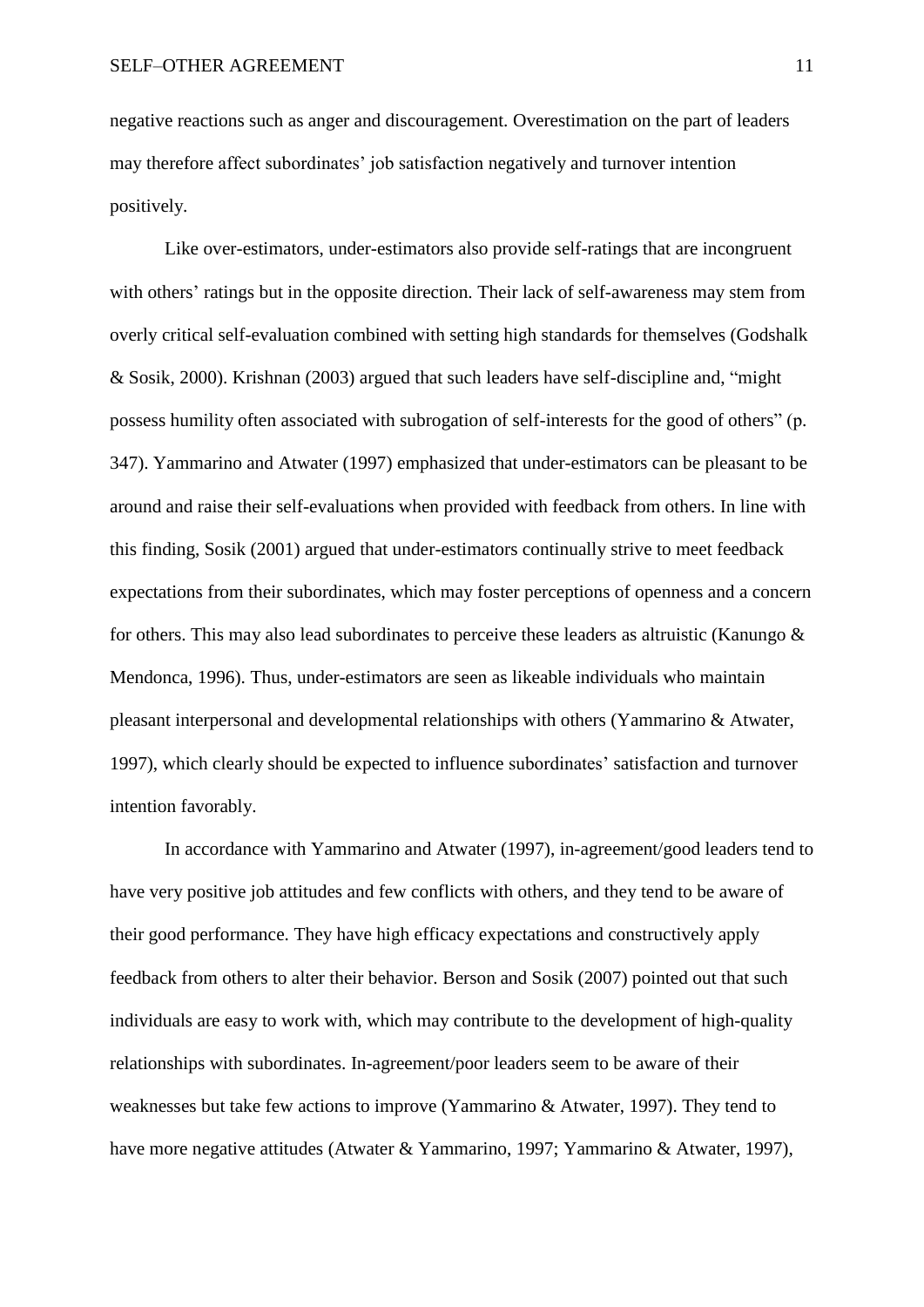and to consult with their subordinates less frequently than do in-agreement/good leaders (Berson & Sosik, 2007). These characteristics may result in more favorable work attitudes among subordinates of in-agreement/good leaders than subordinates of in-agreement/poor leaders. However, there is a lack of studies that have directly investigated the difference between the two in-agreement categories and their impact on subordinates' work attitudes; instead, congruence has commonly been treated as a single category (e.g., Krishnan, 2003; Moshavi et al., 2003; Sosik & Megerian, 1999). Tekleab et al. (2008) represent an exception in that they found subordinates of in-agreement/good leaders of transformational leadership as more satisfied with supervision than subordinates of in-agreement/poor leaders. In addition, they found that satisfaction was higher among those reporting to under-estimators and inagreement/good leaders, than among those reporting to over-estimators and inagreement/poor leaders.

Previous studies of SOA have consistently reported that under-estimators and selfaware leaders outperform over-estimators in promoting positive affective outcomes among subordinates. For example, Sosik (2001) found that the subordinates of under-estimators reported higher levels of organizational commitment than did subordinates of leaders categorized as over-estimators. Additionally, subordinates of under-estimators reported higher levels of trust in their managers than subordinates of in-agreement leaders, who in turn reported higher trust than those of over-estimators. Moshavi et al. (2003) found that subordinates of under-estimators were the most satisfied with their supervisor and job, followed by subordinates of in-agreement leaders, whereas subordinates of over-estimators were the least satisfied. Similarly, Krishnan (2003) reported that subordinates of underestimators exerted higher extra effort than those of self-aware leaders, who in turn exerted higher extra effort than those of over-estimators. Moreover, subordinates of under-estimators were similarly satisfied with their leader as those of self-aware leaders and more satisfied than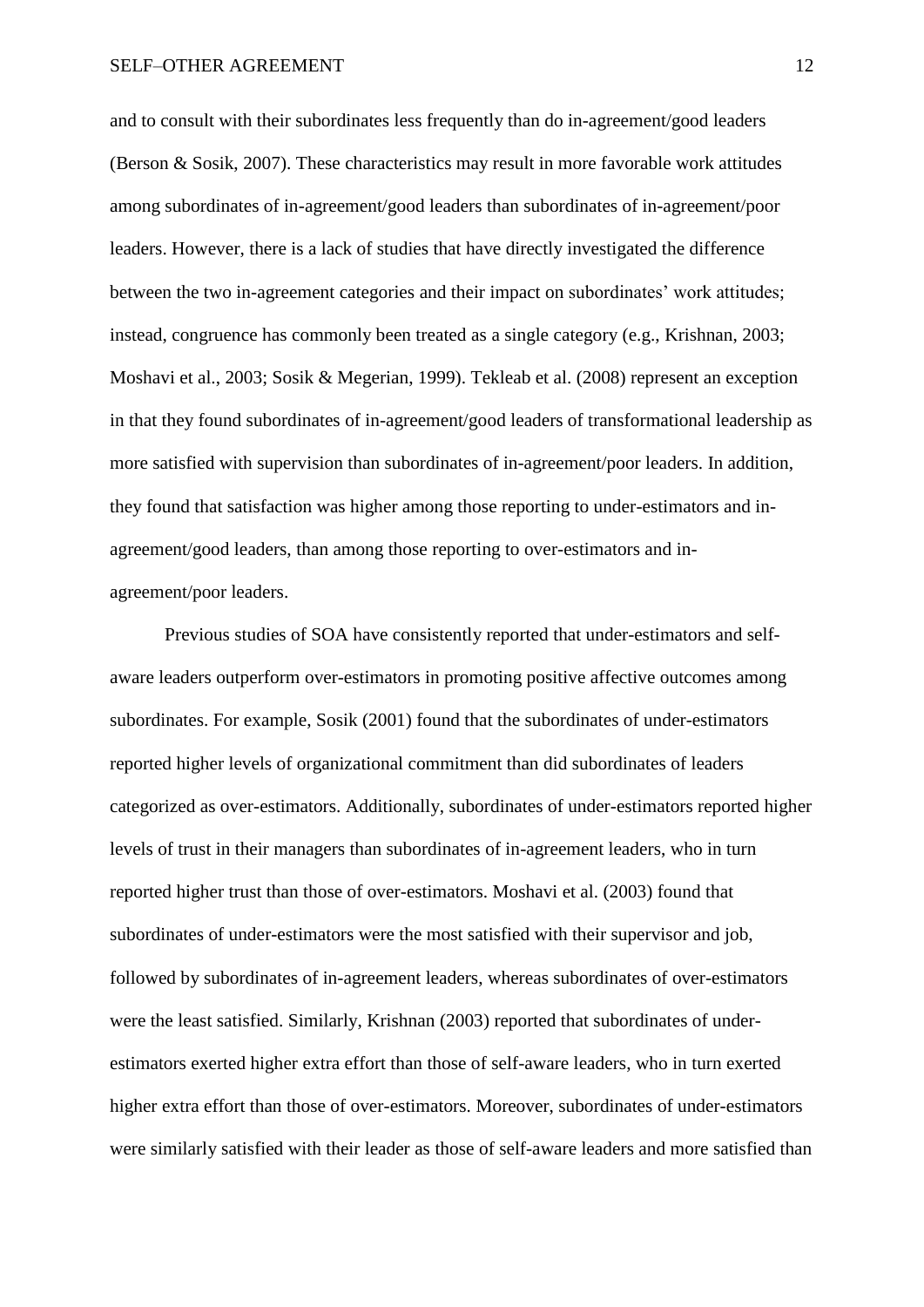those of over-estimators. In sum, these findings seem to indicate that under-estimators influence subordinates' attitudes most positively and over-estimators most negatively, whereas work attitudes of self-aware leaders appear to be located at a level between these two categories of incongruence.

We were not able to identify any studies involving SOA of leadership and turnover intention. However, our hypothesis regarding turnover intention appears to have indirect support in that turnover intention has been shown to have significant association with job satisfaction in a number of studies. For example, Tett and Meyer (1993) found in a metaanalysis including 88 samples  $(N = 35,494)$  a mean corrected correlation of  $-.58$  (95%) confidence interval -.23 to -.93) between job satisfaction and turnover intention/withdrawal cognitions. In a study including four samples (*N* = 107 to 459) van Dick et al. (2004) reported correlations in the range from -.35 to -.64 ( $p < .01$ ) between the two constructs. Harris et al. (2009, 2011) found in their studies (*N* = 244 and 205) a correlation of -.58 (*p* < .01) and -.63  $(p < .01)$ , respectively. Accordingly, in line with the above discussion, we put forward the following hypothesis:

**Hypothesis 2:** (a) Job satisfaction is highest and (b) turnover intention lowest for subordinates of under-estimators of empowering leadership, second highest/lowest for subordinates of in-agreement/good leaders, third highest/lowest for subordinates of inagreement/poor leaders, and lowest/highest for subordinates of over-estimators.

#### **Possible Cultural Implications**

Atwater et al. (2005) found that only others' ratings were significant in the prediction of leader performance in five European countries; that is, self-rating and the interaction between self and others' ratings played an insignificant role. In contrast, they found both self and others' ratings to be significant predictors in the United States. These findings indicate that the simultaneous consideration of self and others' ratings may not be as important in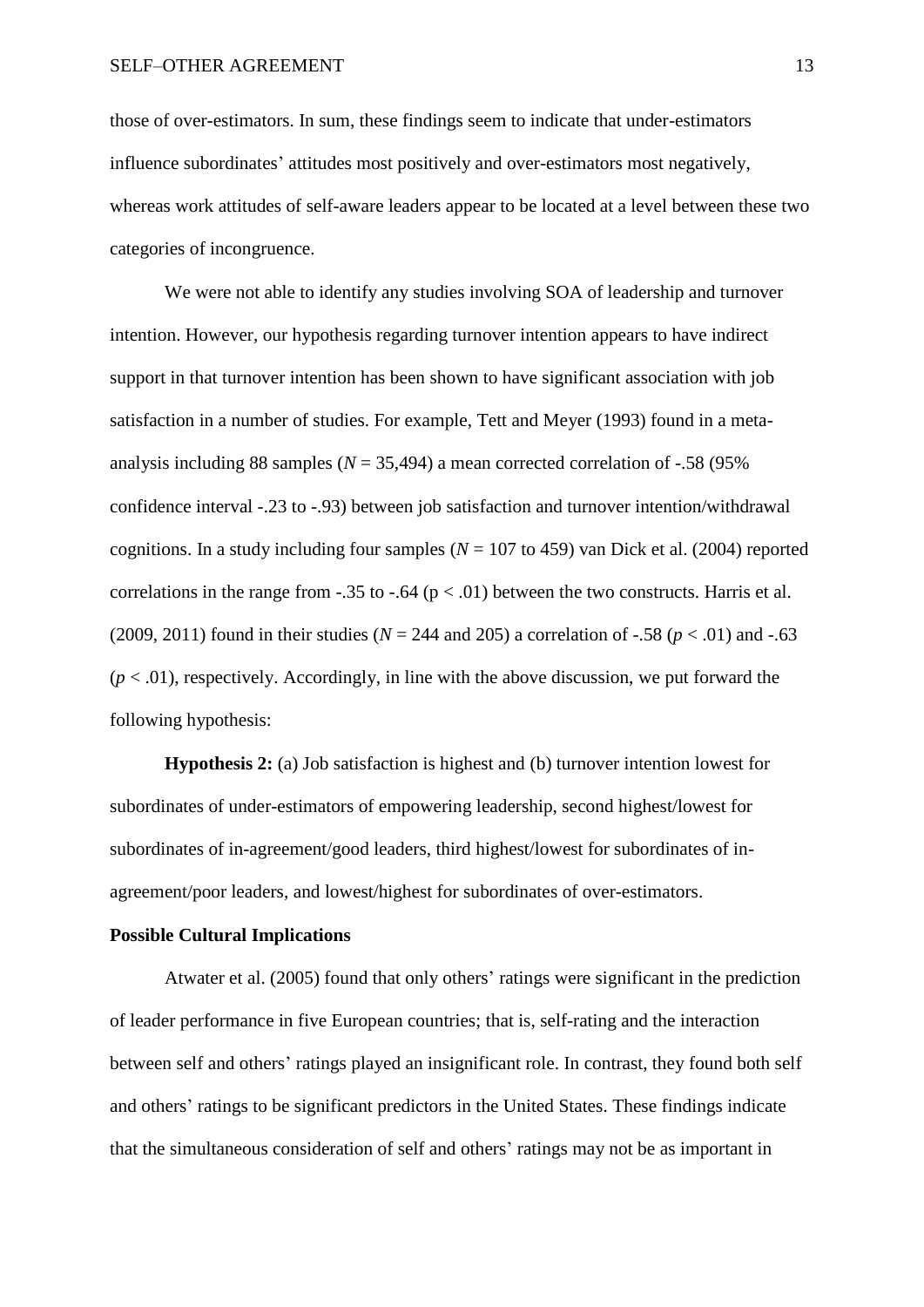Europe as it is in the U.S., and that, "particularly over- and underestimation issues seem not to be relevant" (Atwater et al., 2005, p. 34). Compared with the U.S., Norway can be characterized as a less individualistic and less masculine culture (Hofstede, 1983). Because "masculinity implies a predominance of assertiveness over nurturance" (Hofstede, 1983, p. 68), it is reasonable to argue that assertiveness (i.e., the willingness and interest in expressing positive and negative messages to others) is practiced to a lesser degree in Norway than in the U.S. Coupled with the wider use of 360-degree feedback in the U.S., this cultural difference may carry with it implications for SOA, in that leaders in the U.S. receive relatively more information about how others see them and thereby "recognize the need to adjust their selfperceptions accordingly in order to succeed" (Atwater et al., 2005, p. 29). This was supported in Atwater et al.'s study (2009), which found that the relationships between self and others' ratings of leadership were higher in countries that were characterized to a greater extent by assertiveness. This may, in turn, lead to a higher degree of congruence between self and others' ratings, which raises the question of whether SOA "is an equally important predictor of managerial effectiveness across cultures" (Atwater et al., 2009, p. 883).

A recent study by Kopperud, Martinsen, and Humborstad (2014), however, found support for the effects of SOA in a sample consisting of employees in a Norwegian audit company. Specifically, they found a significant interaction effect between self and subordinate ratings of transformational leadership in the prediction of subordinate ratings of service climate. The direction of the interaction was such that a leader's underestimation was positively related to service climate. Moreover, the polynomial test values of the threedimensional surface pattern revealed that service climate was higher for under-estimators than for over-estimators. Accordingly, while Atwater et al. (2005) suggested that SOA may not be relevant in a European work context, others have found that it is. As such, our hypothesized effects above appear to be appropriate.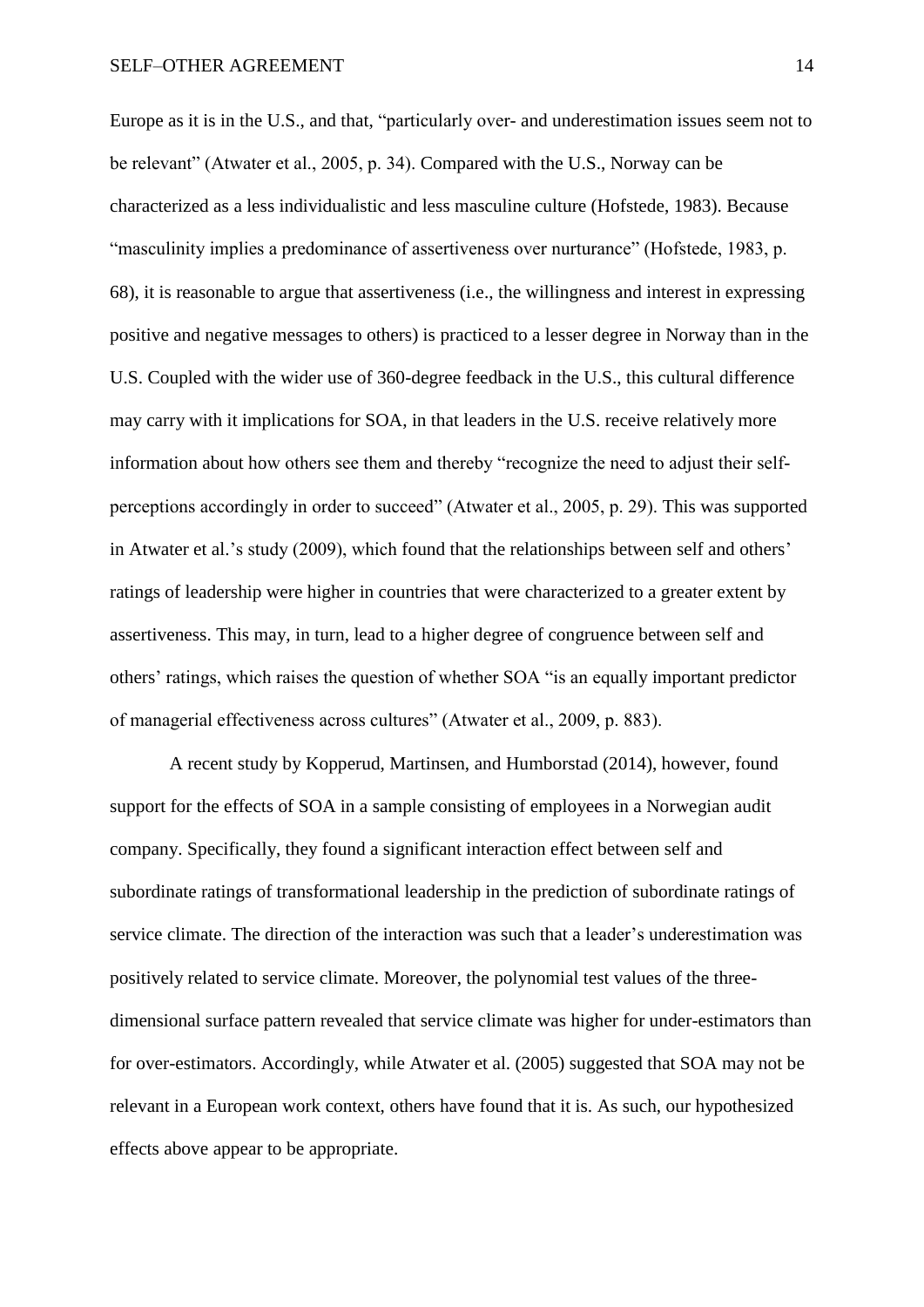#### **Method**

#### **Participants and Procedure**

Self-reported EL data were collected from leaders employed in three Norwegian municipalities that participated in a joint leadership development program. The program spanned over two years and was primarily directed towards developing skills in EL and selfleadership. As part of the program, upward feedback data of EL, as well as measures of job satisfaction and turnover intention, were obtained from the leaders' subordinates. In addition, their superiors provided ratings of the leaders' effectiveness but were not, however, asked to provide downward feedback data of EL. The program was flexibly arranged in that leaders could attend and resign during the two-year period. Data were gathered three times – before the program started, after one year, and after the program was finished (turnover intention was only measured at the last data collection). The first author had feedback sessions with the leaders regarding their self and subordinates' ratings of EL. To maximize sample size and the amount of complete data, as well as inclusion of turnover intention, we used data from the last data collection, which included 70 leaders and 326 of their subordinates.

Participants received an e-mail inviting them to complete an online survey, which could be accessed through a hyperlink embedded within the e-mail. To minimize the tendency to respond in a socially desirable way, participants were urged in the instructions to answer as honestly as possible (Podsakoff, MacKenzie, Lee, & Podsakoff, 2003). They were also assured that any use of data would adhere to strict requirements for confidentiality and anonymity and that leaders only had access to subordinates' feedback data of EL in aggregated form. The order of the items in the subordinate survey was counterbalanced regarding independent and dependent variables to reduce eventual response bias effects related to survey design (Podsakoff et al., 2003). The 26 items that constituted the subordinate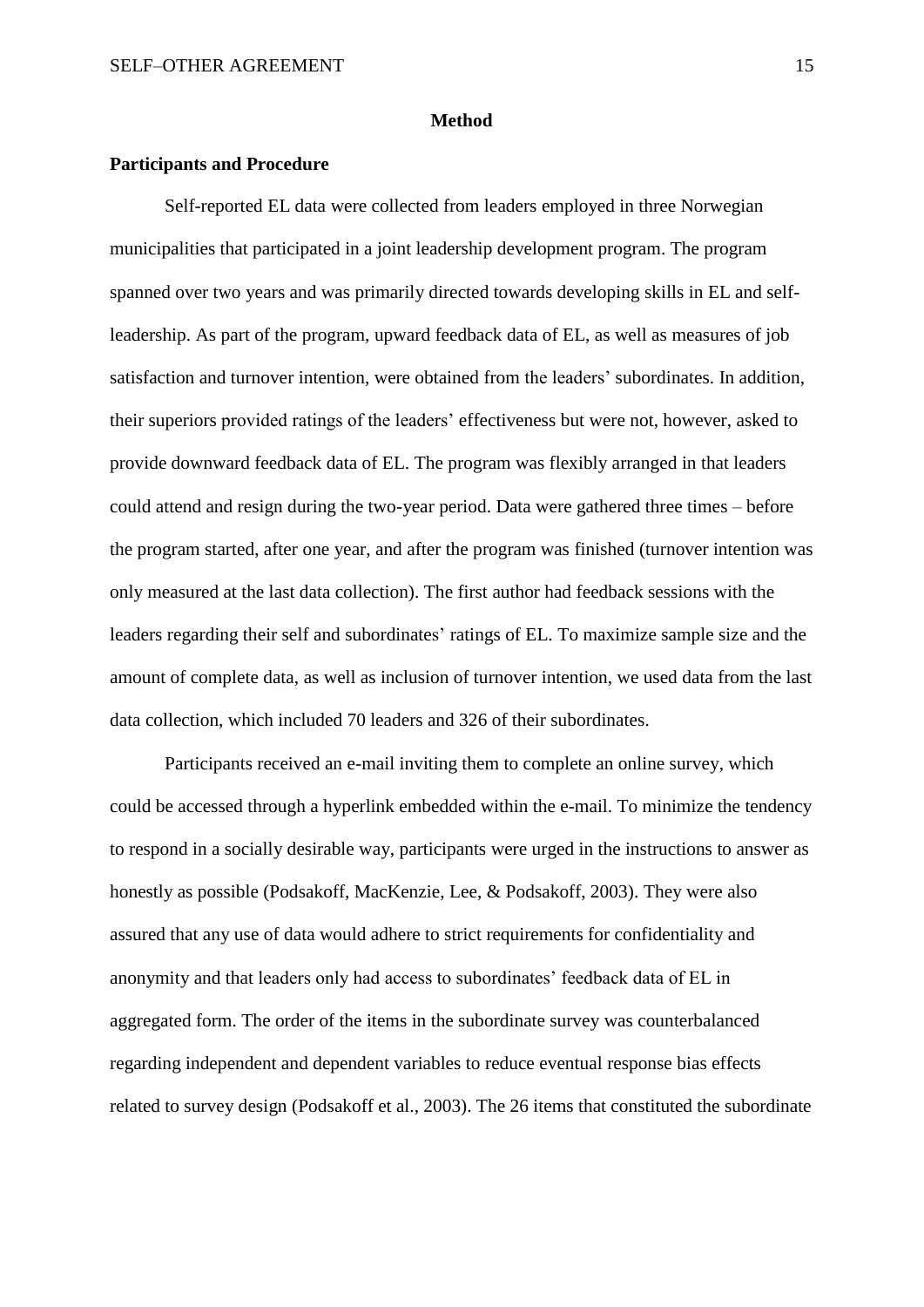variables were part of a lengthier survey consisting of 84 items, which may have helped to decrease the likelihood of previous responses influencing answers to current items.

After two reminders, 56 leaders (80 percent) and 212 subordinates (65 percent) had responded to the survey, and 61 leaders (87 percent) had been rated by their superior. When we combined the surveys, 50 leaders had a complete dataset of self and subordinates' ratings  $(N = 168)$ , and 46 leaders had a complete dataset of self, subordinates'  $(N = 158)$ , and superiors' ratings. The slightly fewer data set that included superiors' ratings was due to the fact that four of the focal leaders lacked effectiveness ratings from their superior. On average, 3.4 subordinates rated each leader (range: 1–6 raters). Seventy-two percent of the leaders had received two feedback sessions regarding self and subordinates' ratings of EL before collection of data employed in the present study, 16 percent had received one session, and 12 percent had not received any feedback session. Among the leaders, 60 percent were female and 72 percent were aged 45 or older. Forty-six percent worked in municipality one, 36 percent in municipality two, and 18 percent in municipality three. Two percent had a high school degree, 30 percent had three years or less of college/university and 68 percent had four or more years of college/university. The leaders represented the three highest levels in their organizations and had different areas of responsibility, including education and children, health care, administration and staff, technical tasks, and cultural tasks (i.e., library, cinema, and culture school). Among the subordinates, 71 percent were female and 64 percent were aged 45 or older.

#### **Measures**

All the scales have previously been used in the Norwegian language. Each item was scored on a seven-point Likert-type scale, ranging from 1 (*strongly disagree*) to 7 (*strongly agree*).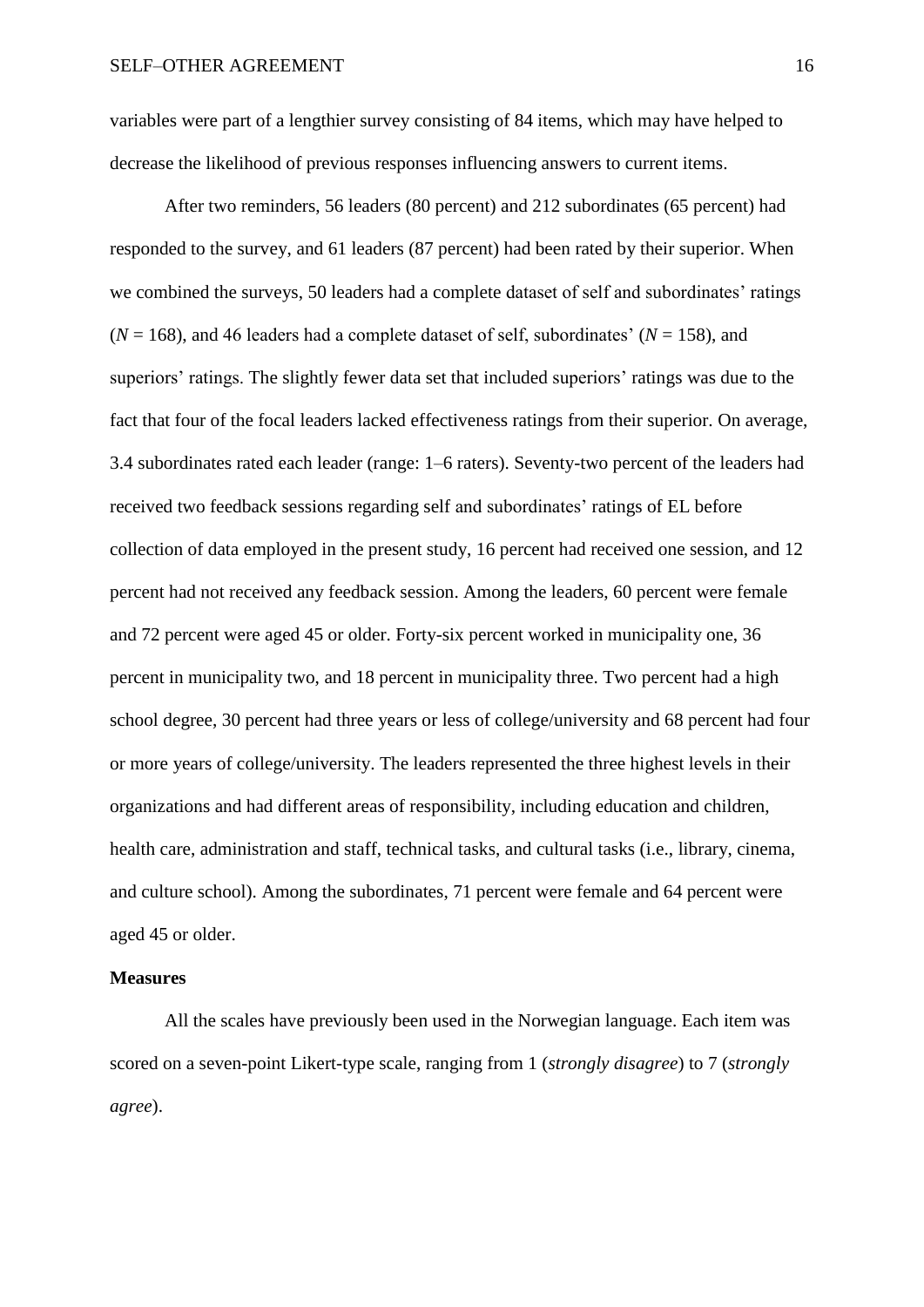**Empowering leadership rated by leaders and subordinates.** EL was measured with an 18-item scale (ELS), recently developed by Amundsen and Martinsen (in press), which reflects the two sub-dimensions *autonomy support* (12 items; sample item: "My leader gives me authority over issues within my department") and *development support* (6 items; sample item: "My leader guides me in how I can do my work in the best way"). According to Amundsen and Martinsen's (in press) conceptualization, autonomy support is a combined dimension consisting of behaviors that reflect both power sharing and motivation support. Leaders and subordinates completed identical surveys, except that the leader survey was selfreferential, whereas the subordinate survey was worded to prompt upward evaluation of the focal leader. The inter-correlation between the two subscales was .59,  $p < .01$  for the leader sample and .66,  $p < .001$  for the subordinate sample.

The validity of the ELS was investigated by Amundsen and Martinsen (in press) through three studies representing different work settings. They found the psychometric properties and factor structure to be consistent and stable across all three studies. The ELS demonstrated discriminant validity compared with LMX and transformational leadership, and, additionally, predicted incremental variance in psychological empowerment beyond these two leadership constructs. They also investigated the concurrent validity of the scale and found that it was related to subordinates' job satisfaction, work effort, job performance, creativity, self-leadership, and psychological empowerment.

We followed the recommendation of Fleenor et al. (2010, p. 1025) and assessed whether the ELS was psychometrically equivalent across the two rating sources. To do this we performed multigroup confirmatory factor analysis (CFA) using AMOS (Byrne, 2004). Prior to the analysis both the leader and subordinate sample were screened for multivariate outliers by calculating Mahalanobis distance scores. Using a critical value of  $\chi^2 = 42.31$ , *df* = 18,  $p < .001$ , 6 multivariate outliers were identified and removed in the subordinate sample,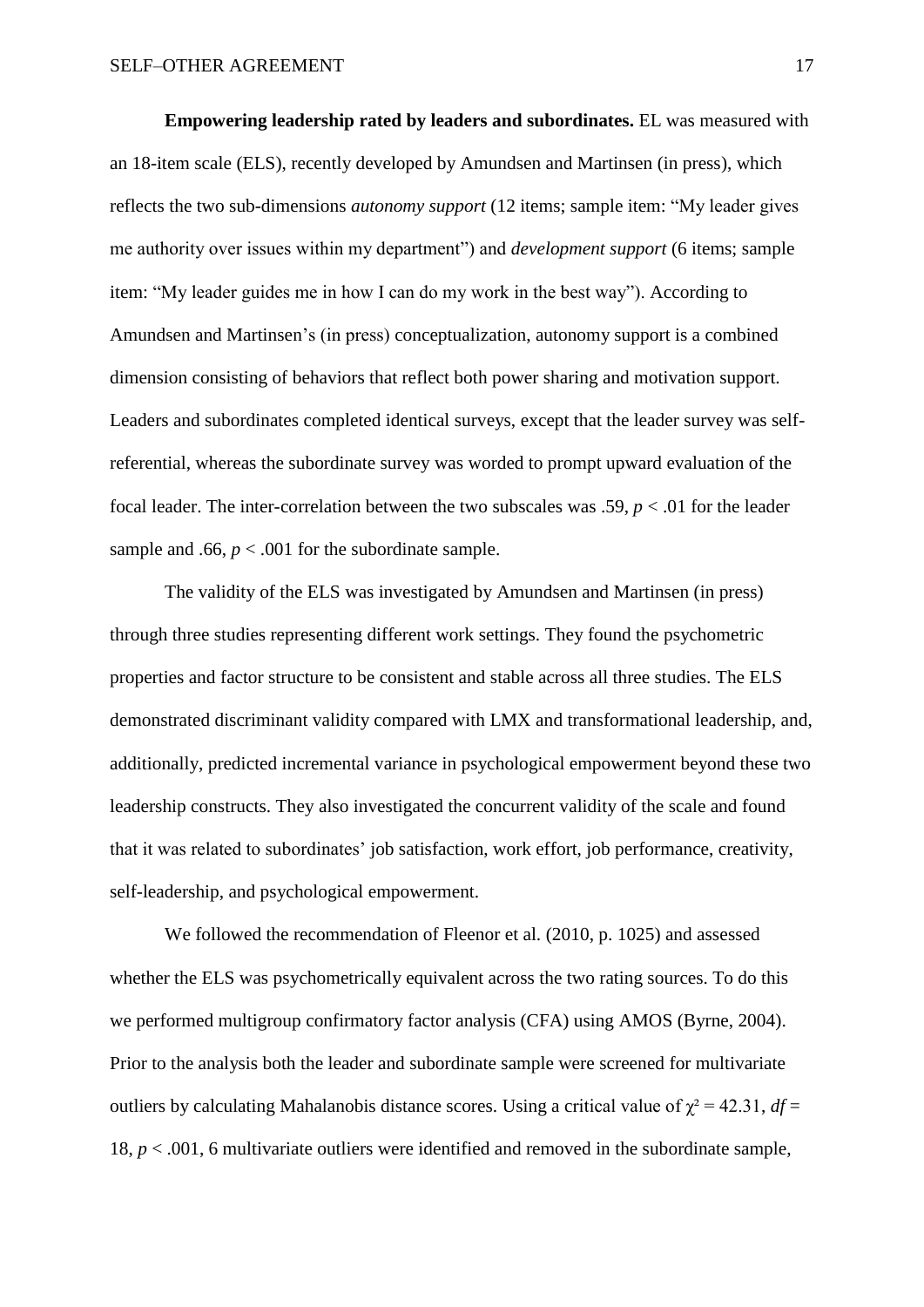leaving 162 cases for further analysis. This procedure reduced the Mardia's multivariate kurtosis coefficient (Mardia, 1970) from 18.31 to 13.58 for the subordinate sample, whereas it was 1.12 for the leader sample. The univariate skewness and kurtosis of the 18 indicators in the subordinate sample were moderately non-normal and in the range -1.44 to .14 for skewness and -.78 to 3.07 for kurtosis. Univariate skewness of the leader sample was in the range -1.45 to .54 and kurtosis in the range -.94 to 4.46. In accordance with Lei and Lomax (2005) the worst effect of severe non-normality on parameter estimates in structural equation modeling (SEM) is "generally considerably less than 10%" (p. 16). Their study also indicated that standard errors of parameter estimates were not significantly affected by non-normality conditions. Moreover, they reported that CFI is a more robust fit indicator than chi-square when data are non-normal, and therefore, we concluded that the psychometric properties of our data were sufficient to perform SEM. We allowed the same two pairs of measurement errors to correlate, as did Amundsen and Martinsen (in press). First, a baseline, two-factor, configural model was tested, in which all parameters were freely estimated. This model provided a reasonable fit to the data  $[\chi^2(264, N = 212) = 507.91, p < .001$ ; RMSEA = .093;  $SRMR = .076$ ; CFI = .90], indicating that the factor structure was equivalent across rating sources. The factor loadings were then constrained as equal across the two groups (i.e., a metric invariance model). Again we found a reasonable fit to the data  $\gamma^2(280, N = 212)$ 523,03,  $p < .001$ ; RMSEA = .091; SRMR = .076; CFI = .90], and the model was not significantly different from the baseline model  $[\chi^2_{\text{diff}} (16, N = 212) = 15.12, ns]$ . These results indicated that the ELS had equivalent psychometric properties across rating sources, and "that differences in ratings between rating sources are not due to, or created by, the multisource instrument itself" (Fleenor et al., 2010, p. 1024).

Although the two dimensions of EL were considered facets of the EL construct, we initially analyzed them separately regarding the effects of SOA on our three outcome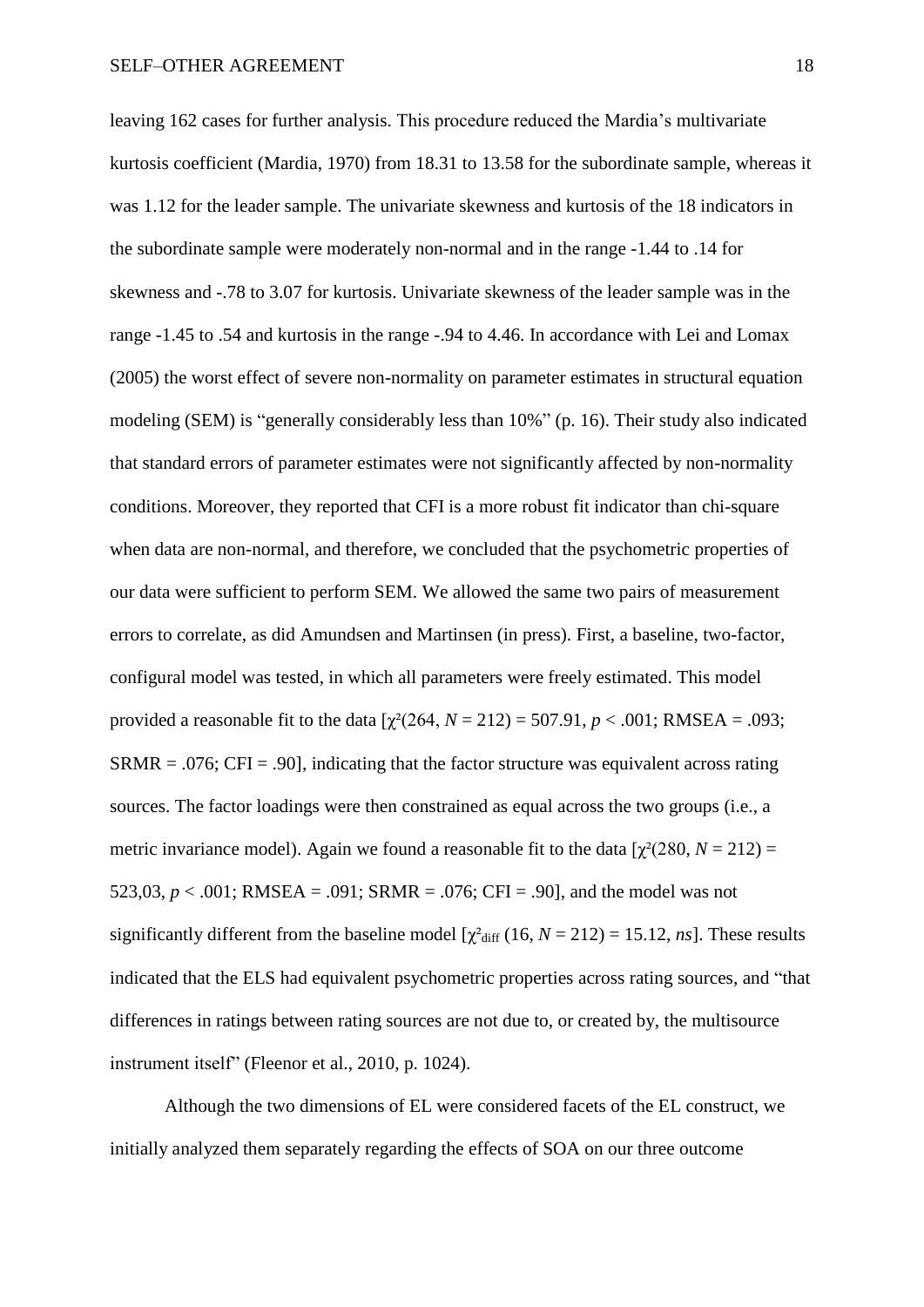variables. In accordance with Edwards (1994) we performed polynomial regression analysis and plotted the results on a three-dimensional graph together with calculating surface coefficients to test specific aspects of the surface pattern (see the analysis section for details of this procedure). A comparison of the separate findings regarding the two dimensions and the findings regarding a summated scale of EL revealed that autonomy support was the main contributor of the summated scale. However, the findings regarding development support did not contradict the findings of autonomy support although the pattern of the response surface was more flat and the surface coefficients were mainly non-significant (results are available by request addressed to the first author). Given the theoretical link between the two EL dimensions, where they are part of the superordinate EL construct (Amundsen & Martinsen, in press) and where they to a large extent showed a similar pattern of findings, we decided that the use of a common construct could be justified. The use of whole constructs rather than correlated parts has also been common in previous SOA research regarding transformational leadership (Atwater & Yammarino, 1992; Moshavi et al., 2003; Sosik & Megerian, 1999). To further justify our decision, we additionally investigated whether there were significant interactions between the two EL dimensions in prediction of the outcome variables. If interactions exist between subscales, they cannot be added together and treated as a summated scale (Menon, 2001, p. 172). The analysis revealed no significant interactions, and single composite scores were therefore calculated for EL by averaging all 18 items. The reliability coefficients of the summated scale were .90 for the leader sample and .94 for the subordinate sample.

**Subordinates' self-report of job satisfaction.** Three items were adapted from the Michigan Organizational Assessment Questionnaire (Cammann, Fichman, Jenkins, & Klesh, 1983). Example items include: "All in all, I am satisfied with my job", and, "In general, I don't like my job" (R). Since Chronbach's coefficient alpha is dependent on both item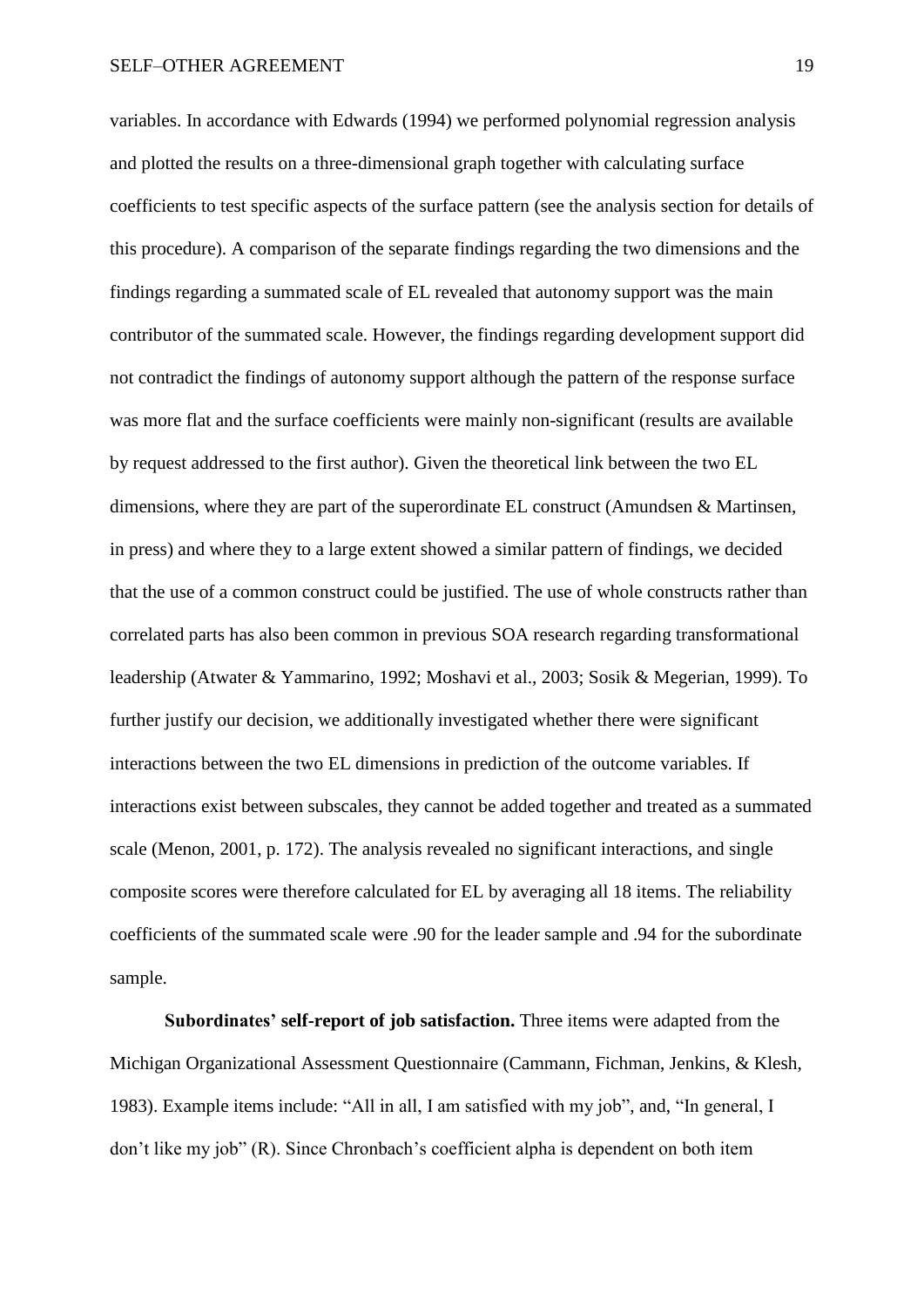covariances and the number of items, and since this measure had a number of items that we considered to be in the lower range, we added one item to secure alpha for this measure. The item was: "All in all, I feel fine about my job". Alpha for the four items scale was .91.

**Subordinates' self-report of turnover intention.** Turnover intention was measured by five items ( $\alpha$  = .87) based on prior measures (e.g., Khatri, Fern, & Budhwar, 2001) and further developed by Kuvaas (2006). Example items include: "I will probably look for a new job in the next year", and, "I often think about quitting my present job".

**Leader effectiveness rated by superiors.** Leader effectiveness was assessed by four items ( $\alpha$  = .92) created for the current leadership development program. This approach was based on the fact that superiors normally have responsibility for evaluating each subordinate leader's effectiveness as background for e.g., performance appraisal and promotion. The items were: "My subordinate leader reaches his/her goals", "My subordinate leader makes an effort at work", "My subordinate leader gives it everything at work", and, "My subordinate leader is valuable to the department's overall performance".

#### **Discriminant Validity**

CFA was conducted to examine the distinctiveness of the three subordinate selfreported variables (i.e., EL, job satisfaction, and turnover intention). Prior to these analyses, we removed three multivariate outliers that exceeded the critical value of  $\gamma^2 = 32.91$ , *df* = 11,  $p < .001$  on the Mahalanobis distance scores, leaving 165 cases for further analysis. This procedure reduced the Mardia's multivariate kurtosis coefficient (Mardia, 1970) from 21.23 to 17.32. The univariate skewness and kurtosis of the 27 indicators were moderately non-normal and in the range -1.16 to 1.54 for skewness and -.77 to 2.33 for kurtosis. Due to the relatively small sample size, we reduced the number of indicators by using item parcels for EL (West, Finch, & Curran, 1995). We created two parcels for the autonomy support subscale by randomly assigning six items to each, followed by the creation of one parcel for the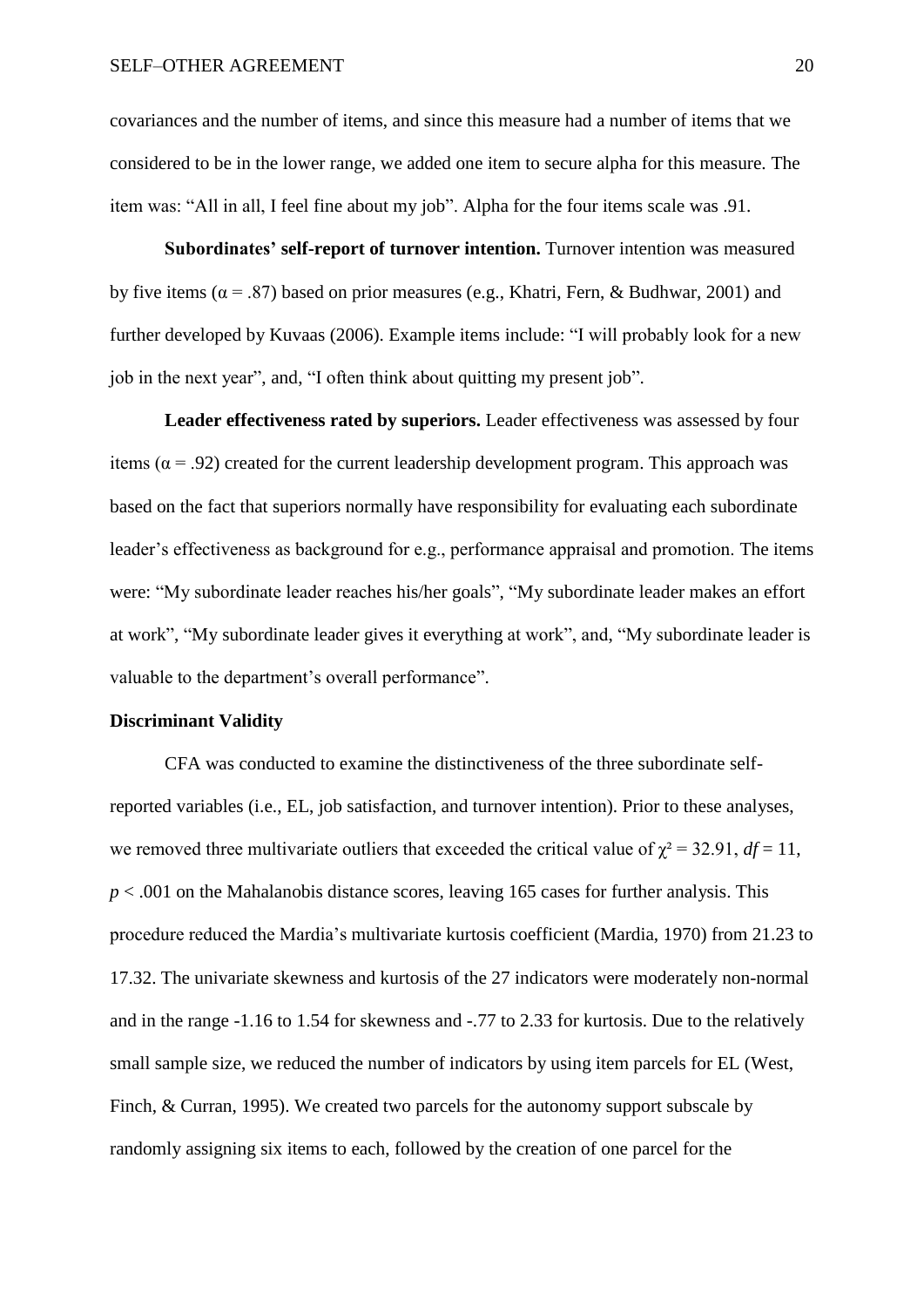development support subscale. The CFA of the hypothesized three-factor model provided a much better fit, [γ<sup>2</sup>(51, N = 165) = 105.76, p < .001; RMSEA = .081; SRMR = .070; CFI = .96] compared with a two-factor model that combined EL and job satisfaction into one factor,  $[\gamma^2(53, N = 165) = 320.86, p < .001$ ; RMSEA = .176; SRMR = .116; CFI = .81], a two-factor model that combined EL and turnover intention into one factor,  $[\gamma^2(53, N = 165) = 371.40, p <$ .001; RMSEA = .191; SRMR = .146; CFI = .77], and a two-factor model that combined job satisfaction and turnover intention into one factor,  $[\gamma^2(53, N = 165) = 337.14, p < .001$ ; RMSEA =  $.181$ ; SRMR =  $.105$ ; CFI =  $.80$ ]. A one-factor model in which all indicators were constrained to load on a single factor also revealed poor model fit,  $[\gamma^2(55, N = 165) = 549.91]$ ,  $p < .001$ ; RMSEA = .237; SRMR = .139; CFI = .64]. Taken together, these results supported discriminant validity among the three subordinate variables and the assertion that we could examine them as distinct constructs.

#### **Data Aggregation**

To justify the aggregating of subordinates' scores of EL, job satisfaction, and turnover intention for leaders that had more than one rater, we calculated within-group agreement indexes ( $r_{wg}$ ; James, Demaree, & Wolf, 1984) and intraclass correlations coefficients (ICC; Bliese, 2000). The results demonstrated satisfying within-group agreement, in that the following percentage of leaders had *r*wg index scores greater than .7: 93 percent for EL (mean  $r_{wg} = .86$ ; 91 percent for job satisfaction (mean  $r_{wg} = .87$ ); and 75 percent for turnover intention (mean  $r_{wg} = .76$ ). The ICC values were calculated using one-way analysis of variance and the results showed significant ICC(1)s for all variables of interest: for EL [*F*(43, 118) = 3.37,  $p < .001$ ; ICC(1) = . 39, ICC(2) = .70]; for job satisfaction [ $F(43, 118) = 1.63$ ,  $p$  $\langle 0.05; \text{ICC}(1) = 0.15, \text{ICC}(2) = 0.38$ , and for turnover intention  $F(43, 118) = 1.48, p < 0.05$ ;  $ICC(1) = .12, ICC(2) = .32$ . Significant  $ICC(1)$  values indicated that there were greater differences in subordinates' scores for the actual variable between leaders than within the set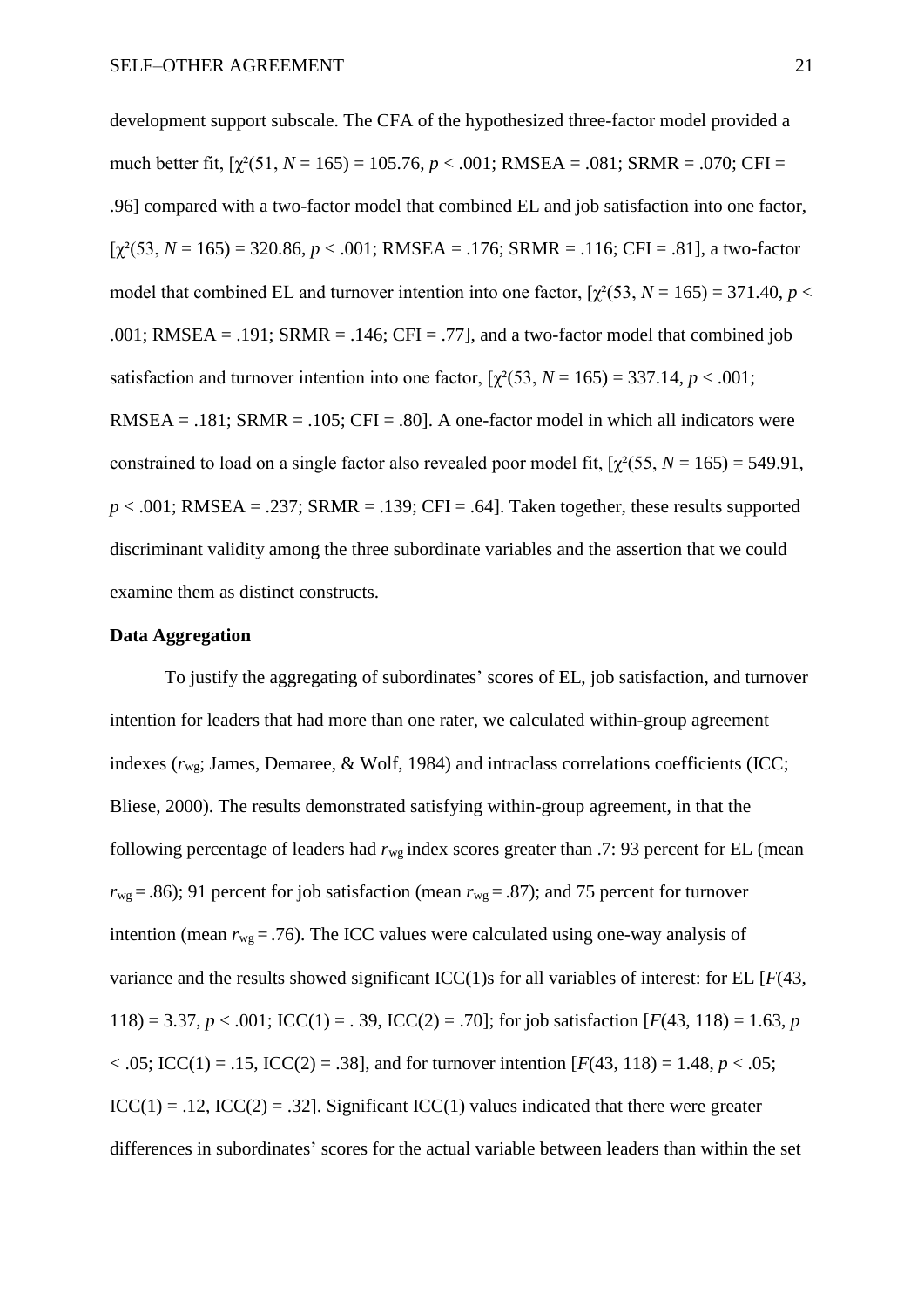of survey responses for a given leader. However, the ICC(2) values were in the low range. This may partly be due to the relatively small group size (3.4 on average) in our sample and the fact that the magnitude of ICC(2) increases with increasing group size (Bliese, Halverson, & Schriesheim, 2002). Therefore, we followed previous research (e.g., Schippers, Den Hartog, Koopman, & van Knippenberg, 2008; Williams, Parker, & Turner, 2010) and relied on estimates of  $r_{\text{wg}}$  and ICC(1), which in our case exhibited statistical properties that were acceptable in order to justify the aggregation of subordinates' measures to the leader level.

#### **Data Analysis**

Previously reported empirical findings (e.g., Atwater et al., 1998; Ostroff et al., 2004) have indicated that the relationship between SOA of leadership and outcomes is more complex than a simple linear association, which has led to a recommendation that researchers use polynomial regression analyses and plots of three-dimensional response surface graphs (e.g., Edwards, 1994; Fleenor et al., 2010). We followed this recommendation in our analyses. Specifically, we regressed the outcome variables of interest on self-ratings (beta value  $b_1$ ), others' ratings (*b*2), self-ratings squared (*b*3), self-ratings times others' ratings (*b*4), and others' ratings squared  $(b_5)$ .

In examining the polynomial regression results, less emphasis has been placed on the specific beta coefficients (Edwards, 2002; Harris, Anseel, & Lievens, 2008). If the variance explained by the regression equation is significantly different from zero, the beta coefficients can be used to graph the response surface pattern and to calculate four values to test specific aspects of the surface (Edwards, 2001; Shanock, Baran, Gentry, Pattison, & Heggestad, 2010). The four surface coefficients are: the slope  $(a_1 = b_1 + b_2)$  and curvature  $(a_2 = b_3 + b_4 + b_5)$  $b_5$ ) of the response surface along the congruence line  $S = O$  (self-equals others' ratings), and the slope  $(a_3 = b_1 - b_2)$  and curvature  $(a_4 = b_3 - b_4 + b_5)$  along the incongruence line S = -O (self- differs from others' ratings).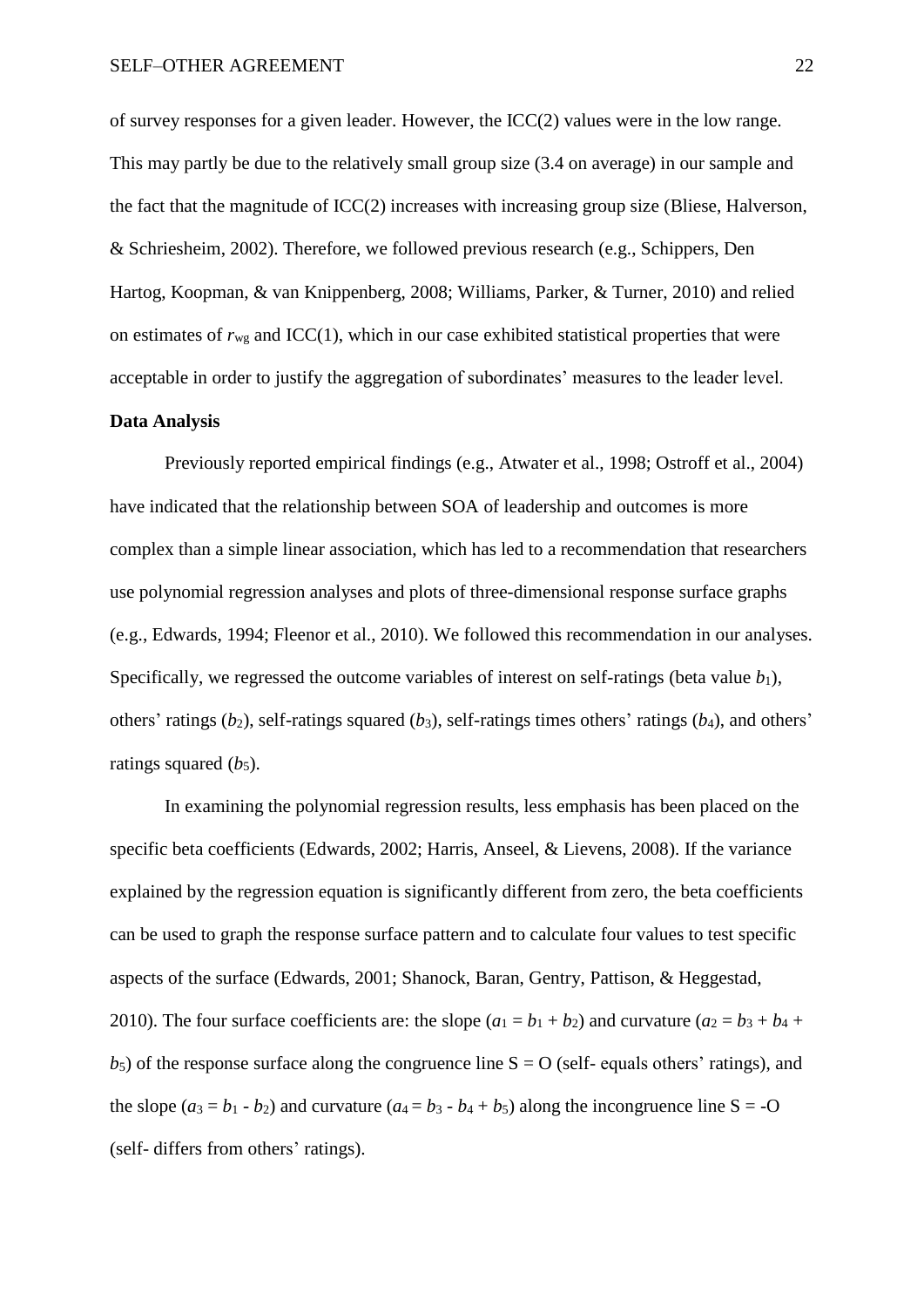To reduce the potential for multicollinearity between lower-order and higher-order terms, we mean centered our variables prior to conducting the analyses (Aiken & West, 1991). We argue that centering to the mean is an applicable approach because the group mean of the self-ratings has generally been found to be greater than the group mean of the others' ratings (e.g., Atwater et al., 1998; Sosik, 2001; Tekleab et al., 2008). This difference in mean values may be interpreted as a normal and expected average self-enhancement bias rather than a measure of overestimation (Harris & Schaubroeck, 1988; Mabe & West, 1982). In previous studies that have used categories in the exploration of SOA, this issue has been addressed by the use of deviation from the mean difference in the creation of categories (e.g., Church, 1997; Krishnan, 2003; Sosik, 2001), which is one form of mean centering. This was underscored by Atwater and Yammarino (1992), who pointed out that "given the differences in the group means (3.2 self; 2.6 subordinate), in reality, a self-rating of 2.0 was equivalent to a subordinate rating of 1.4 or 1.5" (p. 151). We believe this statement is equally valid regarding SOA studies of leadership that use polynomial regression analysis. Accordingly, centering to the mean will give estimates of the slopes at a point on the congruence and incongruence line that take into account this general self-enhancement bias. Regardless of the centering method used, this will not impact higher-order terms but only the beta coefficient of the main effects (Aiken & West, 1991). This means that when self and others' ratings are centered at their means, the beta coefficients  $b_1$  and  $b_2$  represent the slope of the surface at the mean of both self and other, whereas  $b_3$ ,  $b_4$ , and  $b_5$  are the same regardless of centering method. Moreover, mean centering ensured that the congruence and incongruence lines passed through the bulk of our data, which enhanced the statistical power of tests along these lines (Lambert, Edwards, & Cable, 2003).

Apart from one exception, none of the demographic variables (i.e., gender, age, education, and municipality affiliation) were significant in the prediction of our three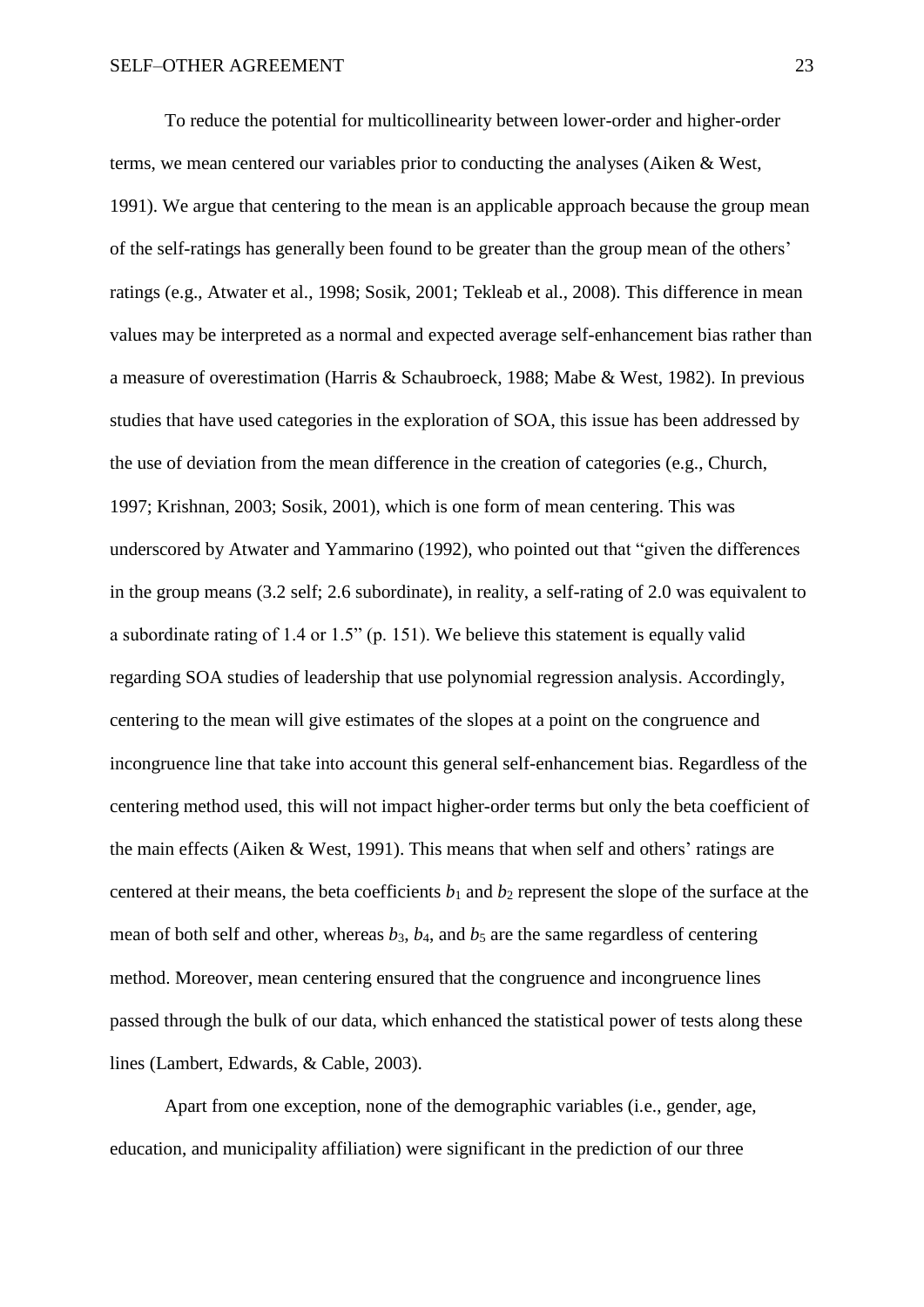dependent variables. The one exception was municipality affiliation in the prediction of leader effectiveness. However, the inclusion of this variable neither changed the significance and direction of the beta values nor the surface test values and interpretation of the threedimensional surface pattern. Due to the relatively low sample size we therefore decided to omit the demographic variables to increase the statistical power in our analyses (Cohen, 1988).

#### **Results**

#### **Descriptive Statistics**

Means, standard deviations, reliabilities, and correlations among the study variables are presented in Table 1. As expected, self-ratings of EL were higher than others' ratings,  $t(49) = 3.24$ ,  $p < .01$ . We also followed the recommendations of Shanock et al. (2010) and calculated descriptive information about the occurrence of congruence and incongruence between self and others' ratings to arrive at a clearer initial understanding of our data. We did this by standardizing the score for self and other, and any leader with a standardized score on the self-rating half a standard deviation above others' score was categorized as an overestimator, whereas any leader with a standardized score for self half a standard deviation below others' score was categorized as an under-estimator. Leaders within these limits were categorized as in agreement with others (Fleenor, McCauley, & Brutus, 1996). All three of the categories were well represented in the sample, which, according to Shanock et al. (2010), constituted a good basis for our subsequent SOA analyses (Table 2).

#### **Common Method Variance**

Although we employed a variety of sources to measure our variables (i.e., superiors, leaders, and subordinates), the subordinate ratings of EL, job satisfaction, and turnover intention may suffer from common source-method bias. To investigate this issue in more detail we used the unmeasured-latent-method-construct procedure outlined by Richardson,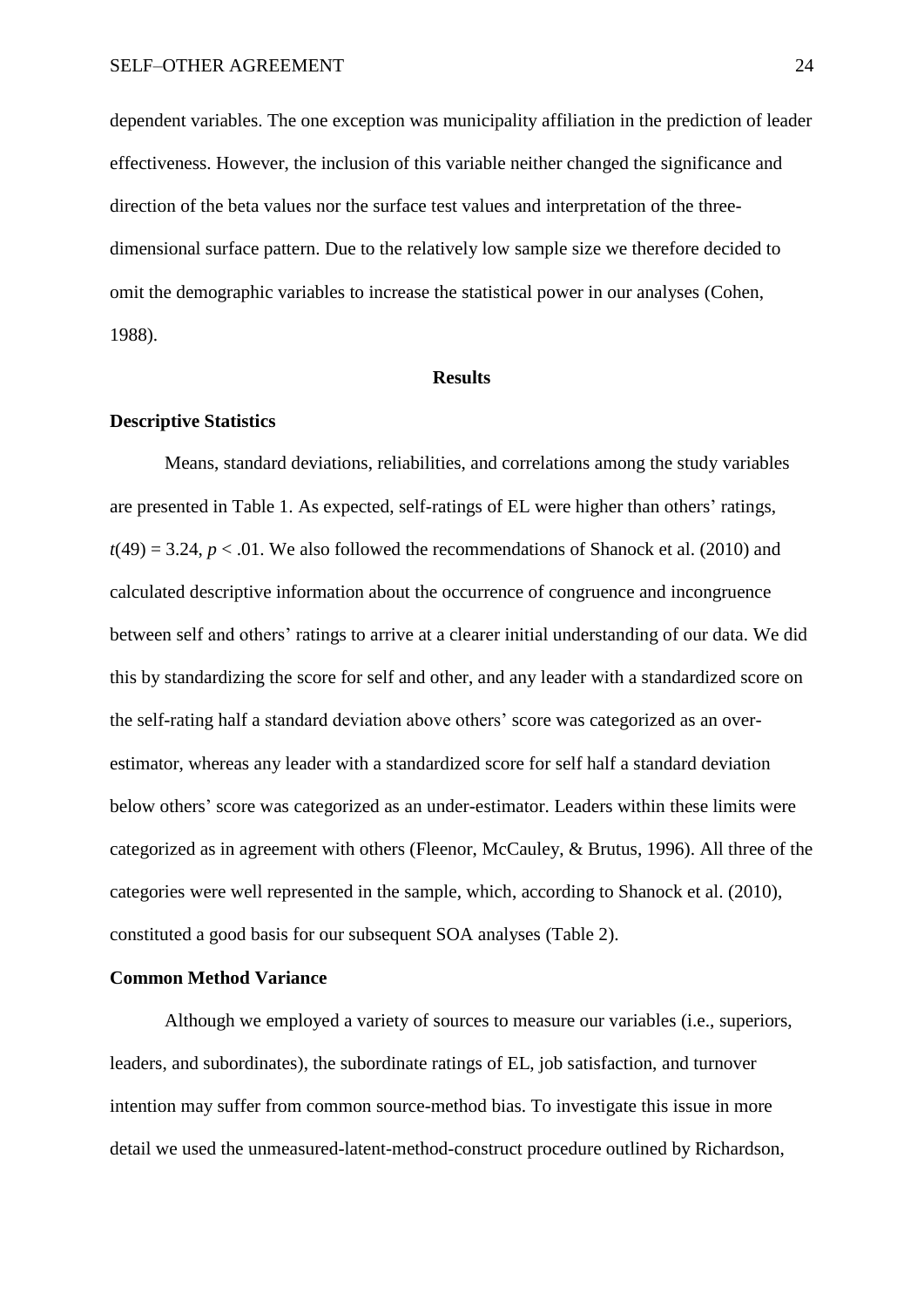article for details about this procedure). We were, however, unable to estimate a full model including all three substantial constructs and the method factor. When both job satisfaction and the method factor were included simultaneously in the model it collapsed and produced negative error variances. We therefore decided to use the procedure on the relationship between EL and turnover intention with the assumption that the results of this analysis could serve as a guideline for potential common method variance (CMV) between job satisfaction and the other two variables. As in the discriminant analysis we used three parcels as indicators for EL. The first estimated model was a trait-only model with no method factor added, which provided excellent fit to the data  $[\chi^2(19, N = 165) = 32,55, p < .01; RMSEA = .066; SRMR =$ .050; CFI = .98]. In the second method-only model, all indicators of the substantive variables were constrained to load on one common method factor. This model fitted the data significantly worse than the first model  $[\chi^2_{\text{diff}}(2) = 334.95, p < .001]$ , indicating that observed variance in the substantive variables was not due to the method alone. The third trait/method model was identical to the first model except that paths were added from the method factor to all indicators of the substantive variables. Because this model fitted significantly better than the first model  $[\gamma^2_{\text{diff}}(8) = 20.66, p < .01]$ , both trait-based and method variance were present in the data. We partitioned the variance accounted for by the substantive variables and the method factor by averaging both the squared trait factor loadings and the squared method factor loadings (Williams, Cote, & Buckley, 1989). Variation not accounted for by these two sources represented unique variance. The results indicated that the total variation in data could be partitioned into 59.8 percent trait variance, 8.5 percent method variance, and 31.7 percent unique variance. Accordingly, CMV accounted for a minor part of the total variance and was lower than in the study by Williams et al. (1989), which found CMV to be 27 percent on average across 11 data sets. The final trait/method-R model was identical to the third model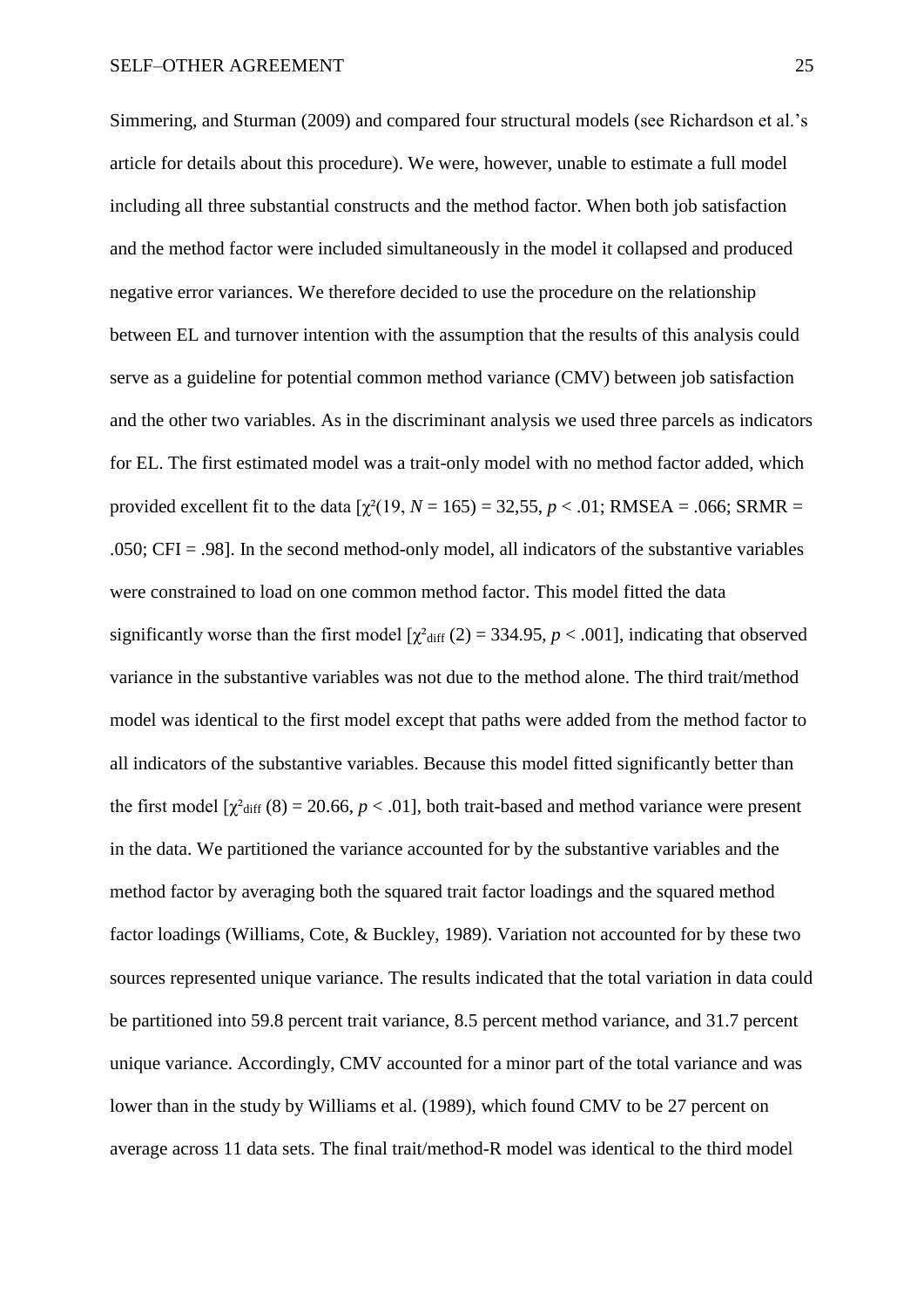except that the structural path coefficient between EL and turnover intention was constrained to the unstandardized values obtained from the trait-only model. The final model did not have a significantly worse fit than the third model  $[\chi^2_{\text{diff}}(1) = 0.12, ns]$ , suggesting that the path coefficient was not biased, although CMV was present in the data.

#### **Test of Hypotheses**

To test our hypotheses we performed polynomial regression analyses (Edwards, 1994), and the results are presented in Table 3. The regression equations, which consist of first-order and second-order terms, explained a significant amount of the variance in all three outcome variables, which in turn justified our interpretation of the test values and of the response surface graphs. In order to avoid problems that may occur when extrapolating graphs beyond the actual cases represented in the data, we restricted the range of the mean centered self and other axes to  $\pm$  1.25 (Atkins & Wood, 2002).

> Insert Table 1 about here --------------------------------------------- --------------------------------------------- Insert Table 2 about here --------------------------------------------- --------------------------------------------- Insert Table 3 about here

---------------------------------------------

Hypothesis 1 postulated that leader effectiveness would be highest for in-

---------------------------------------------

agreement/good leaders of EL, second highest for under-estimators, third highest for overestimators, and lowest for in-agreement/poor leaders. Examination of the response surface graph in Figure 1a revealed that the slope along the congruence line was not significantly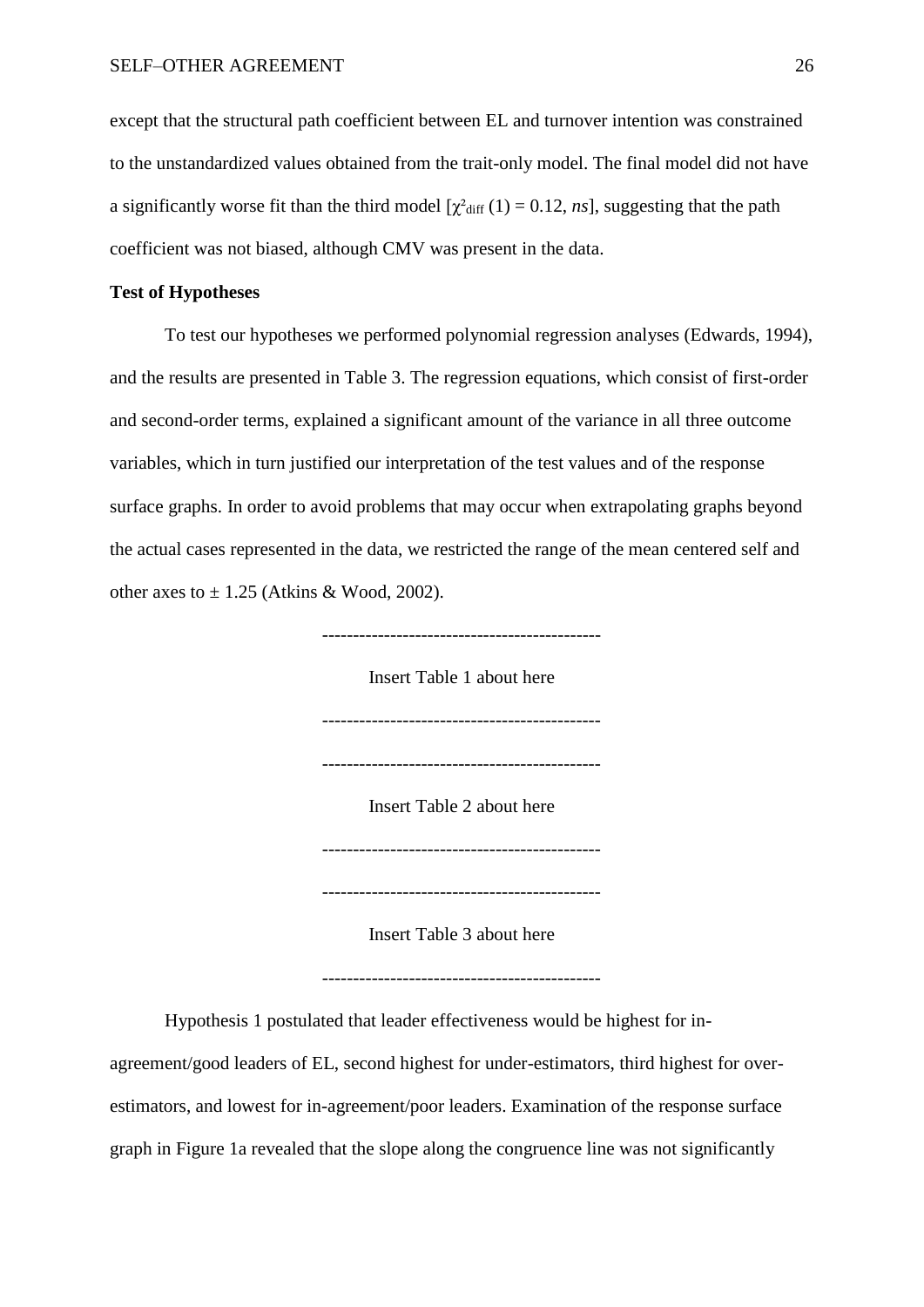different from zero ( $a_1 = .35$ ,  $t = 1.27$ , *ns*) at the point where mean centered self = other = 0. However, the congruence line was concave  $(a_2 = -1.84, t = -3.22, p < 0.01)$ , and we examined this issue more closely by calculating the slope at different points along this line. The results indicated that the slope was significant and positive up to and including the point at which the mean centered self = other  $\approx$  -.07 ( $a_1$  = .61,  $t$  = 2.04,  $p$  = .047); the slope was zero when self = other  $\approx$  10, whereas it was significant and negative from and including the point at which self  $=$  other  $\approx$  .35 ( $a_1 = -0.94$ ,  $t = -2.07$ ,  $p = 0.045$ ). Thus, for lower to moderate agreement levels of EL, leader effectiveness increased when both self and others' ratings of EL increased, whereas for higher agreement levels of EL our analyses indicated the presence of an unexpected and negative effect. However, the fact that rated EL on the congruence line's vertex exceeded zero indicated that leader effectiveness was somewhat higher for higher agreement levels of rated EL than for lower levels. Furthermore, inspection of the surface graph in Figure 1a suggests that over-estimators were more effective than both inagreement/good leaders and in-agreement/poor leaders. This pattern was supported by the magnitude and direction of the surface coefficients; that is, the combination of the nonsignificant slope  $(a_1)$  and significant downward curvature  $(a_2)$  along the congruence line with a non-significant slope ( $a_3 = -0.42$ ,  $t = -1.25$ ,  $n_s$ ) and curvature ( $a_4 = 0.47$ ,  $t = 0.73$ ,  $n_s$ ) along the incongruence line.

Due to the flat surface (i.e., non-significant  $a_3$  and  $a_4$ ) along the incongruence line, we were not able to identify any differences in effectiveness between under-estimators and overestimators. Inspection of the surface graph in Figure 1a shows, however, that both underestimation and overestimation were associated with higher leader effectiveness. This discrepancy was also suggested by the significant interaction term reported in Table 3 (Atwater et al., 1998; Brett & Atwater, 2001). To examine this issue in more detail, we conducted supplementary moderation analyses (Aiken & West, 1991). Prior to doing so, we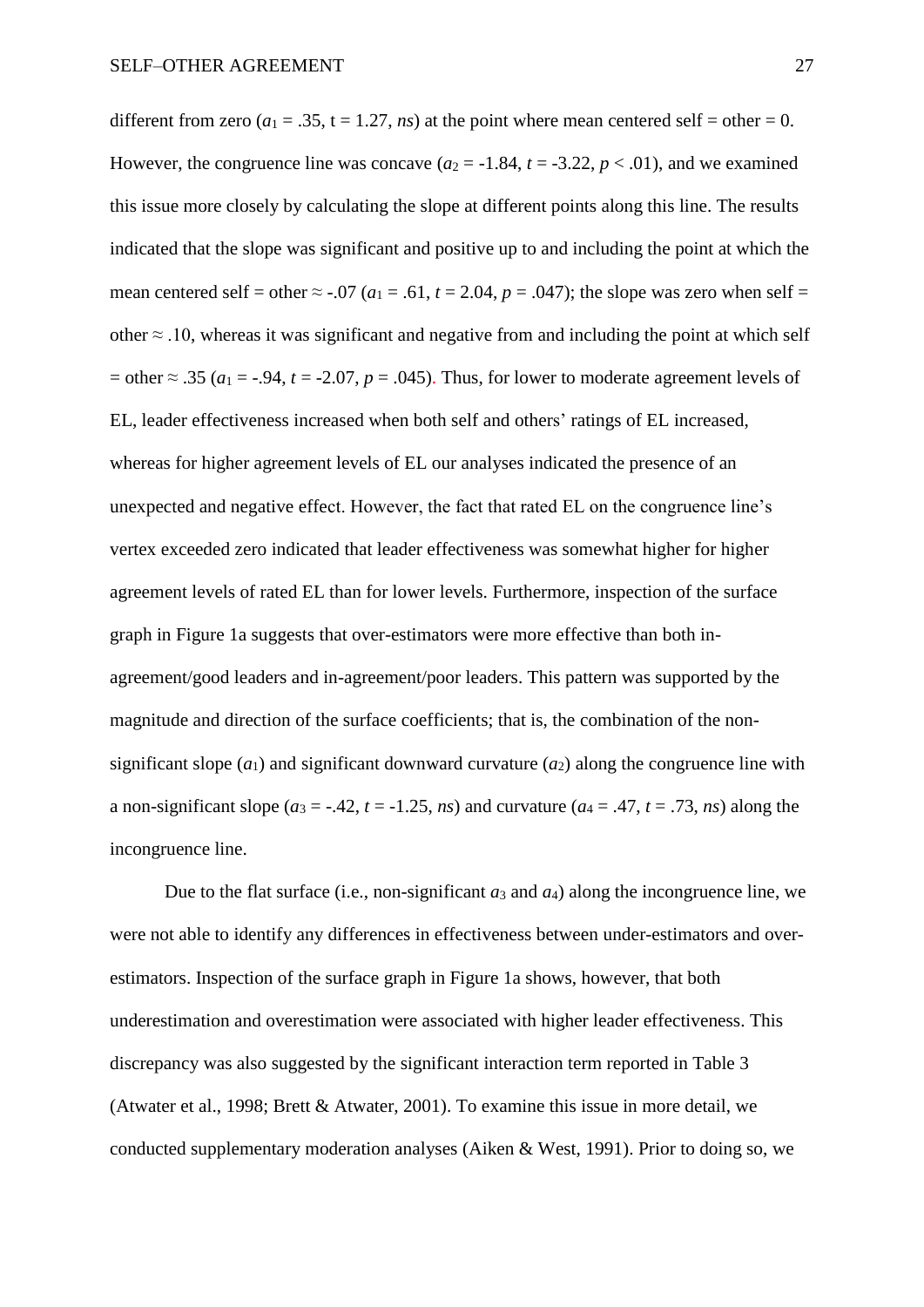mean-centered the predictor variables. The results indicated that the interaction term explained significant additional variance in leader effectiveness after controlling for the two main effects  $[\Delta R^2 = .13, \Delta F(42) = 8.05, p < .01]$ . We plotted the relationship between others' ratings and leader effectiveness for high and low levels of self-rating  $(\pm 1)$  standard deviation from the mean) and then tested whether each slope was significant (Aiken & West, 1991). As indicated in Figure 1b, others' ratings had a strong and positive relationship with leader effectiveness when self-rating was low (*simple slope*  $= 1.03$ ,  $t = 4.32$ ,  $p < .001$ ), whereas the relationship was non-significant and negative when self-rating was high (*simple slope* = -.20, *t*  = -.66, *ns*). In other words, underestimation (i.e., low self-rating coupled with high others' ratings) was significant, whereas overestimation (i.e., high self-rating coupled with low others' ratings) was not. As a whole, the results provide mixed support for Hypothesis 1. As shown in Figure 1a, in-agreement/poor leaders were suggested to be the least effective leaders. The most effective leaders appeared to be under-estimators, whereas overestimation and agreement at moderate levels of rated EL were also associated with relatively high leader effectiveness.

Hypothesis 2 postulated that (a) job satisfaction was highest and (b) turnover intention lowest among subordinates of under-estimators, second highest/lowest for subordinates of inagreement/good leaders, third highest/lowest for subordinates of in-agreement/poor leaders, and lowest/highest for subordinates of over-estimators. As indicated in Table 3 and shown in Figure 2a, Hypothesis 2a was partially supported because the slope along the incongruence line was significant and negative ( $a_3 = -.64$ ,  $t = -3.37$ ,  $p < .01$ ), which indicated that underestimation was related to higher job satisfaction among subordinates than overestimation. However, due to the flat surface along the congruence line we failed to detect any differences in job satisfaction among subordinates of in-agreement/good leaders and inagreement/poor leaders. Inspection of the surface graph in Figure 2a suggests that agreement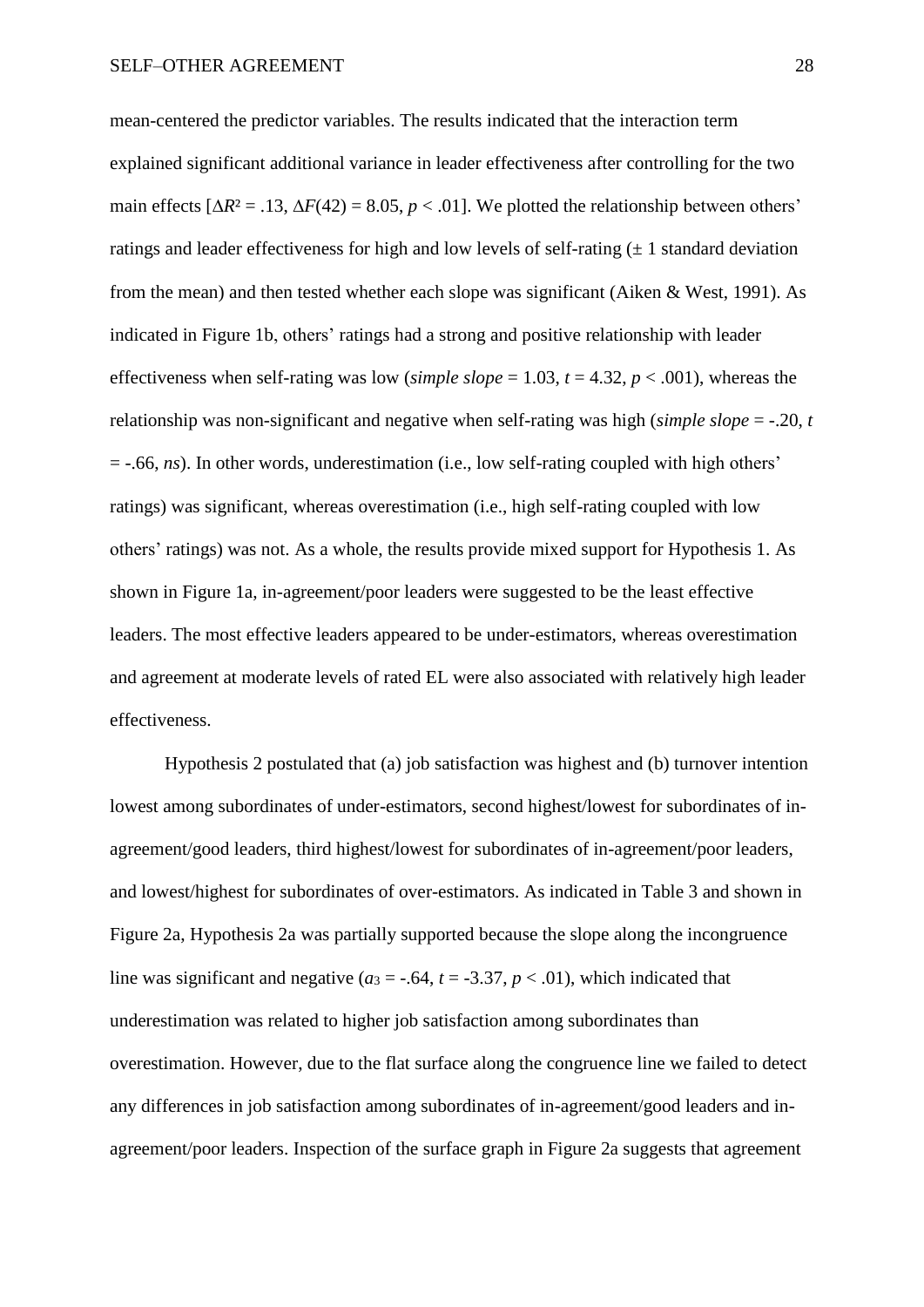was associated with higher job satisfaction than overestimation. This pattern was supported by the magnitude and direction of the surface coefficients; that is, the combination of a flat surface along the congruence line  $(a_1 = .15, t = .89, ns; a_2 = .71, t = 1.96, ns)$  and the significantly negative slope (*a*<sub>3</sub>) and non-significant curvature ( $a_4 = -.38$ ,  $t = -1.05$ , *ns*) along the incongruence line.

Table 3 and Figure 3a suggest that Hypothesis 2b also was partially supported. The significant and positive slope ( $a_3 = .83$ ,  $t = 3.04$ ,  $p < .01$ ) along the incongruence line indicated that turnover intention among subordinates was lower at underestimation than overestimation. However, the flat surface along the congruence line indicated that we failed to detect any differences in turnover intention between the two agreement categories. Inspection of the surface graph in Figure 3a suggests that agreement was associated with lower turnover intention than overestimation. This pattern was supported by the magnitude and direction of the surface coefficients; that is, the combination of a flat surface along the congruence line (*a*<sup>1</sup>  $t = -0.03$ ,  $t = -0.11$ , *ns*;  $a_2 = -0.73$ ,  $t = -1.41$ , *ns*) and the positive slope (*a<sub>3</sub>*) and non-significant curvature  $(a_4 = .95, t = 1.89, ns)$  along the incongruence line. Due to the significant interaction terms for both job satisfaction and turnover intention, we examined these self– other discrepancy issues in more detail by performing supplementary moderator analyses in the same way as described above, for Hypothesis 1. Regarding job satisfaction, the interaction term significantly explained additional variance after controlling for the main effects [∆*R*² = .07, ∆*F*(46) = 4.48, *p* < .05]. The relationship between others' ratings and job satisfaction was plotted at one standard deviation under and above the mean for self-rating (Figure 2b). Effect tests of the slopes (Aiken & West, 1991) revealed that others' ratings had a significant and positive relationship with job satisfaction when self-rating was high (*simple slope*  $= .65$ ,  $t =$ 3.94, *p* < .001), whereas the relationship was non-significant when self-rating was low (*simple*   $slope = .11, t = .78, ns$ ). This means that overestimation was the main reason for the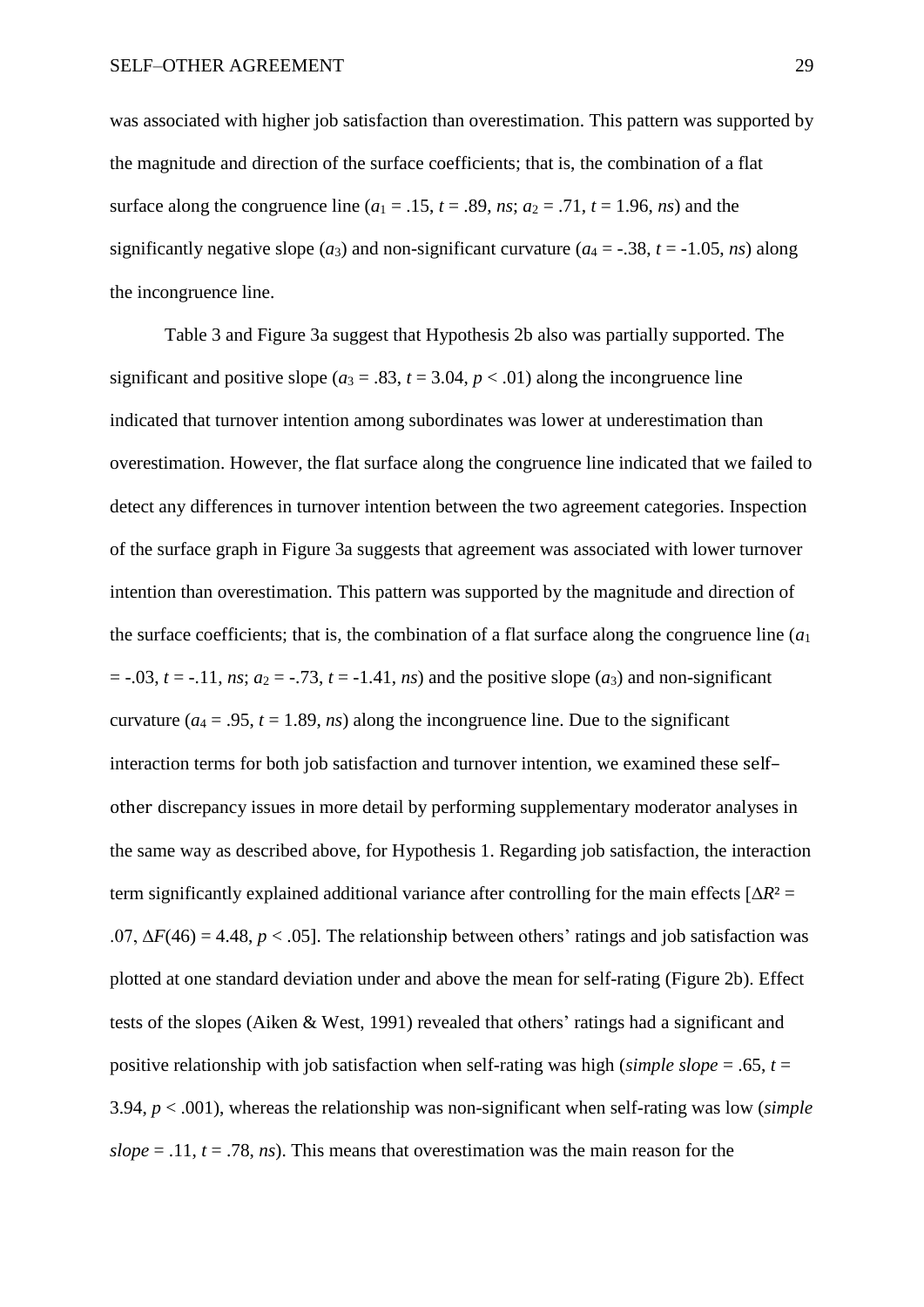interaction, and was associated with lower job satisfaction among subordinates (Figure 2b). For turnover intention, the interaction term explained significant variance after controlling for the main effects  $[\Delta R^2 = .07, \Delta F(46) = 4.55, p < .05]$ . Figure 3b shows the relationship between others' ratings of EL and turnover intention for low and high levels of self-rating, respectively. Effect tests (Aiken & West, 1991) of the slopes indicated that high self-rating contributed to a significant and negative relationship between others' ratings and turnover intention (*simple slope* =  $-76$ ,  $t = -3.21$ ,  $p < .01$ ), whereas low self-rating contributed to a non-significant relationship (*simple slope* = .02,  $t = .09$ , *ns*). Overestimation was therefore suggested as the main reason for the interaction, and, as shown in Figure 3b, to be related to higher turnover intention among subordinates.

> --------------------------------------------- Insert Figure 1 about here --------------------------------------------- Insert Figure 2 about here --------------------------------------------- --------------------------------------------- Insert Figure 3 about here ---------------------------------------------

#### **Discussion**

As stated in the introduction, the majority of extant SOA studies of leadership have analyzed U.S.-based samples. The current study's analysis of the municipal sector in Norway therefore represents an important contribution to investigations into whether the effect of SOA in such a culture has implications for leader effectiveness and subordinates' work attitudes beyond what has emerged as common to their relationships in previous research. The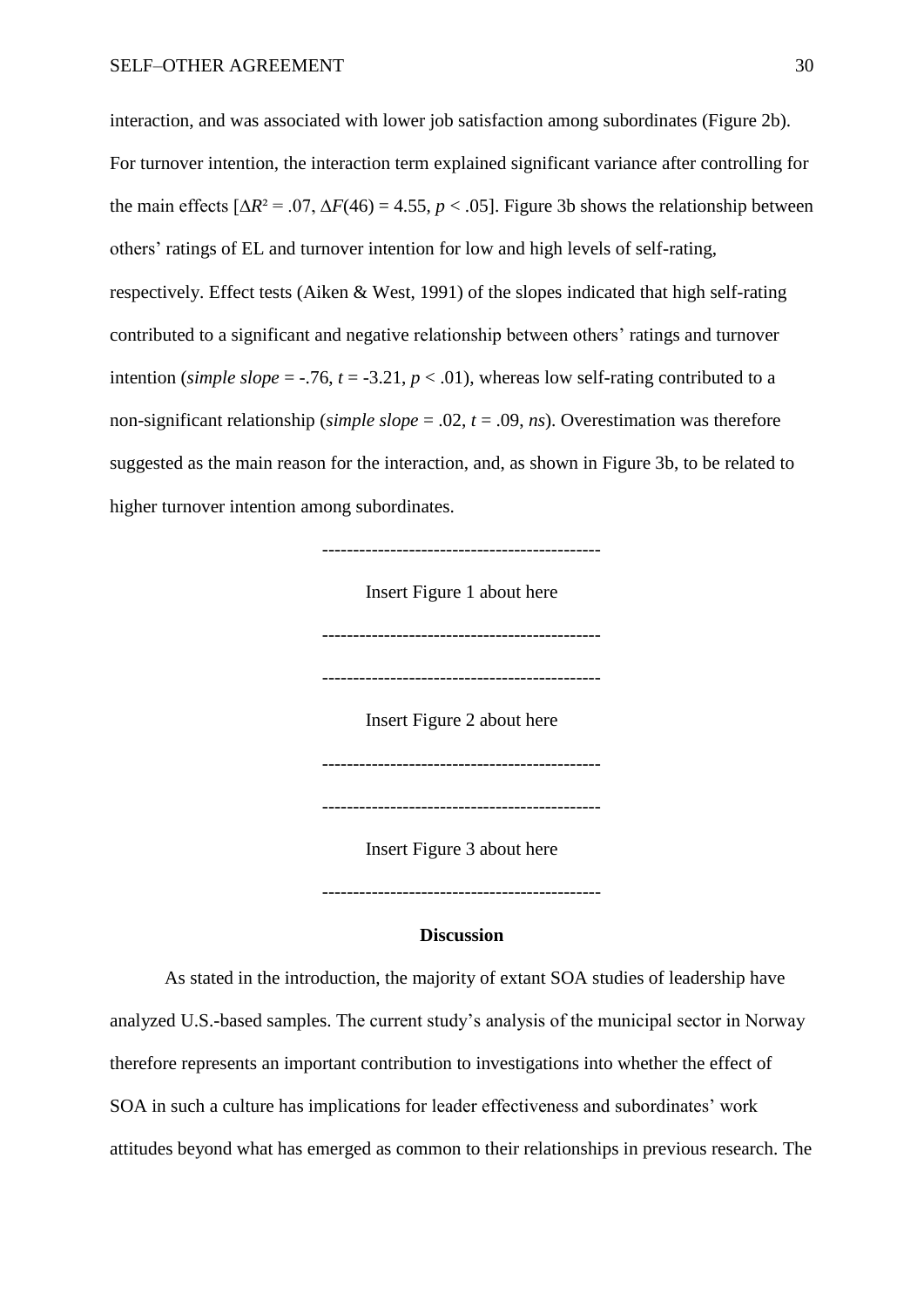current study also represents one of the first attempts to investigate the implications of SOA in EL ratings. A number of previous SOA studies have concentrated on transformational leadership but Tekleab et al. (2008) suggested that findings regarding this type of leadership ought not to be generalized to SOA in EL ratings. For example, they found that SOA of transformational leadership was significantly related to leader effectiveness as rated by subordinates, whereas SOA of EL was not.

In line with findings reported from European countries (Atwater et al., 2005), our results suggested that only others' ratings (i.e., the ratings of subordinates) were significantly related to superiors' ratings of leader effectiveness; that is, self-rating played an insignificant role as main effect. However, in contrast to Atwater et al. (2005), we found a significant interaction effect of self and others' ratings, which indicated that SOA was a relevant concept in our sample. This interaction effect was identified for each of our three outcome variables (i.e., leader effectiveness, job satisfaction, and turnover intention).

Regarding the influence of SOA on leader effectiveness our results indicated, as expected, that in-agreement/poor leaders were the least effective leaders. This describes leaders that often are unwilling or unable to change behavior due to low self-esteem (Atwater & Yammarino, 1997) and/or self-efficacy (Tekleab et al., 2008). However, our findings were unexpected as compared with previous studies regarding in-agreement/good leaders, which have indicated that these leaders are associated with higher effectiveness (e.g., Atwater et al., 1998; Ostroff et al., 2004, Tekleab et al., 2008). Contrary to our expectation, we found a negative effect of agreement on leader effectiveness at higher levels of rated EL. In other words, in order to be perceived as more effective it was not beneficial for the leaders in our sample to be in-agreement with subordinates about their empowering behavior at higher levels of EL. One possible explanation for this finding may be that leader effectiveness was rated by superiors and that they may have based their evaluation on the leader's ability to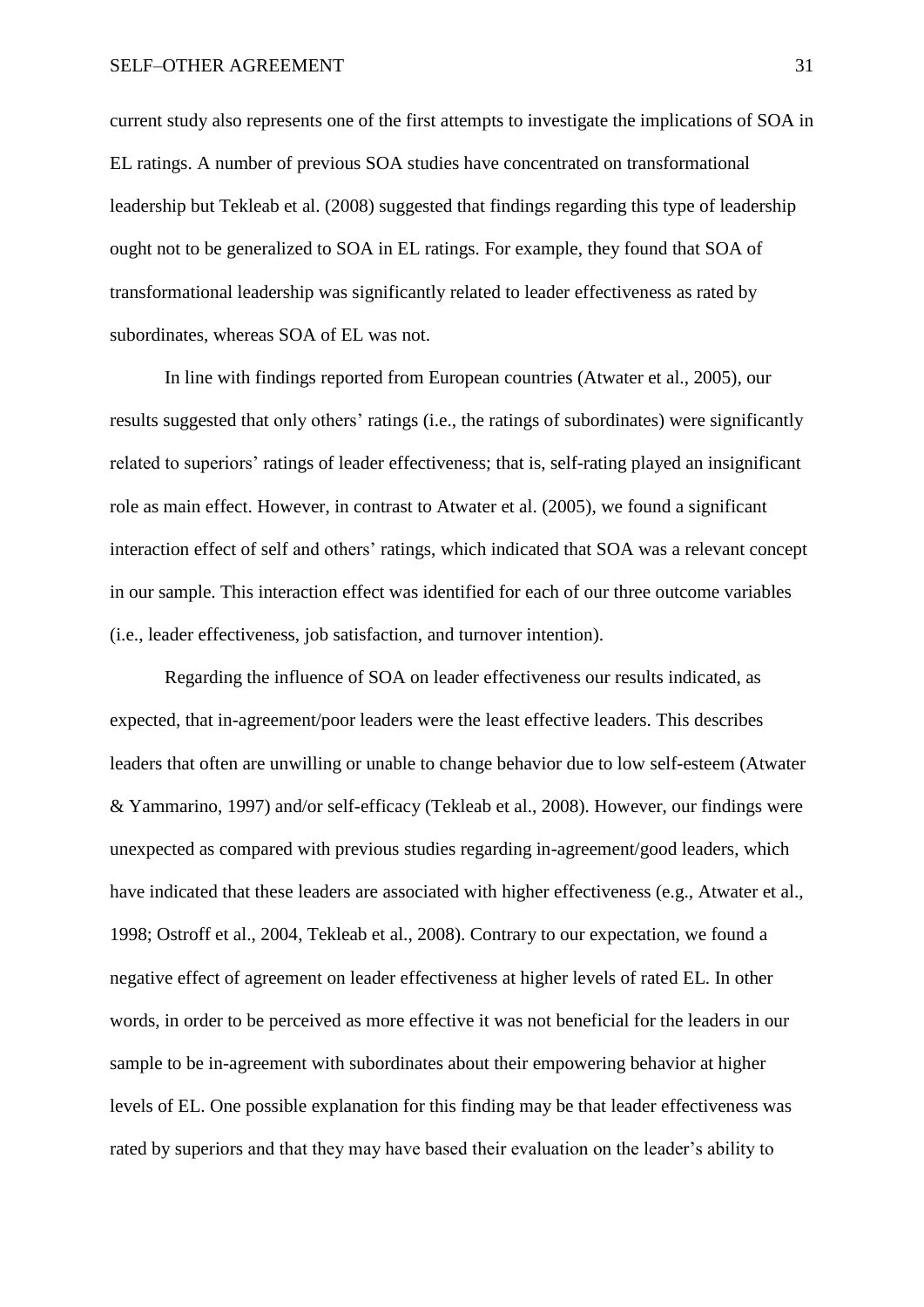work hard and to achieve their goals, whereas EL more broadly is focused on achieving results through others, in particular by supporting subordinates in working autonomously (Amundsen & Martinsen, in press; Manz & Sims, 2001). The leaders who agreed with subordinates about their higher level of empowering leader behavior may have been comfortable fulfilling this role without feeling compelled to push tasks that could have "impressed" their superior. They instead may have largely focused on the practice of EL and seem to genuinely believe in the appropriateness of this approach as a way to lead, which was strengthened by subordinates' positive feedback and confirmations. However, seen from the superiors' perspective, this may be perceived as "too much of a good thing" with respect to these leaders' efforts in promoting subordinates' autonomy through power sharing and support of their motivation and development. Thus, it is possible that superiors may have perceived in-agreement/good leaders as less effective.

Another factor that might have impacted the effects of agreement on leader effectiveness at moderate to higher levels of rated EL is the leveling or avoidance of competition among those leaders perceived as more successful (Atwater et al., 2005). Hofstede (1983) suggested that, in countries that rate masculinity in the lower range (e.g., Norway), leveling is the norm and individuals do not try to be better than others. This issue may have contributed to the flattening out of the relationship between EL ratings and leader effectiveness when EL ratings in our sample went from moderate to high. That our study involved the public sector may also have influenced this finding. However, it is less likely that the leveling effect explains the negative relationship between rated EL and leader effectiveness at the highest levels of EL.

As expected, we found under-estimators to be perceived as more effective leaders by their superiors. These leaders tend to compensate for their low perceived self-efficacy through working hard. This extra effort was perhaps channeled not only into more empowering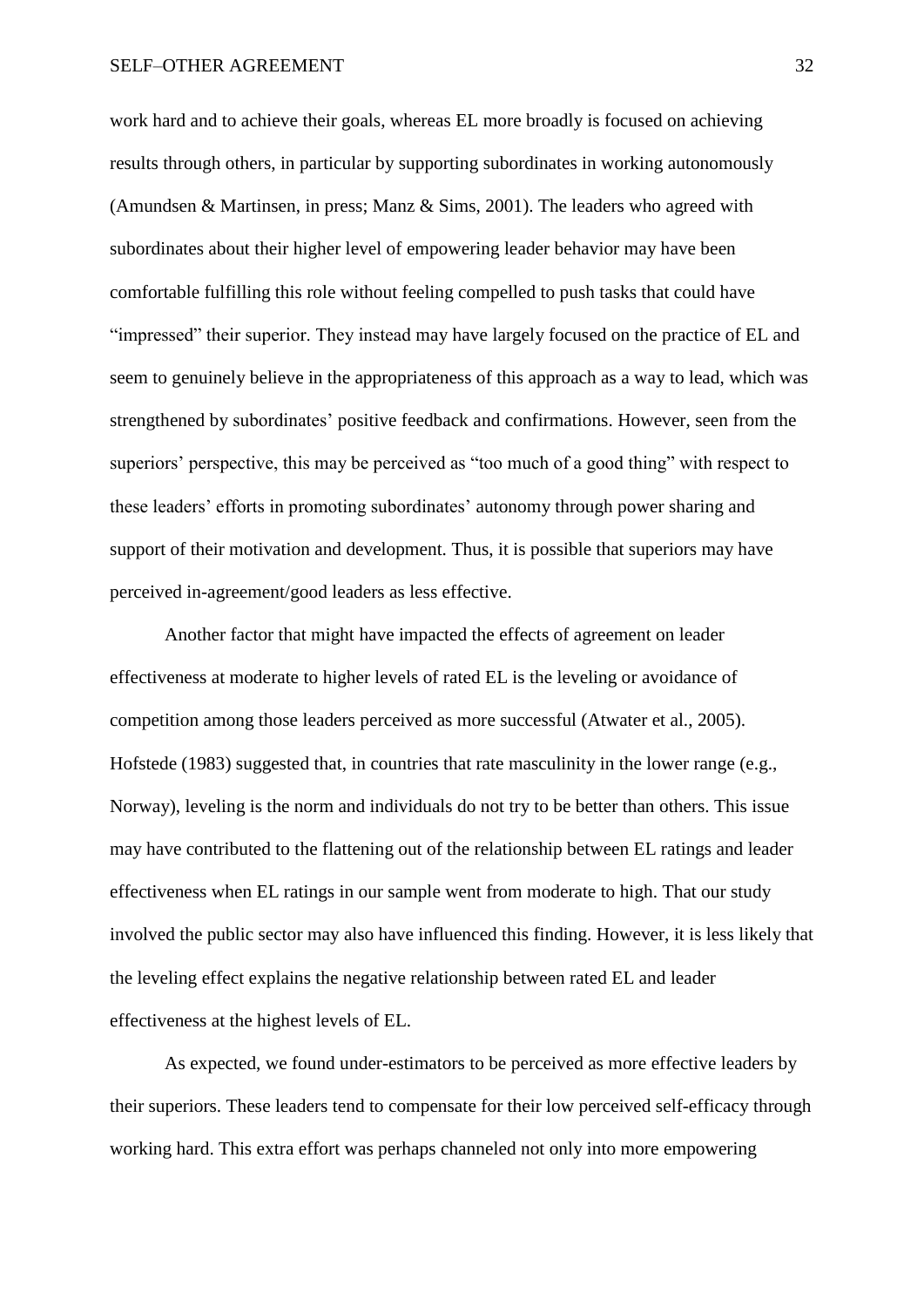behavior relative to subordinates, but also into more visible activities that were easier for superiors to observe as effective. However, contrary to our expectation, we failed to detect whether under-estimators were more effective than over-estimators. The surface graph in Figure 1a indicated that superiors also perceived over-estimators as relatively effective. A partial explanation for this finding may be that over-estimators in our sample possessed high public self-consciousness, which implies "worrying about others' opinions and the impression they are making on others" (Atwater & Yammarino, 1997, p. 137). Sosik and Megerian (1999) proposed that individuals possessing a high degree of public self-consciousness may behave in ways that are designed to impress superiors rather than subordinates. This tendency on the part of over-estimators may be perceived favorably by their superiors who, in turn, evaluate these leaders as more effective.

Another partial explanation may be that over-estimators tend to possess a degree of narcissism (Judge, LePine, & Rich, 2006; John & Robins, 1994), which, among other things, involves an inflated sense of self-importance (Fleenor et al., 2010), a need for power and admiration (Rosenthal & Pittinsky, 2006), and displays of self-confidence, dominance, and authority (Nevicka, Ten Velden, De Hoogh, & van Vianen, 2011). Accordingly, Kernberg (1979) noted that the characteristics of narcissistic individuals drive them to seek positions of power, which implies that they are often found in positions of leadership. Several of these characteristics (e.g., self-confidence, dominance, and authority) also match the prototypical attributes generally associated with effective leaders (Hogan, Curphy, & Hogan, 1994; Judge, Ilies, Bono, & Gerhardt, 2002; Kirkpatrick & Locke, 1991), which may have caused superiors to perceive narcissistic over-estimators as more effective. Some support for this view is indicated by Nevicka et al. (2011), who reported that a leader's authority in student groups mediated the positive effect of a leader's narcissism on perceived leadership effectiveness. Goncalo, Flynn, and Kim (2010) found that narcissistic individuals were perceived as creative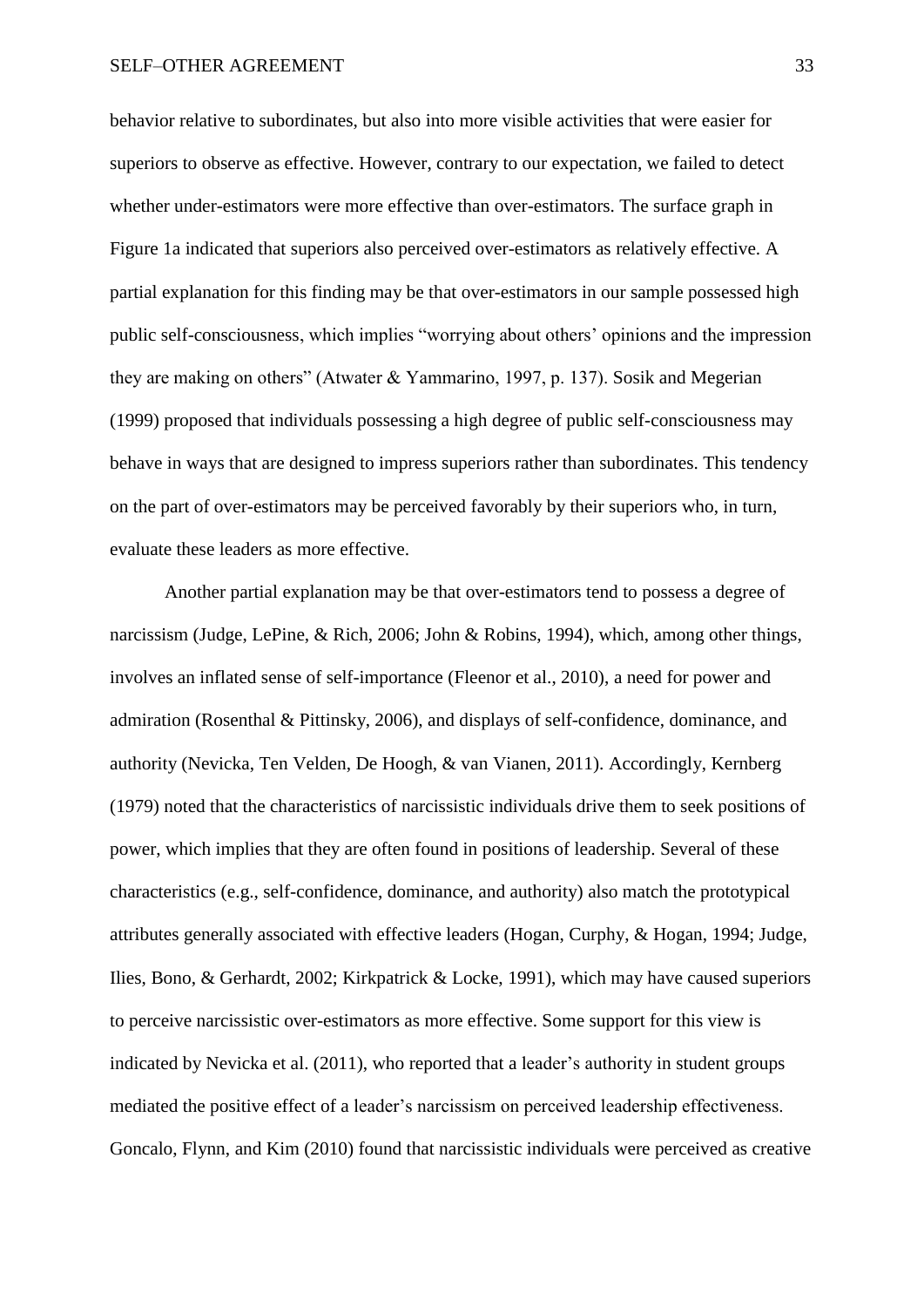and Deluga (1997) found that higher narcissism in U.S. presidents was associated with more positive perceptions of their effectiveness.

As regards the effects of SOA on subordinates' job satisfaction and turnover intentions, our results are consistent with findings in previous studies which have suggested that under-estimators and self-aware leaders affect subordinates' attitudes in more favorable ways than do over-estimators (e.g., Krishnan, 2003; Moshavi et al., 2003; Sosik, 2001). Potential explanations for these findings include the notions that under-estimators are able to effectively operate at an interpersonal level (Sosik & Godshalk, 2004) and that they are likeable individuals who maintain pleasant relationships with others (Yammarino & Atwater, 1997). Self-aware leaders may also be able to contribute to positive affective outcomes by virtue of their accurate self-insight and ability to promote trust (Sosik, 2001) and satisfaction (Szell & Henderson, 1997) among employees. In contrast, over-estimators tend to have more negative attitudes (Atwater & Yammarino, 1997), be more self-centered (Sosik, 2001), and less sensitive to the concerns of others (Moshavi et al., 2003).

Contrary to our expectation, we did not find any differences in job satisfaction and turnover intention among subordinates of in-agreement/good leaders and in-agreement/poor leaders; that is, the level of agreement had no particular impact on our two subordinate attitudinal variables. This finding, however, is partially in line with Sosik (2001), who, in a post hoc analysis, divided the in-agreement group of charismatic leadership into high and low-scoring categories and compared them with both the under-estimator and over-estimator categories in terms of their subordinates' trust in them as managers. The trust subordinates had for leaders was found to be significantly higher for under-estimators and significantly lower for over-estimators compared with both of the in-agreement categories. This supported the idea that agreement in itself was the important factor – and not the level of rated agreement.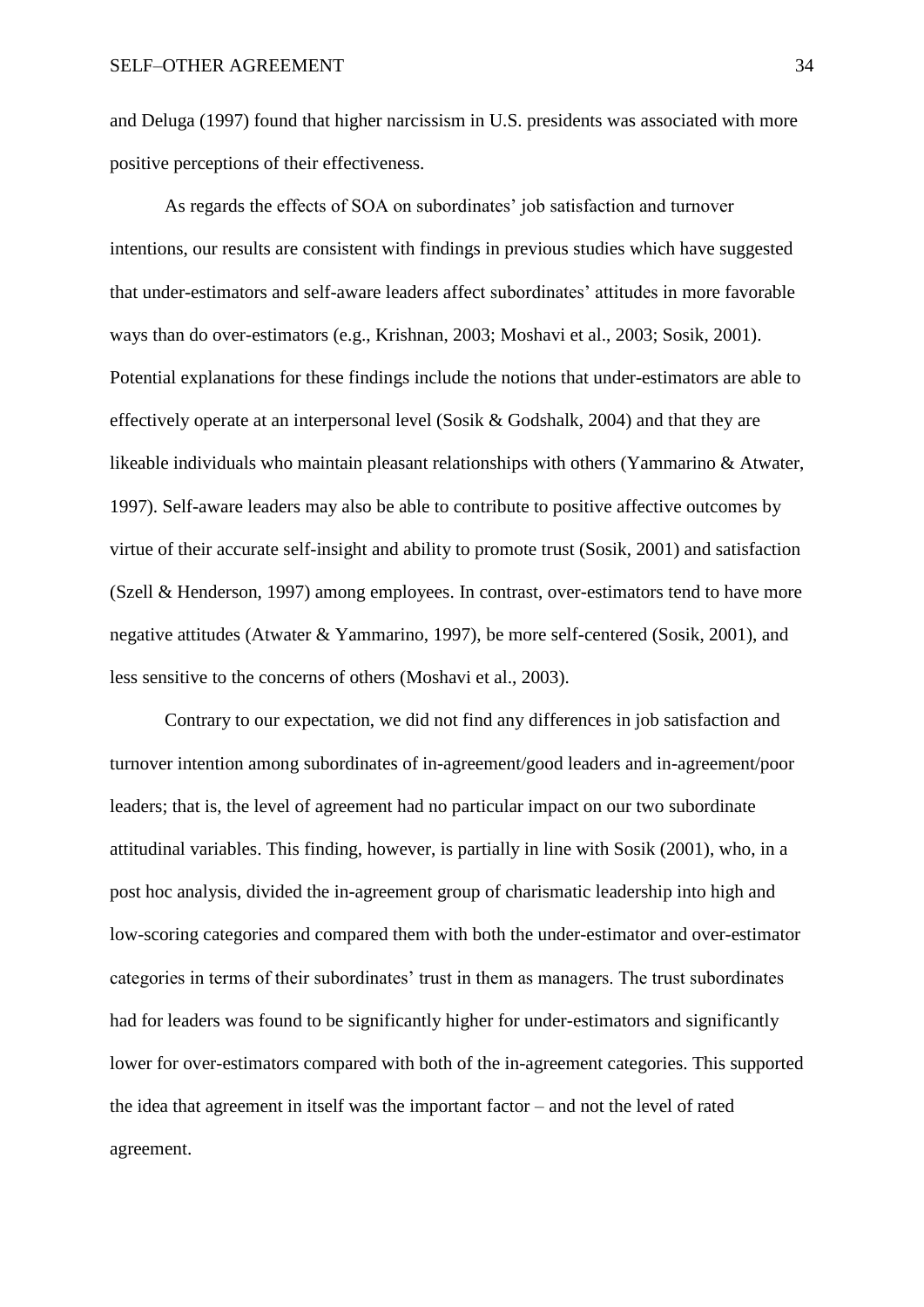As indicated, cultural factors may have impacted the effects of SOA in our study. For example, in countries characterized as more feminine and less individualistic (e.g., Norway; Hofstede, 1983), humility and modesty are valued and underestimation may be viewed as consistent with leader effectiveness (Atwater et al., 2005; Kopperud et al., 2014). Moreover, the tendency to be less assertive in a culture such as that of Norway may result in leaders receiving less information about how others see them, and therefore may lead them to remain either an under or over-estimator to a greater degree than in the U.S. The descriptive statistics displayed in Table 2 reveal incongruence among 58 percent of the leaders in our sample. It is reasonable to argue that some of these leaders, through more direct feedback beyond that provided as part of the leadership program, could have amended their self-rating and/or their empowering leader behavior such that they gradually came to exhibit a greater congruence with the way their subordinates perceived them. This could, in turn, impact the relationship between SOA and leader effectiveness and also the two subordinate outcomes in our study. Accordingly, a possible partial explanation of the different findings between our study and the study by Tekleab et al. (2008) may be that the two studies were conducted in different national and organizational cultures. However, as Fleenor et al. (2010) stated, "although culture may be important, there is a risk of taking such generalizations too far due to the wide range of behavior that can often be observed within any one culture" (p. 1015).

Another point worth mentioning is the predominance of both female leaders (60 percent) and subordinates (71 percent) in our sample. Previous studies have shown that males have a tendency to overestimate themselves to a greater degree than females (e.g., Brutus, Fleenor, & McCauley, 1999; Moshavi et al., 2003; Vecchio & Anderson, 2009). Moreover, similarity in demographic characteristics between rated and rater has been found to positively influence a rater's evaluation of the rated (e.g., Pulakos & Wexley, 1983; Tsui & O'Reilly, 1989). These factors could have contributed to fewer over-estimators in our sample relative to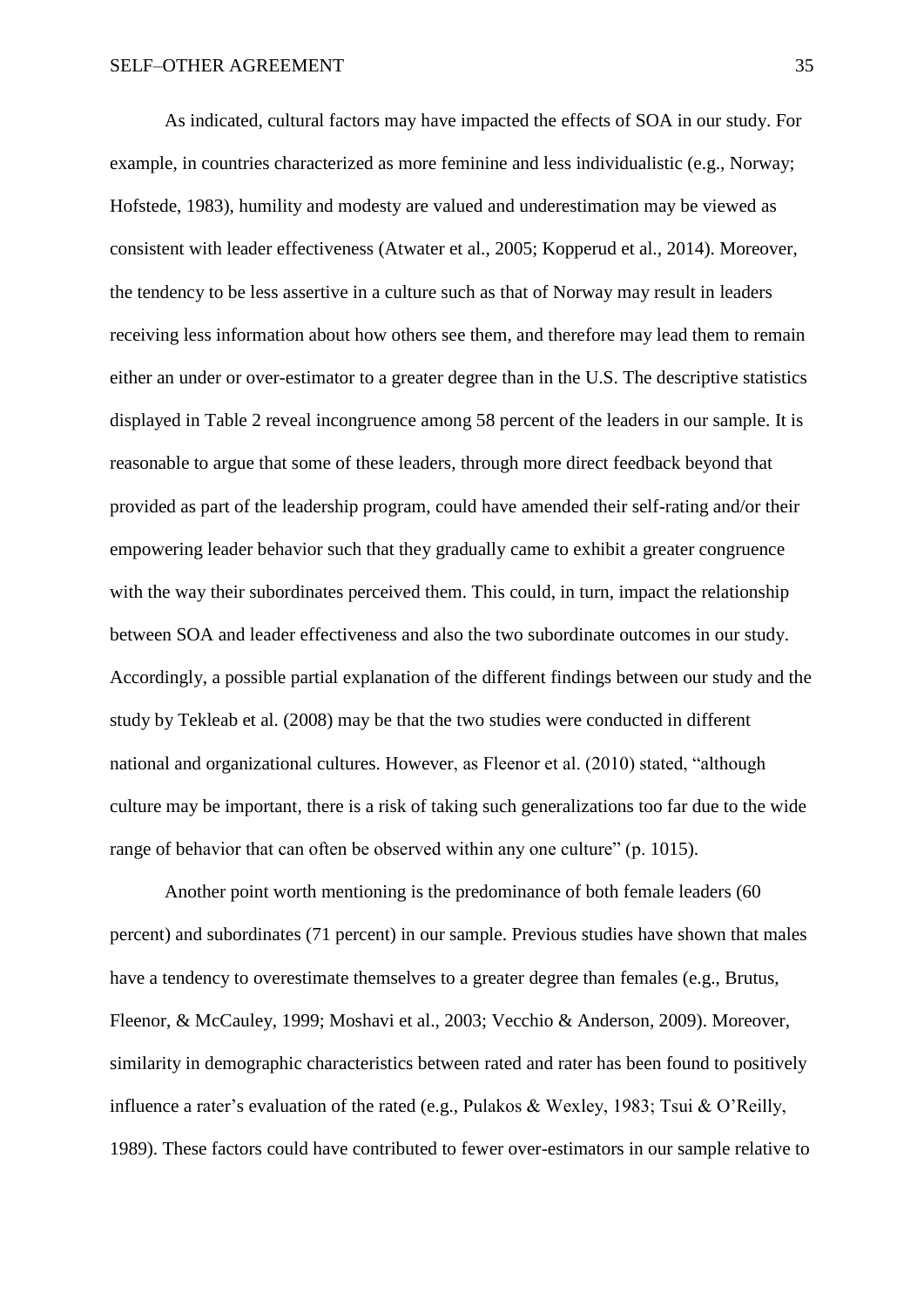a sample that was more demographically balanced. However, a comparison of self and others' ratings for male and female leaders did not support this idea since there were a similar proportion of over-estimators among each gender (i.e., 30 percent).

### **Practical Implications**

We found that leaders who overestimated their EL had subordinates who reported lower job satisfaction and higher turnover intention compared with subordinates of underestimators and in-agreement leaders. This may, in turn, cause decreased job performance (Judge et al., 2001) and increased actual turnover (Griffeth et al., 2000) among subordinates of such leaders. Due to possible arrogance and narcissistic tendencies, over-estimators may perceive that no changes are necessary and continue to influence subordinates' attitudes in a negative direction. It would therefore be useful to bring over-estimators into a more realityoriented position regarding their empowering leader behavior. One possibility is to provide feedback to these leaders, and previous studies (e.g., Atwater et al., 1995; Johnson & Ferstl, 1999) have indicated that over-estimators may improve the accuracy of their self-perception after receiving feedback. However, other studies have shown that negative upward feedback (i.e., high self relative to subordinates' ratings) may reduce a leader's commitment to their subordinates (Atwater et al., 2000), and over-estimators may react to lower ratings from others with anger and discouragement (Brett & Atwater, 2001). It is therefore important to be aware of these possible negative reactions on the parts of leaders and others who provide upward feedback to over-estimators.

Another practical issue concerns our finding with respect to under-estimators. These leaders were perceived as more effective by their superiors and their subordinates reported relatively higher rates of job satisfaction and lower turnover intention. Atwater et al. (1998) noted that under-estimators' favorable effectiveness "may represent an interest in continually striving to improve and not becoming overconfident or complacent" (p.594). Under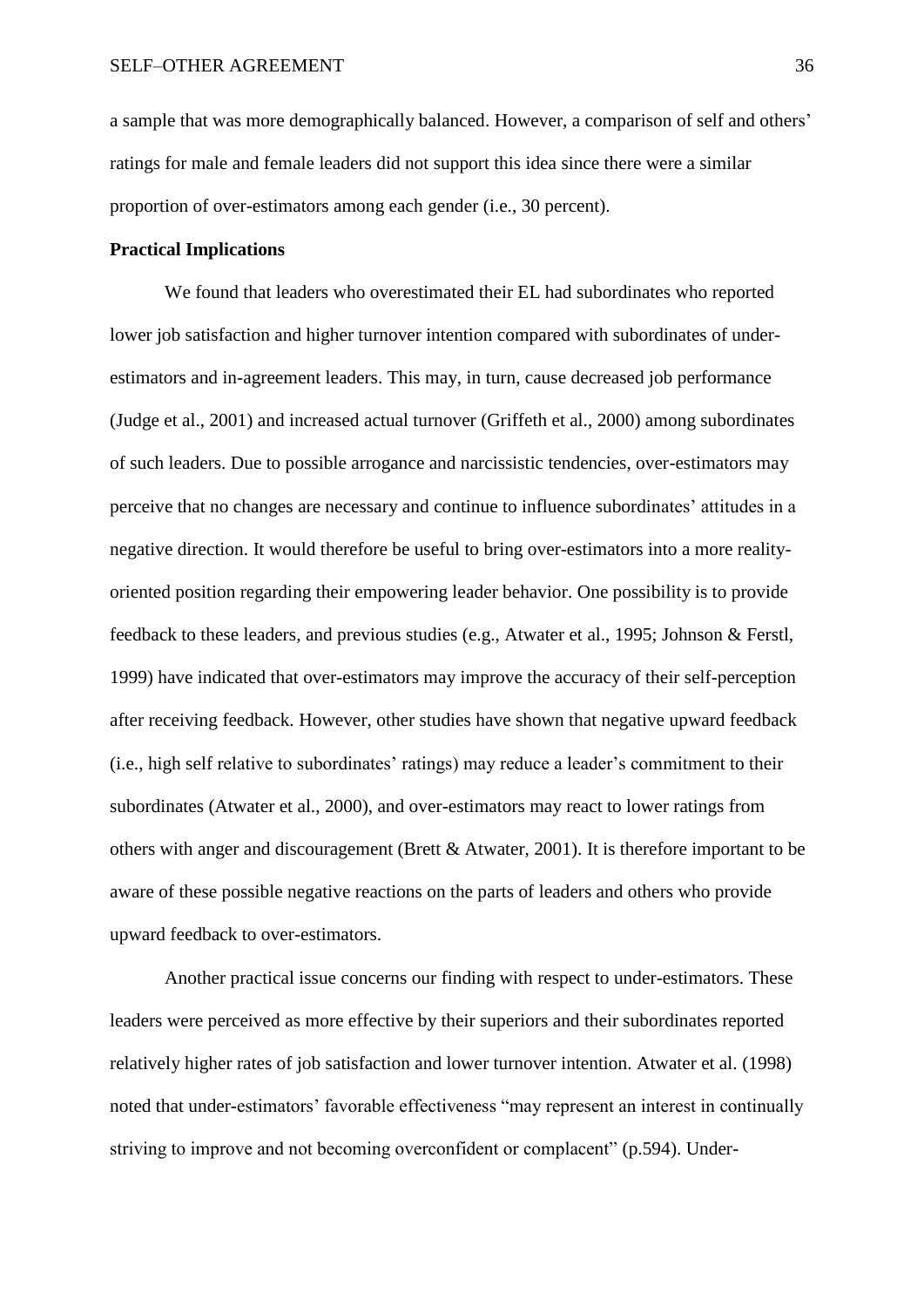estimators willingness for self-improvement and desire to meet the behavioral expectations of their subordinates make them to especially valuable leaders. Feedback to under-estimators should therefore help them to build self-confidence and lead them to understand that they play an important role in the organization (cf., Sosik, 2001). They are often hard-working individuals who maintain pleasant relationships with their subordinates and it is important that they be made more aware of their qualities as leaders.

### **Limitations and Suggestions for Future Research**

This study should be considered in light of some limitations. First, we used a single sample from the public municipal sector in Norway, and generalization of our results requires cross-validation using samples from other countries, organizations and work settings. It would also be useful to replicate the study in countries with work values comparable to Norway in order to further investigate how such values may impact the effect of SOA. Additionally, due to the relatively high number of females in the sample, future research should investigate whether our findings can be replicated in Norwegian samples involving more males.

Second, estimates of the correlations between subordinate ratings of EL, job satisfaction, and turnover intention may have been inflated due to common method variance (CMV). Even though our use of the unmeasured-latent-method-construct approach (Richardson et al., 2009) did not indicate any biasing effect of CMV on the correlations, the incompleteness of this statistical technique means that we could not conclude with certainty on this issue. Therefore, there is a need for future studies that have further controls for CMV. We also suggest that future research expand the sample of others' ratings of EL to include peers and superiors of the leaders. This will facilitate efforts to investigate whether these sources reveal patterns of SOA results that differ from those reported here for subordinates.

Third, the relatively small sample size  $(N = 50$  for job satisfaction and turnover intention, and  $N = 46$  for leader effectiveness) contributed to low statistical power in our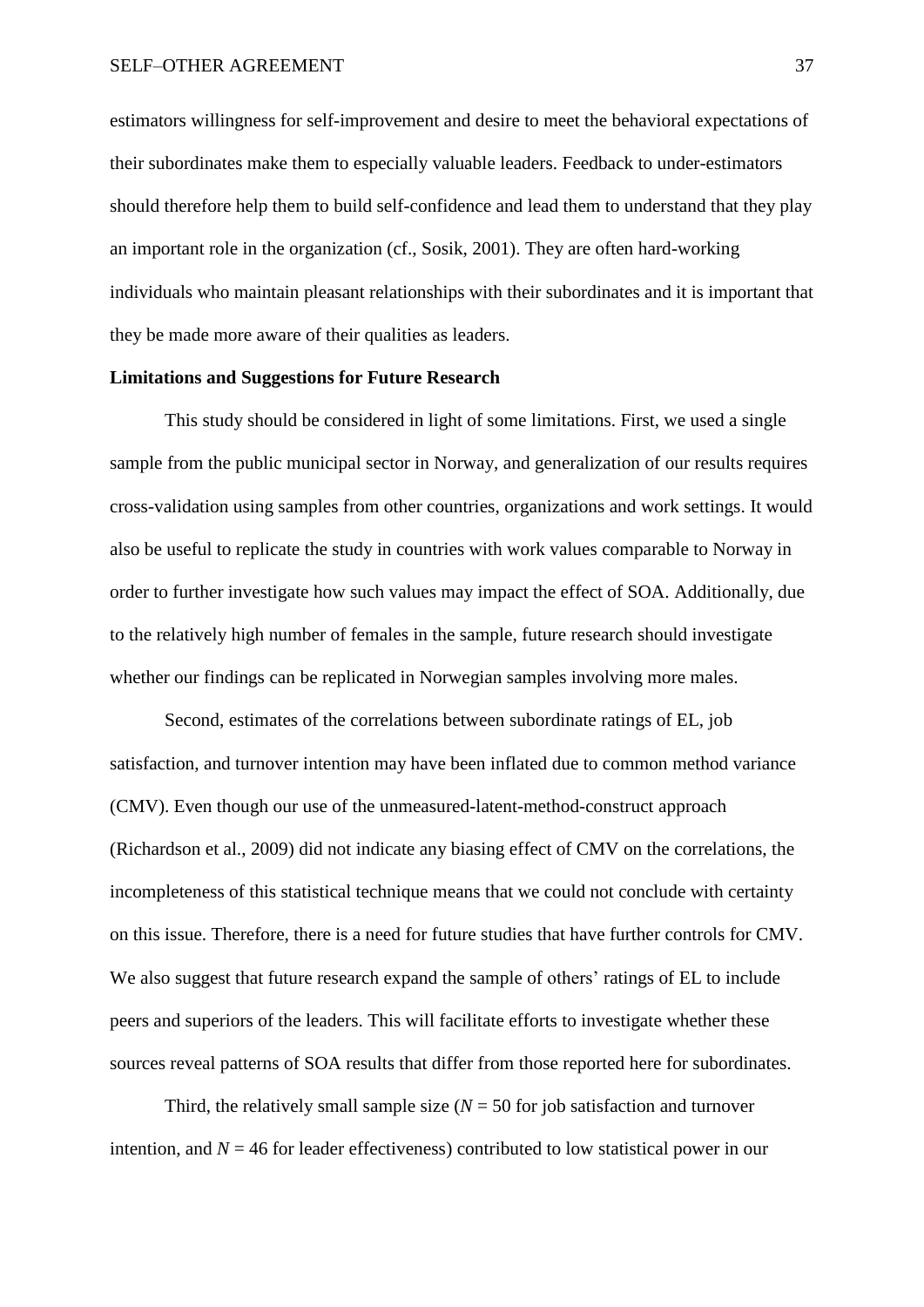analyses and therefore the results should be interpreted in light of the possibility of a Type-II error. A power analysis indicated that, with our sample size and five predictors, it would require a power of .80 (Cohen, 1988) to detect a significant semipartial correlation  $sr_i$  ( $p <$ .05, two-tailed, *t*-test) with a magnitude of .37 (Faul, Erdfelder, Albert-Georg, & Buchner, 2007). Possible measurement errors along with the relatively small sample size may also have affected our findings. Future studies should therefore seek to use larger sample sizes to obtain greater statistical power in the analyses.

Fourth, although we restricted the range of the self and other axes in the surface graphs relative to the actual cases in our data, the graphs contain all possible combinations of self and others' ratings within this range. Thus, it is possible that the surface plots included combinations that were not present in our data, which implies that the graphs should be interpreted with caution on the outer edge of the self and other axes. Fifth, because data were gathered at one point in time, the correlations between the variables did not represent causal relationships. To assess causal directions, the findings should be replicated in future experimental and/or longitudinal studies. Sixth, we included only SOA of empowering leadership in our study, which has prevented us from analyzing whether SOA of different leadership approaches can lead to different results on our outcome variables. A final limitation may be that our measure of leader effectiveness consisted of items that tapped into only limited aspects of effectiveness, although the measure was considered sufficient in the present leadership development program. Future studies should therefore consider applying broader measures of leader effectiveness that include more facets of the construct.

#### **Conclusion**

This study contributes to findings supporting the importance of self–other agreement in understanding individual and organizational outcomes, as well as understanding of SOA in cultures outside the U.S. In particular, we found incongruence in ratings of empowering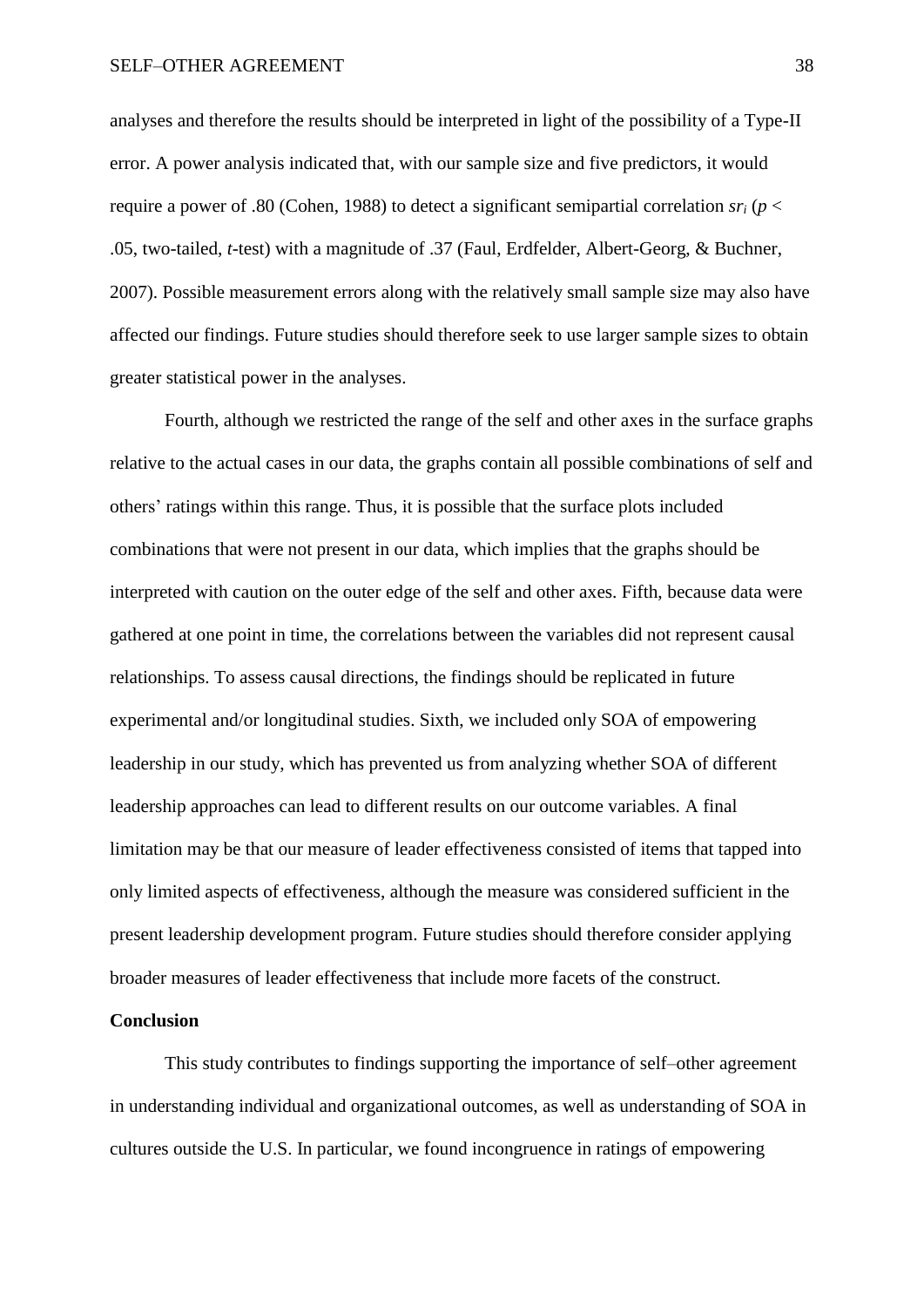leadership to be relevant because overestimation was related to subordinates' job satisfaction and turnover intention, whereas underestimation was related to leader effectiveness. This may be helpful information for organizations using 360-degree and upward feedback programs or companies planning to make use of such development tools. Because this is one of the first SOA studies of empowering leadership, there remains a need to cross-validate our findings in future research.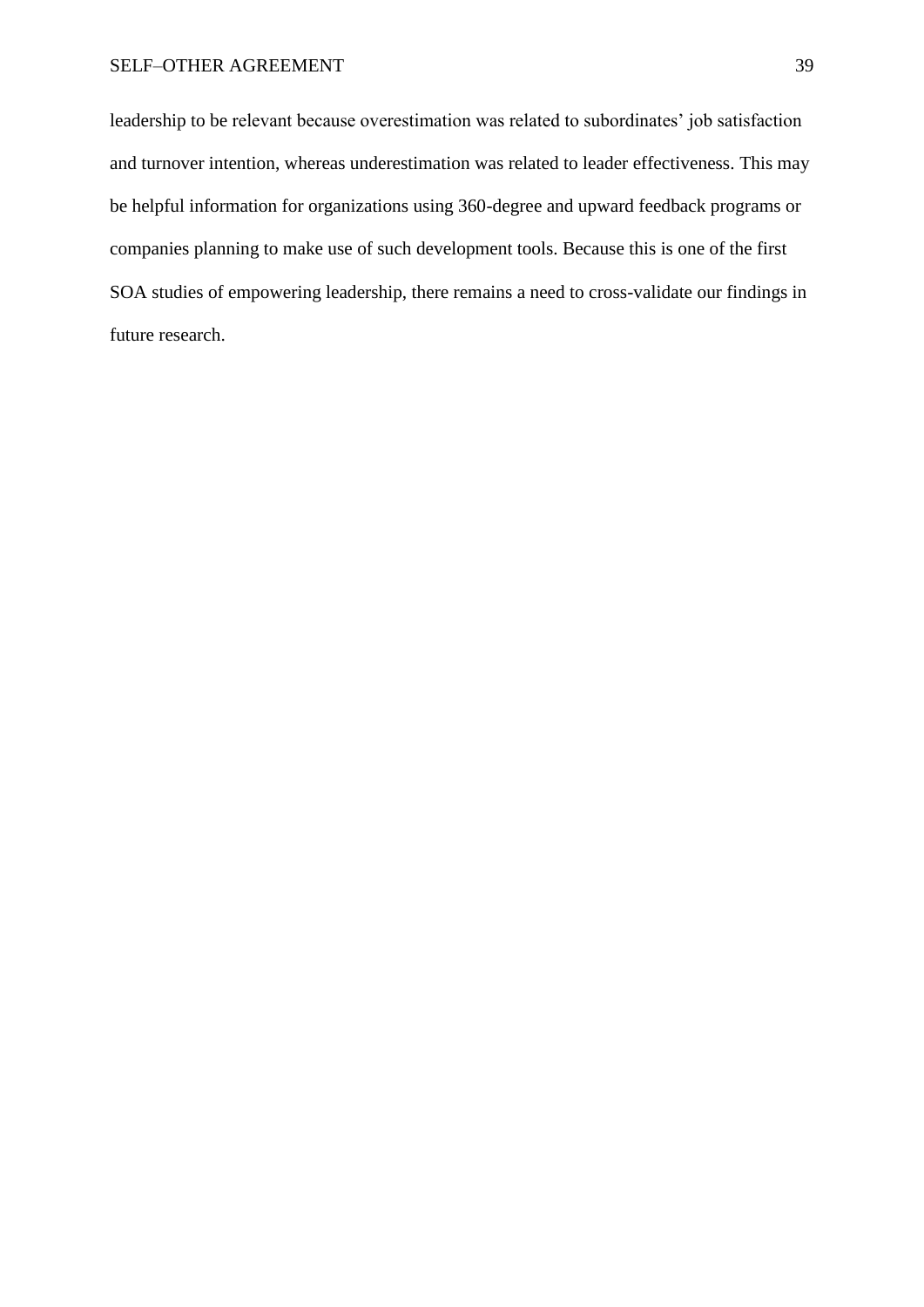#### **References**

- Ahearne, M., Mathieu, J., & Rapp, A. (2005). To empower or not to empower your sales force? An empirical examination of the influence of leadership empowerment behavior on customer satisfaction and performance. *Journal of Applied Psychology, 90*(5), 945–955.
- Aiken, L. S., & West, S. G. (1991). *Multiple regression: Testing and interpreting interactions*. Newbury Park, CA: Sage.
- Amundsen, S., & Martinsen, Ø. L. (in press). Empowering leadership: Construct clarification, conceptualization, and validation of a new scale, *The Leadership Quarterly*. Available online http://dx.doi.org/10.1016/j.leaqua.2013.11.009.
- Arnold, J. A., Arad, S., Rhoades, J. A., & Drasgow, F. (2000). The empowering leadership questionnaire: The construction and validation of a new scale for measuring leader behaviors. *Journal of Organizational Behavior, 21*(3), 249–269.
- Atkins, P. W. B., & Wood, R. E. (2002). Self- versus others' ratings as predictors of assessment center ratings: Validation evidence for 360-degree feedback programs. *Personnel Psychology, 55*(4), 871–904.
- Atwater, L. E., Ostroff, C., Yammarino, F. J., & Fleenor, J. W. (1998). Self–other agreement: Does it really matter? *Personnel Psychology, 51*(3), 577–598.
- Atwater, L. E., Roush, P., & Fischthal, A. (1995). The influence of upward feedback on selfand follower ratings of leadership. *Personnel Psychology, 48*(1), 35–59.
- Atwater, L. E., Waldman, D. A., Atwater, D., & Cartier, P. (2000). An upward feedback field experiment: Supervisors' cynicism, reactions, and commitment to subordinates. *Personnel Psychology, 53*(2), 275–297.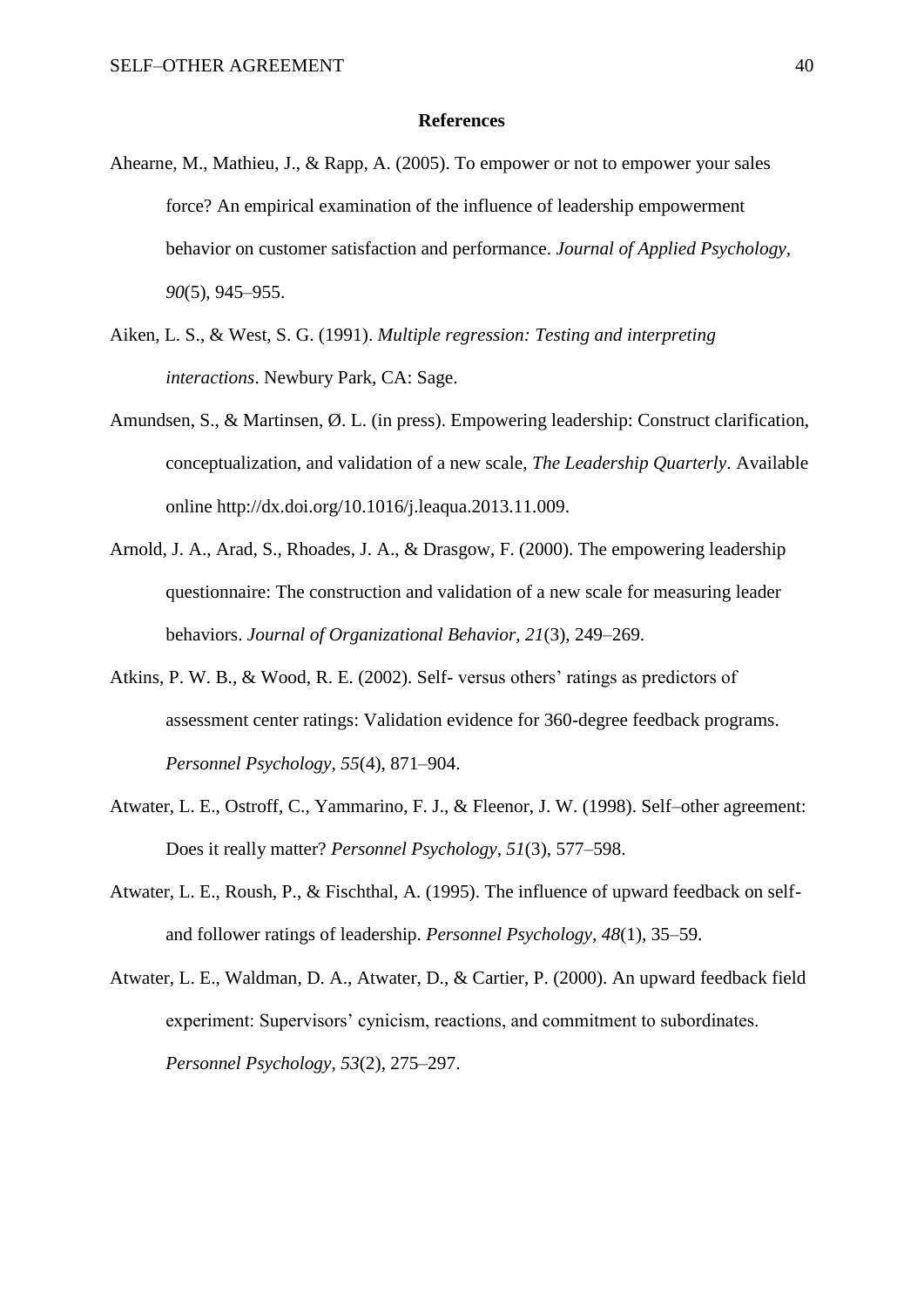- Atwater, L. E., Waldman, D., Ostroff, C., Robie, C., & Johnson, K. M. (2005). Self–other agreement: Comparing its relationship with performance in the U.S. and Europe. *International Journal of Selection & Assessment, 13*(1), 25–40.
- Atwater, L. E., Wang, M., Smither, J. W., & Fleenor, J. W. (2009). Are cultural characteristics associated with the relationship between self and others' ratings of leadership? *Journal of Applied Psychology, 94*(4), 876–886.
- Atwater, L. E., & Yammarino, F. J. (1992). Does self–other agreement on leadership perceptions moderate the validity of leadership and performance predictions? *Personnel Psychology, 45*(1), 141–164.
- Atwater, L. E., & Yammarino, F. J. (1997). Self–other rating agreement: A review and model. *Research in Personnel and Human Resources Management, 15*, 121–174.
- Bass, B. M., & Yammarino, F. J. (1991). Congruence of self and others' leadership ratings of naval officers for understanding successful performance. *Applied Psychology: An International Review, 40*(4), 437–454.
- Berson, Y., & Sosik, J. J. (2007). The relationship between self–other rating agreement and influence tactics and organizational processes. *Group & Organization Management, 32*(6), 675–698.
- Bliese, P. D. (2000). Within-group agreement, non-independence, and reliability: Implications for data aggregation and analysis. In K. J. Klein & S. W. J. Kozlowski (Eds.), *Multilevel theory, research, and methods in organizations: Foundations, extensions, and new directions* (pp. 349–381). San Francisco, CA: Jossey-Bass.
- Bliese, P. D., Halverson, R. R., & Schriesheim, C. A. (2002). Benchmarking multilevel methods in leadership: The articles, the model, and the data set. *The Leadership Quarterly, 13*(1), 3–14.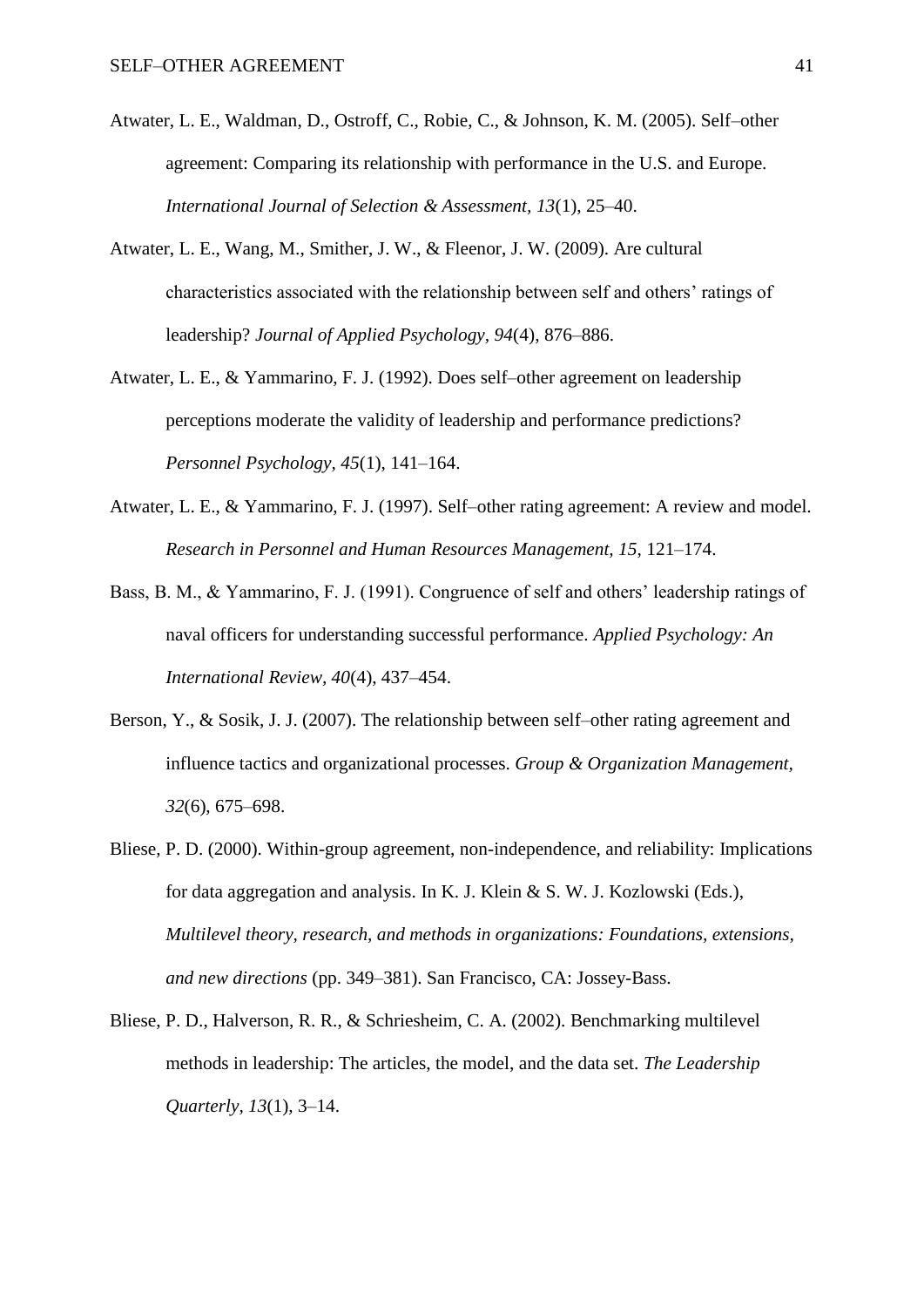- Brett, J. F., & Atwater, L. E. (2001). 360° feedback: Accuracy, reactions, and perceptions of usefulness. *Journal of Applied Psychology, 86*(5), 930–942.
- Brutus, S., Fleenor, J. W., & McCauley, C. D. (1999). Demographic and personality predictors of congruence in multi-source ratings. *Journal of Management Development, 18*(5), 417–435.
- Byrne, B. M. (2004). Testing for multigroup invariance using AMOS graphics: A road less traveled. *Structural Equation Modeling, 11*(2), 272–300.
- Cammann, C., Fichman, M., Jenkins, G. D., & Klesh, J. R. (1983). Assessing the attitudes and perceptions of organizational members. In S. E. Seashore, E. E. Lawler, P. H. Mirvis & C. Cammann (Eds.), *Assessing organizational change: A guide to methods, measures and practices* (pp. 71–138). New York: John Wiley & Sons.
- Church, A. H. (1997). Managerial self-awareness in high-performing individuals in organizations. *Journal of Applied Psychology, 82*(2), 281–292.
- Cohen, J. (1988). *Statistical power analysis for the behavioral sciences* (2nd ed.). Hillsdale, NJ: Lawrence Earlbaum Associates.
- Conger, J. A., & Kanungo, R. N. (1988). The empowerment process: Integrating theory and practice. *Academy of Management Review, 13*(3), 471–482.
- Conway, J. M., & Huffcutt, A. I. (1997). Psychometric properties of multisource performance ratings: A meta-analysis of subordinate, supervisor, peer, and self-ratings. *Human Performance, 10*(4), 331–360.
- Deluga, R. J. (1997). Relationship among American presidential charismatic leadership, narcissism, and rated performance. *The Leadership Quarterly, 8*(1), 49–65.
- Dewettinck, K., & van Ameijde, M. (2011). Linking leadership empowerment behaviour to employee attitudes and behavioural intentions: Testing the mediating role of psychological empowerment. *Personnel Review, 40*(3), 284–305.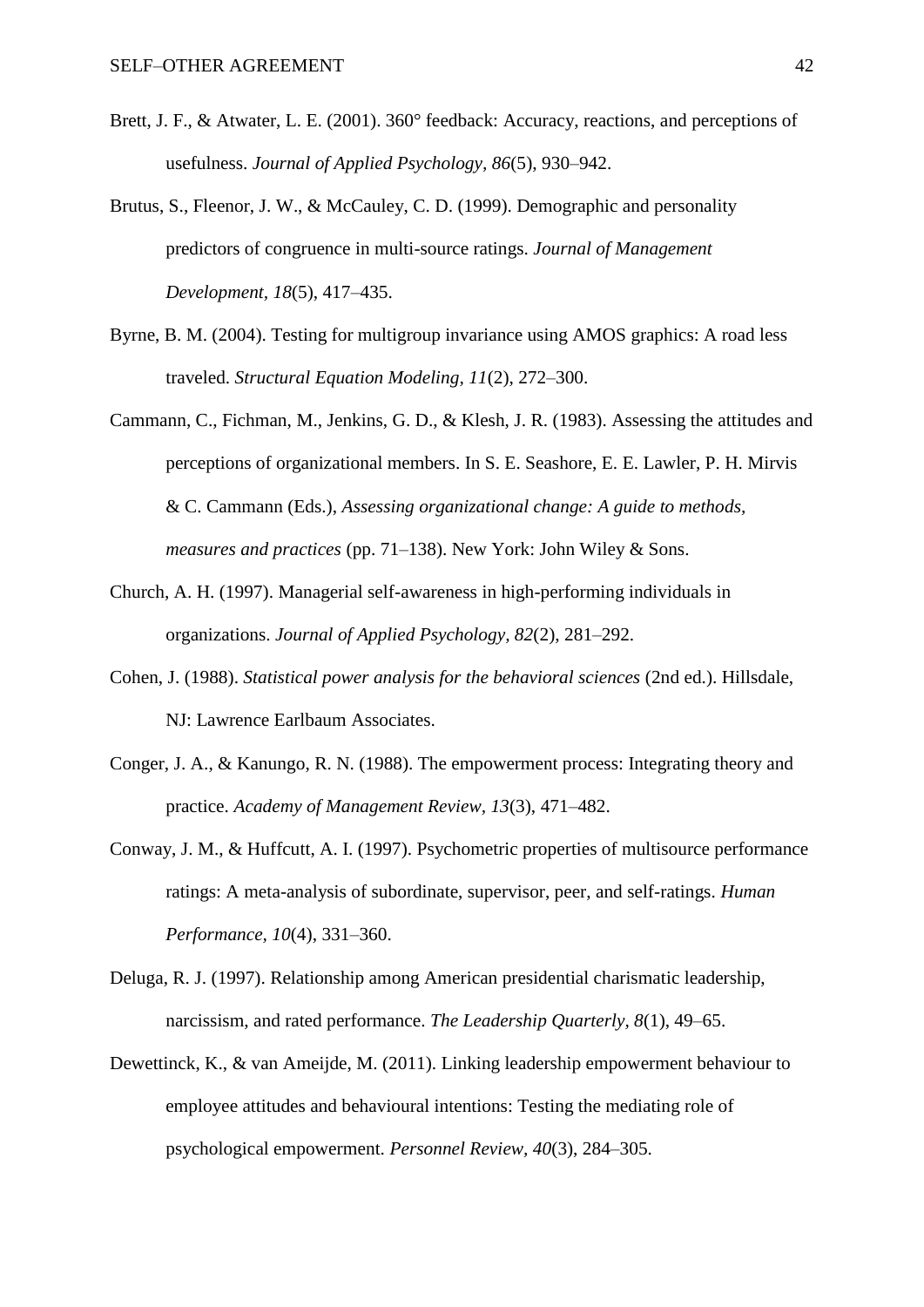- Druskat, V. U., & Wheeler, J. V. (2003). Managing from the boundary: The effective leadership of self-managing work teams. *Academy of Management Journal, 46*(4), 435–457.
- Edwards, J. R. (1994). The study of congruence in organizational behavior research: Critique and a proposed alternative. *Organizational Behavior and Human Decision Processes, 58*(1), 51–100.
- Edwards, J. R. (2001). Ten difference score myths. *Organizational Research Methods, 4*(3), 265–287.
- Edwards, J. R. (2002). Alternatives to difference scores: Polynomial regression analysis and response surface methodology. In F. Drasgow & N. W. Schmitt (Eds.), *Advances in measurement and data analysis* (pp. 350–400). San Francisco: Jossey-Bass.
- Faul, F., Erdfelder, E., Albert-Georg, L., & Buchner, A. (2007). G\*Power 3: A flexible statistical power analysis program for the social, behavioral, and biomedical sciences. *Behavior Research Methods, 39*(2), 175–191.
- Fleenor, J. W., McCauley, C. D., & Brutus, S. (1996). Self–other rating agreement and leader effectiveness. *The Leadership Quarterly, 7*(4), 487–506.
- Fleenor, J. W., Smither, J. W., Atwater, L. E., Braddy, P. W., & Sturm, R. E. (2010). Self– other rating agreement in leadership: A review. *The Leadership Quarterly, 21*(6), 1005–1034.
- Godshalk, V. M., & Sosik, J. J. (2000). Does mentor–protégé agreement on mentor leadership behavior influence the quality of a mentoring relationship? *Group & Organization Management, 25*(3), 291–317.

Goleman, D. (1995). *Emotional intelligence*. New York: Bantam.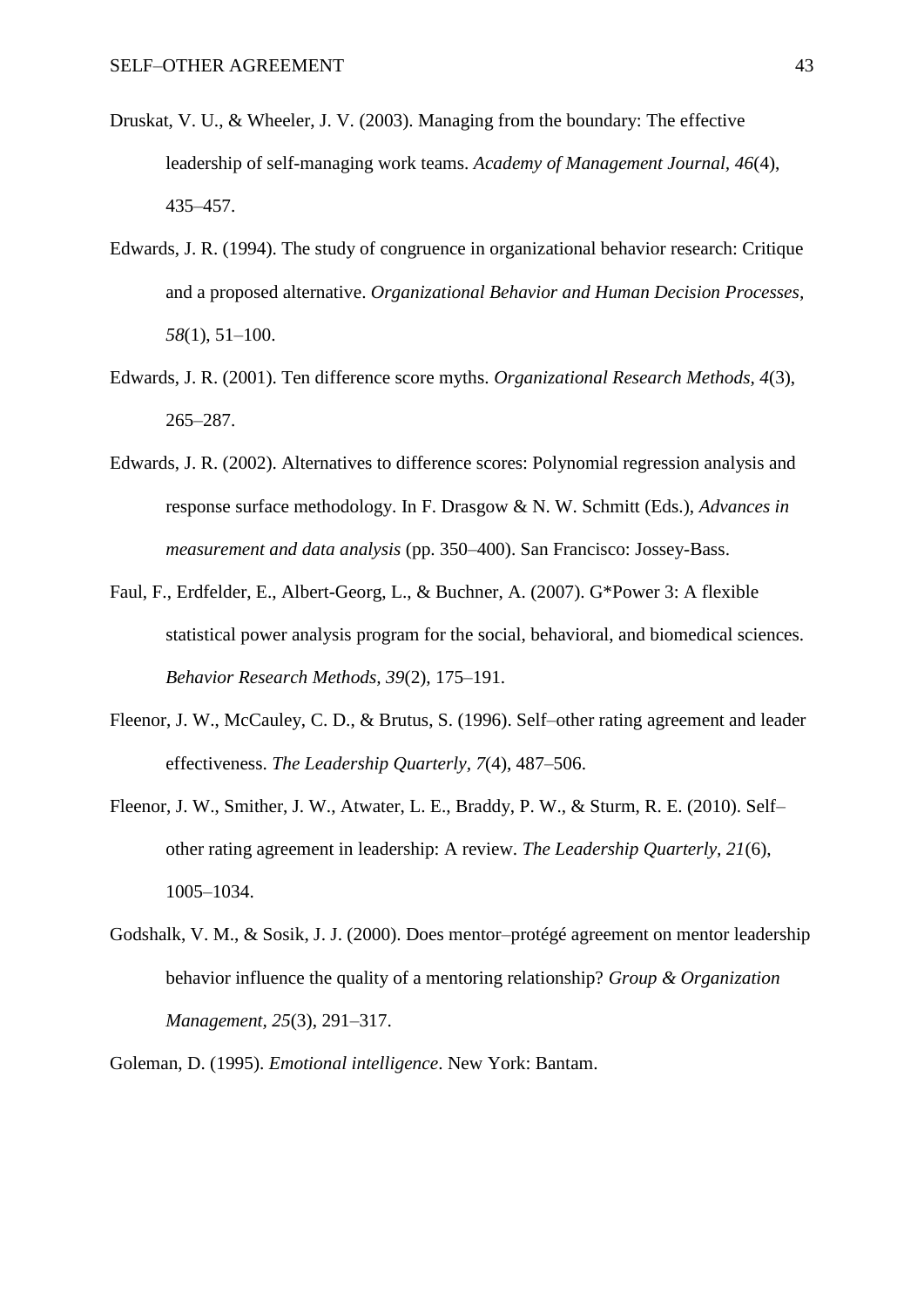- Goncalo, J. A., Flynn, F. J., & Kim, S. H. (2010). Are two narcissists better than one? The link between narcissism, perceived creativity, and creative performance. *Personality and Social Psychology Bulletin, 36*(11), 1484–1495.
- Griffeth, R. W., Hom, P. W., & Gaertner, S. (2000). A meta-analysis of antecedents and correlates of employee turnover: Update, moderator tests, and research implications for the next millennium. *Journal of Management, 26*(3), 463–488.
- Harris, K. J., Wheeler, A. R., & Kacmar, K. M. (2009). Leader–member exchange and empowerment: Direct and interactive effects on job satisfaction, turnover intentions, and performance. *The Leadership Quarterly, 20*(3), 371–382.
- Harris, K. J., Wheeler, A. R., & Kacmar, K. M. (2011). The mediating role of organizational job embeddedness in the LMX–outcomes relationships. *The Leadership Quarterly, 22*(2), 271–281.
- Harris, M. M., Anseel, F., & Lievens, F. (2008). Keeping up with the Joneses: A field study of the relationships among upward, lateral, and downward comparisons and pay level satisfaction. *Journal of Applied Psychology, 93*(3), 665–673.
- Harris, M. M., & Schaubroeck, J. (1988). A meta-analysis of self–supervisor, self–peer, and peer–supervisor ratings. *Personnel Psychology, 41*(1), 43–62.
- Hechanova, M. R. M., Alampay, R. B. A., & Franco, E. P. (2006). Psychological empowerment, job satisfaction and performance among Filipino service workers. *Asian Journal of Social Psychology, 9*(1), 72–78.
- Hofstede, G. (1983). National cultures in four dimensions. *International Studies of Management & Organization, 13*(1/2), 46–74.
- Hogan, R., Curphy, G. J., & Hogan, J. (1994). What we know about leadership: Effectiveness and personality. *American Psychologist, 49*(6), 493–504.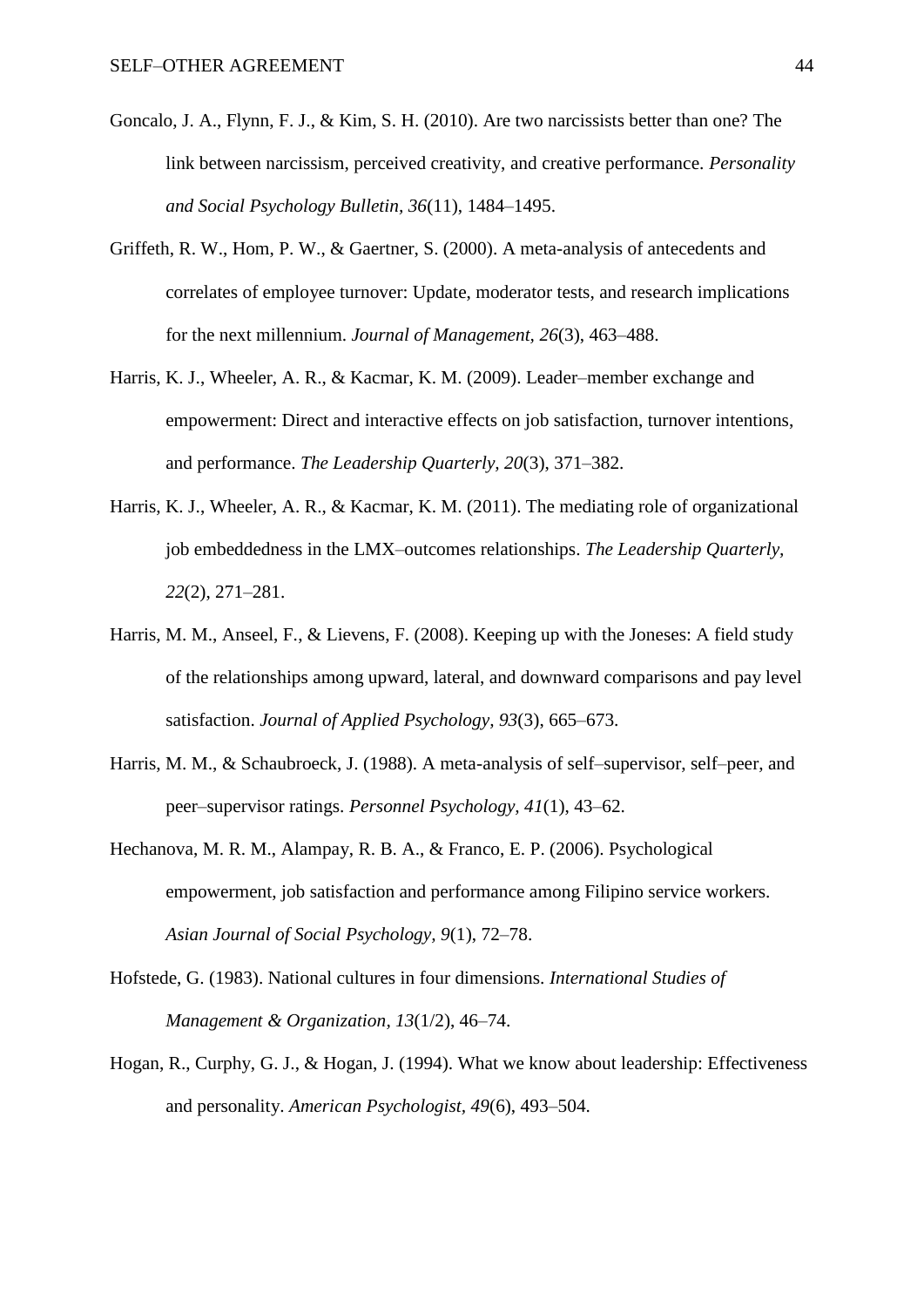- Houghton, J. D., & Yoho, S. K. (2005). Toward a contingency model of leadership and psychological empowerment: When should self-leadership be encouraged? *Journal of Leadership & Organizational Studies, 11*(4), 65–83.
- James, L. R., Demaree, R. G., & Wolf, G. (1984). Estimating within-group interrater reliability with and without response bias. *Journal of Applied Psychology, 69*(1), 85– 98.
- John, O. P., & Robins, R. W. (1994). Accuracy and bias in self-perception: Individual differences in self-enhancement and the role of narcissism. *Journal of Personality and Social Psychology, 66*(1), 206–219.
- Johnson, J. W., & Ferstl, K. L. (1999). The effects of interrater and self–other agreement on performance improvement following upward feedback. *Personnel Psychology, 52*(2), 271–303.
- Judge, T. A., Bono, J. E., Ilies, R., & Gerhardt, M. W. (2002). Personality and leadership: A qualitative and quantitative review. *Journal of Applied Psychology, 87*(4), 765–780.
- Judge, T. A., LePine, J. A., & Rich, B. L. (2006). Loving yourself abundantly: Relationship of the narcissistic personality to self- and other perceptions of workplace deviance, leadership, and task and contextual performance. *Journal of Applied Psychology, 91*(4), 762–776.
- Judge, T. A., Thoresen, C. J., Bono, J. E., & Patton, G. K. (2001). The job satisfaction–job performance relationship: A qualitative and quantitative review. *Psychological Bulletin, 127*(3), 376–407.

Kanter, R. M. (1977). *Men and women of the corporation*. New York: Basic Books.

Kanungo, R. N., & Mendonca, M. (1996). *Ethical dimensions of leadership*. Thousand Oaks, CA: Sage.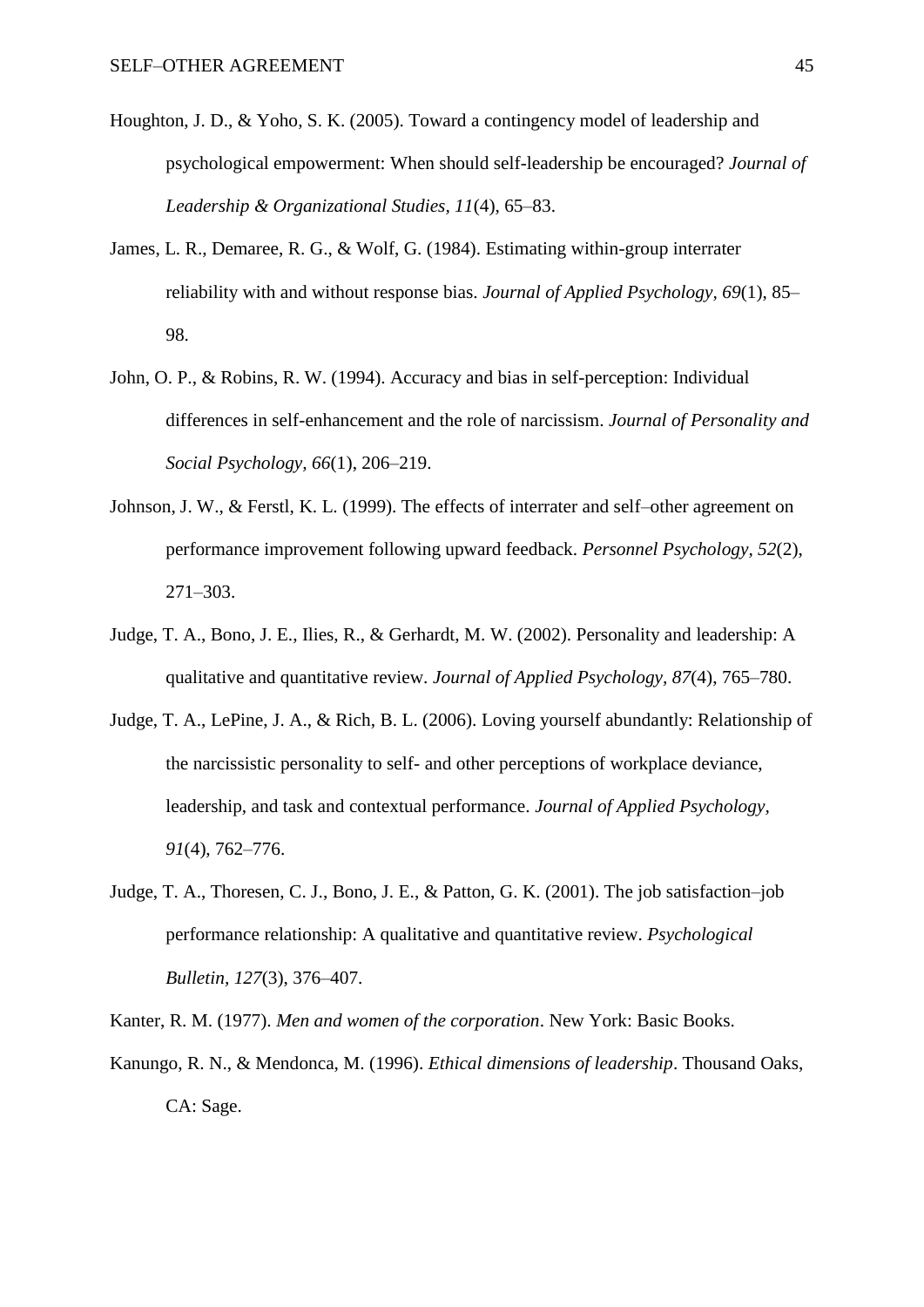Kark, R., Shamir, B., & Chen, G. (2003). The two faces of transformational leadership: Empowerment and dependency. *Journal of Applied Psychology, 88*(2), 246–255.

Kernberg, O. (1979). Regression in organizational leadership. *Psychiatry, 42*, 29–39.

- Khatri, N., Fern, C T., & Budhwar, P. (2001). Explaining employee turnover in an Asian context. *Human Resource Management Journal, 11*(1), 54–74.
- Kirkpatrick, S. A., & Locke, E. A. (1991). Leadership: do traits matter? *Academy of Management Executive*, *5*(2), 48–60.
- Konczak, L. J., Stelly, D. J., & Trusty, M. L. (2000). Defining and measuring empowering leader behaviors: Development of an upward feedback instrument. *Educational and Psychological Measurement, 60*(2), 301–313.
- Kopperud, K. H., Martinsen,  $\emptyset$ ., & Humborstad, S. I. W. (2014). Engaging leaders in the eyes of the beholder: On the relationship between transformational leadership, work engagement, service climate, and self–other agreement. *Journal of Leadership & Organizational Studies, 21*(1), 29–42.
- Krishnan, V. R. (2003). Power and moral leadership: Role of self–other agreement. *Leadership & Organization Development Journal, 24*(6), 345–351.
- Kuvaas, B. (2006). Performance appraisal satisfaction and employee outcomes: Mediating and moderating roles of work motivation. *International Journal of Human Resource Management, 17*(3), 504–522.
- Lambert, L. S., Edwards, J. R., & Cable, D. M. (2003). Breach and fulfillment of the psychological contract: A comparison of traditional and expanded views. *Personnel Psychology, 56*(4), 895–934.

Lawler, E. E. (1986). *High-involvement management*. San Francisco: Jossey-Bass.

Lee, M., & Koh, J. (2001). Is empowerment really a new concept? *International Journal of Human Resource Management, 12*(4), 684–695.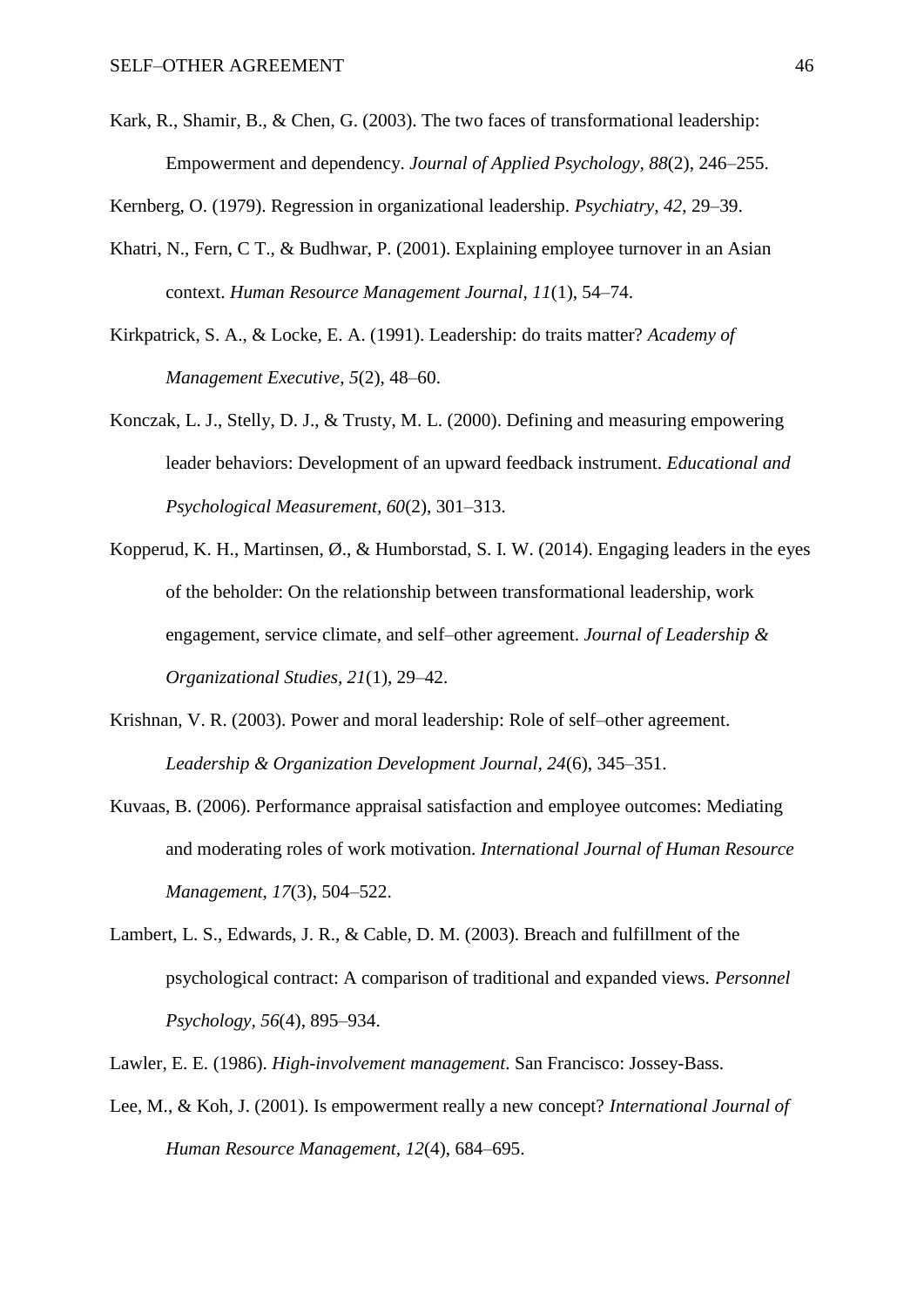- Lei, M., & Lomax, R. G. (2005). The effect of varying degrees of nonnormality in structural equation modeling. *Structural Equation Modeling, 12*(1), 1–27.
- Liu, W., Lepak, D. P., Takeuchi, R., & Sims Jr., H. P. (2003). Matching leadership styles with employment modes: Strategic human resource management perspective. *Human Resource Management Review, 13*(1), 127–152.
- Mabe, P. A., & West, S. G. (1982). Validity of self-evaluation of ability: A review and metaanalysis. *Journal of Applied Psychology, 67*(3), 280–296.
- Manz, C. C., & Sims Jr., H. P. (2001). *The new superleadership: Leading others to lead themselves*. San Francisco, CA: Berrett-Koehler Publishers.
- Mardia, K. V. (1970). Measures of multivariate skewness and kurtosis with applications. *Biometrika, 57*(3), 519–530.
- Menon, S. T. (2001). Employee empowerment: An integrative psychological approach. *Applied Psychology: An International Review, 50*(1), 153–180.
- Moshavi, D., Brown, F. W., & Dodd, N. G. (2003). Leader self-awareness and its relationship to subordinate attitudes and performance. *Leadership & Organization Development Journal, 24*(7), 407–418.
- Ostroff, C., Atwater, L. E., & Feinberg, B. J. (2004). Understanding self–other agreement. *Personnel Psychology, 57*(2), 333–375.
- Nevicka, B., Ten Velden, F. S., De Hoogh, A. H. B., & van Vianen, A. E. M. (2011). Reality at odds with perceptions: Narcissistic leaders and group performance. *Psychological Science, 22*(10), 1259–1264.
- Parker, S. K., Wall, T. D., & Cordery, J. L. (2001). Future work design research and practice: Towards an elaborated model of work design. *Journal of Occupational & Organizational Psychology, 74*(4), 413–440.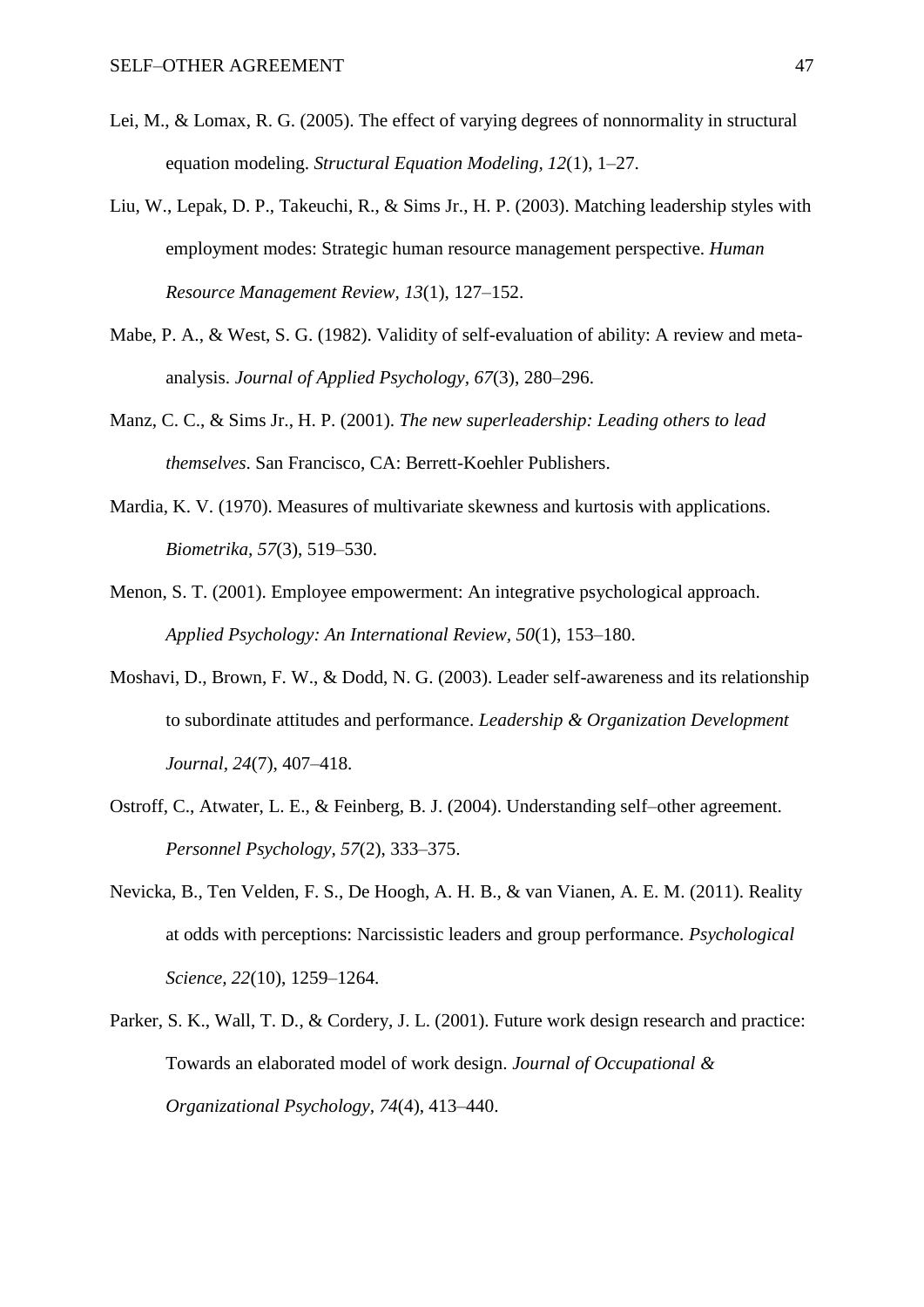- Pearce, C. L., Sims Jr., H. P., Cox, J. F., Ball, G., Schnell, E., Smith, K. A., & Trevino, L. (2003). Transactors, transformers and beyond: A multi-method development of a theoretical typology of leadership. *The Journal of Management Development, 22*(4), 273–307.
- Podsakoff, P. M., MacKenzie, S. B., Lee, J.-Y., & Podsakoff, N. P. (2003). Common method biases in behavioral research: A critical review of the literature and recommended remedies. *Journal of Applied Psychology, 88*(5), 879–903.
- Pulakos, E. D., & Wexley, K. N. (1983). The relationship among perceptual similarity, sex, and performance ratings in manager–subordinate dyads. *Academy of Management Journal, 26*(1), 129–139.
- Randolph, W. A., & Kemery, E. R. (2011). Managerial use of power bases in a model of managerial empowerment practices and employee psychological empowerment. *Journal of Leadership & Organizational Studies, 18*(1), 95–106.
- Richardson, H. A., Simmering, M. J., & Sturman, M. C. (2009). A tale of three perspectives. *Organizational Research Methods, 12*(4), 762–800.
- Rosenthal, S. A., & Pittinsky, T. L. (2006). Narcissistic leadership. *The Leadership Quarterly, 17*(6), 617–633.
- Schippers, M. C., Den Hartog, D. N., Koopman, P. L., & van Knippenberg, D. (2008). The role of transformational leadership in enhancing team reflexivity. *Human Relations, 61*(11), 1593–1616.
- Shanock, L. R., Baran, B. E., Gentry, W. A., Pattison, S. C., & Heggestad, E. D. (2010). Polynomial regression with response surface analysis: A powerful approach for examining moderation and overcoming limitations of difference scores. *Journal of Business & Psychology, 25*(4), 543–554.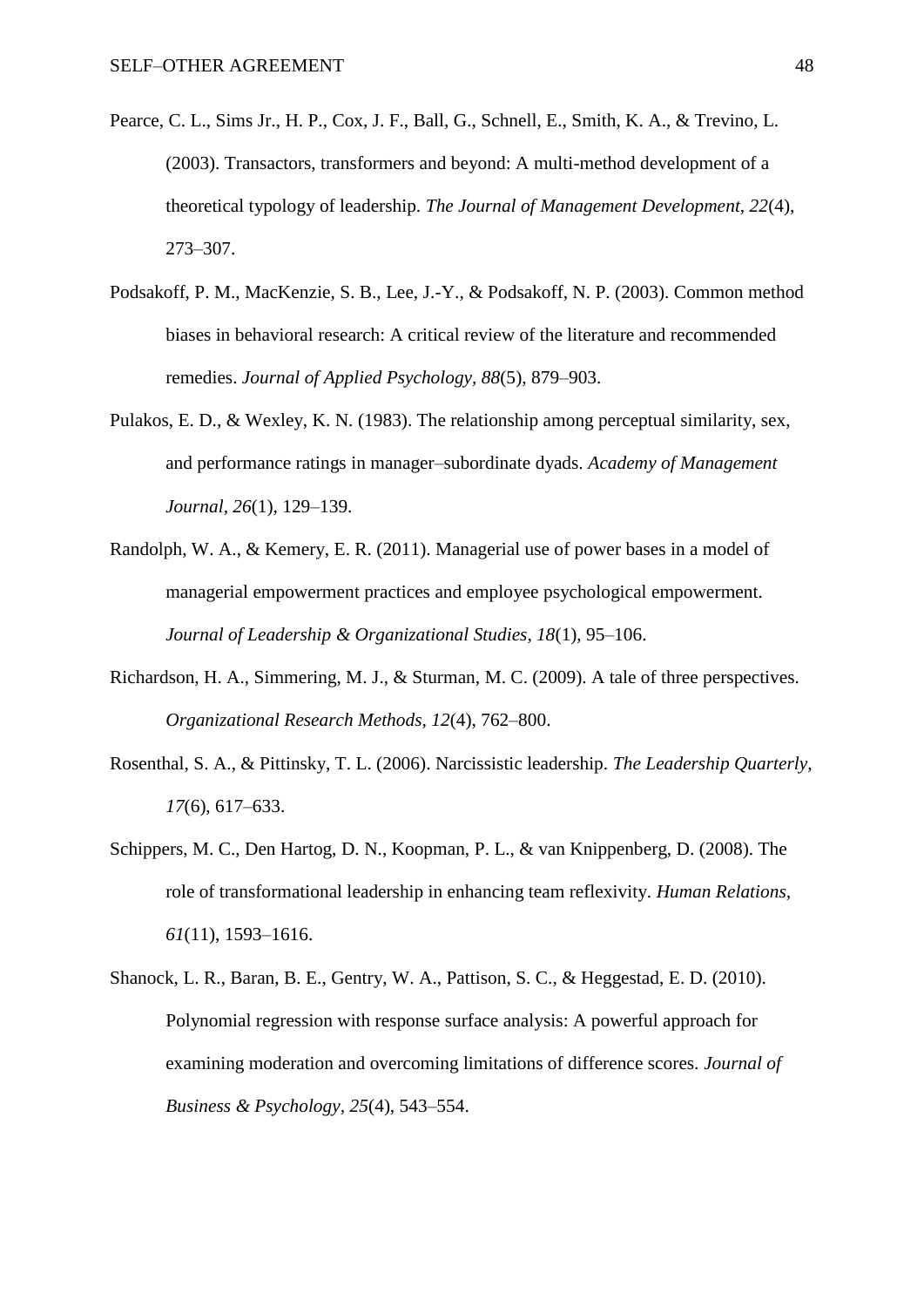- Sims Jr., H. P., & Manz, C. C. (1996). *Company of heroes: Unleashing the power of selfleadership*. New York: Wiley.
- Sosik, J. J. (2001). Self–other agreement on charismatic leadership. *Group & Organization Management, 26*(4), 484–511.
- Sosik, J. J., & Godshalk, V. M. (2004). Self–other rating agreement in mentoring: Meeting protégé expectations for development and career advancement. *Group & Organization Management, 29*(4), 442–469.
- Sosik, J. J., & Megerian, L. E. (1999). Understanding leader emotional intelligence and performance: The role of self–other agreement on transformational leadership perceptions. *Group & Organization Management, 24*(3), 367–390.
- Spreitzer, G. M. (1995). Psychological empowerment in the workplace: Dimensions, measurement, and validation. *Academy of Management Journal, 38*(5), 1442–1465.
- Spreitzer, G. M. (2008). Taking stock: A review of more than twenty years of research on empowerment. In C. Copper & J. Barling (Eds.), *Handbook of organizational behavior* (pp. 54–72). Thousand Oaks, CA: Sage.
- Szell, S., & Henderson, R. (1997). The impact of self–supervisor/subordinate performance rating agreement on subordinates' job satisfaction and organisational commitment. *Journal of Applied Social Behaviour, 3*(2), 25–37.
- Tekleab, A. G., Sims Jr., H. P., Yun, S., Tesluk, P. E., & Cox, J. (2008). Are we on the same page? Effects of self-awareness of empowering and transformational leadership. *Journal of Leadership & Organizational Studies, 14*(3), 185–201.
- Tett, R. P., & Meyer, J. P. (1993). Job satisfaction, organizational commitment, turnover intention, and turnover: Path analyses based on meta-analytic findings. *Personnel Psychology, 46*(2), 259–293.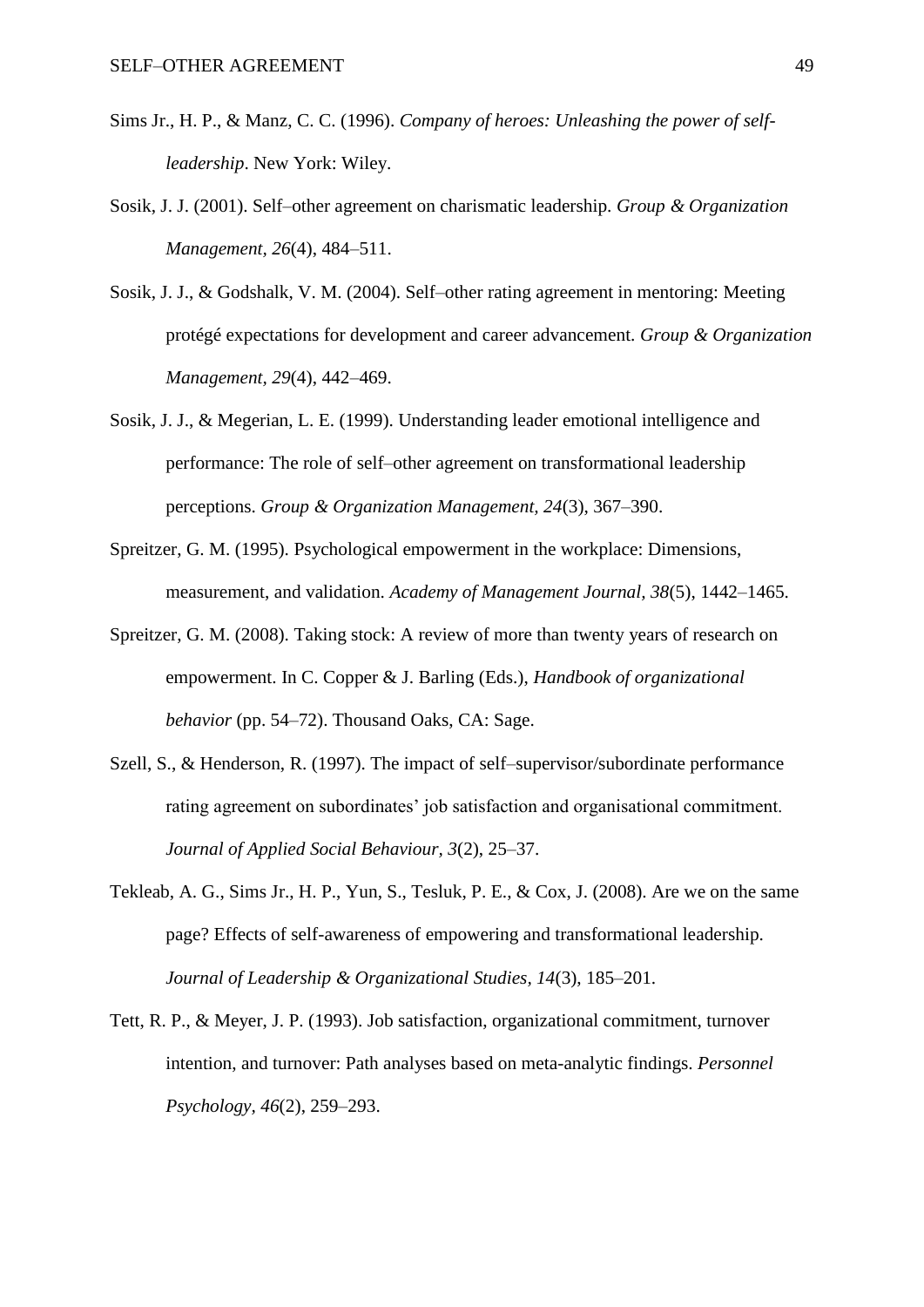- Thomas, K. W., & Velthouse, B. A. (1990). Cognitive elements of empowerment: An "interpretive" model of intrinsic task motivation. *Academy of Management Review, 15*(4), 666–681.
- Tsui, A. S., & O'Reilly Iii, C. A. (1989). Beyond simple demographic effects: The importance of relational demography in superior–subordinate dyads. *Academy of Management Journal, 32*(2), 402–423.
- van Dick, R., Christ, O., Stellmacher, J., Wagner, U., Ahlswede, O., Grubba, C., . . . Tissington, P. A. (2004). Should I stay or should I go? Explaining turnover intentions with organizational identification and job satisfaction. *British Journal of Management, 15*(4), 351–360.
- Vecchio, R. P., & Anderson, R. J. (2009). Agreement in self–other ratings of leader effectiveness: The role of demographics and personality. *International Journal of Selection & Assessment, 17*(2), 165–179.
- Vecchio, R. P., Justin, J. E., & Pearce, C. L. (2010). Empowering leadership: An examination of mediating mechanisms within a hierarchical structure. *The Leadership Quarterly, 21*(3), 530–542.
- West, S. G., Finch, J. F., & Curran, P. J. (1995). Structural equation models with nonnormal variables: Problems and remedies. In R. H. Hoyle (Ed.), *Structural equation modeling: Concepts, issues, and applications* (pp. 56–75). Thousand Oaks, CA: Sage.
- Wilkinson, A. (1998). Empowerment: Theory and practice. *Personnel Review, 27*(1), 40–56.
- Williams, H. M., Parker, S. K., & Turner, N. (2010). Proactively performing teams: The role of work design, transformational leadership, and team composition. *Journal of Occupational & Organizational Psychology, 83*(2), 301–324.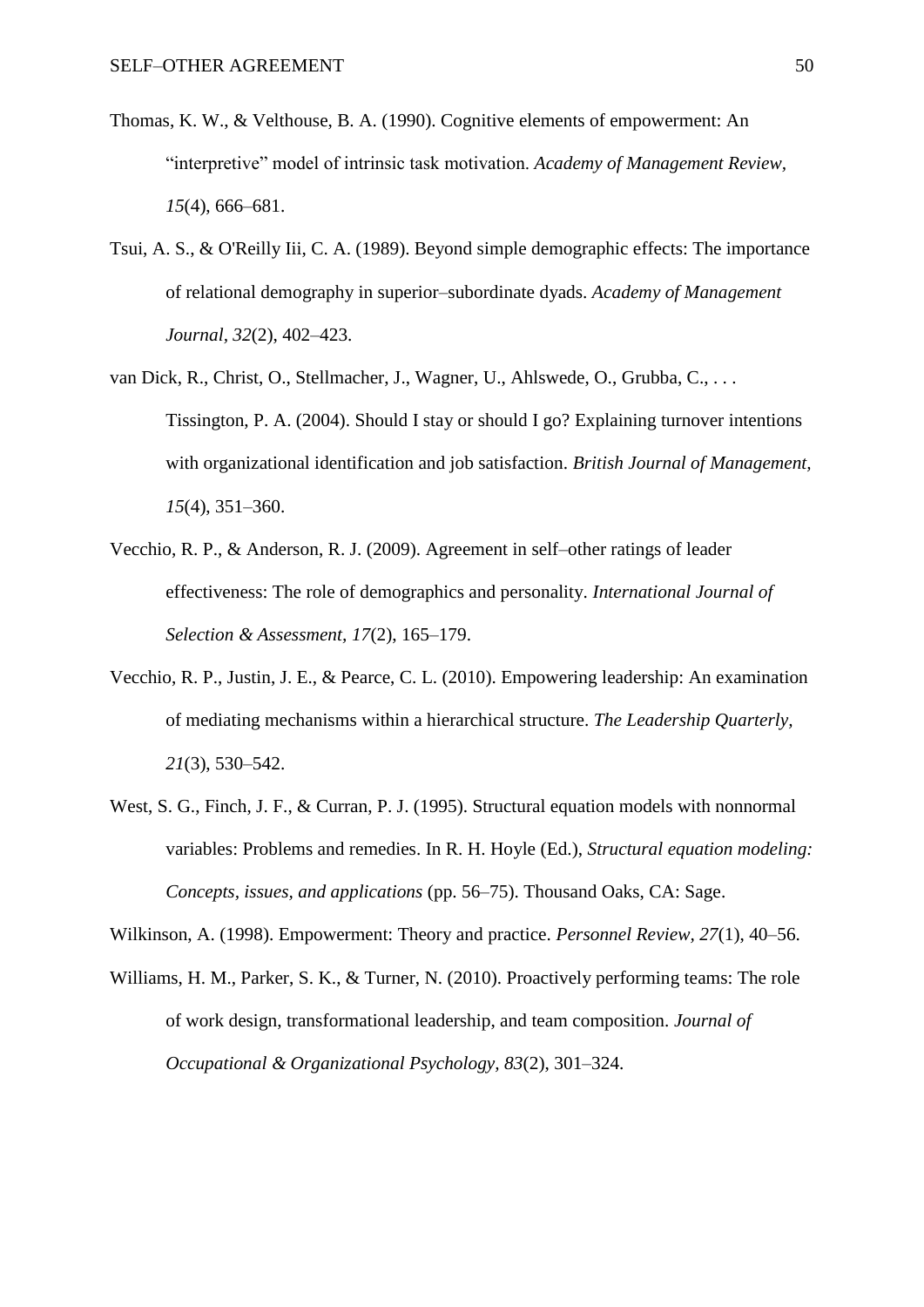- Williams, L. J., Cote, J. A., & Buckley, M. R. (1989). Lack of method variance in selfreported affect and perceptions at work: Reality or artifact? *Journal of Applied Psychology, 74*(3), 462–468.
- Wohlers, A. J., & London, M. (1989). Ratings of managerial characteristics: Evaluation difficulty, co-worker agreement, and self-awareness. *Personnel Psychology, 42*(2), 235–261.
- Yammarino, F. J., & Atwater, L. E. (1993). Understanding self-perception accuracy: Implications for human resource management. *Human Resource Management, 32*(2/3), 231−247.
- Yammarino, F. J., & Atwater, L. E. (1997). Do managers see themselves as others see them? Implications of self–other rating agreement for human resources management. *Organizational Dynamics, 25*(4), 35–44.
- Zhang, X., & Bartol, K. M. (2010). Linking empowering leadership and employee creativity: The influence of psychological empowerment, intrinsic motivation, and creative process engagement. *Academy of Management Journal, 53*(1), 107–128.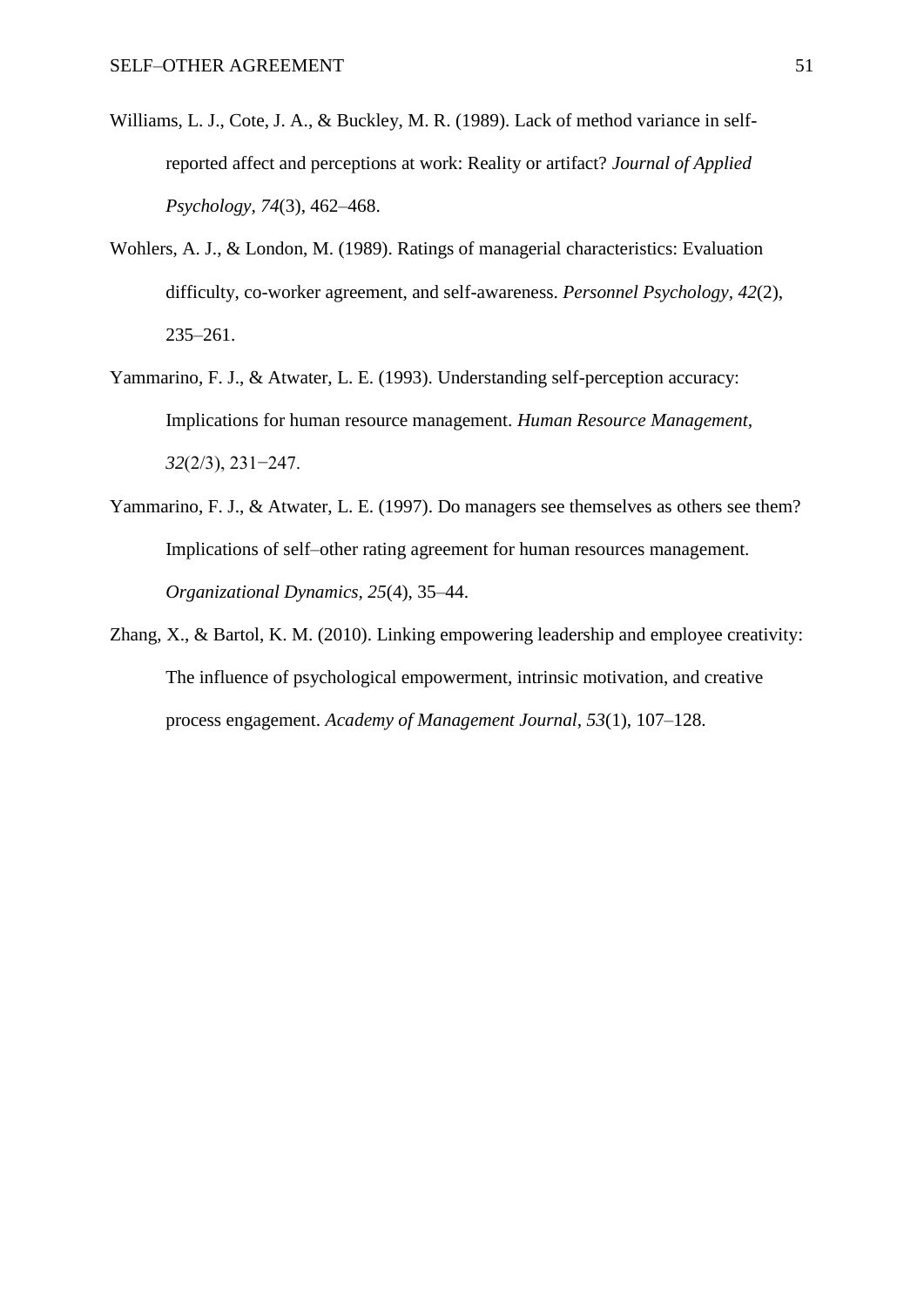## a. Three-dimensional response surface graph b. Simple slope lines



Figure 1. The relationship between self- and subordinate (others) ratings of empowering leadership (EL)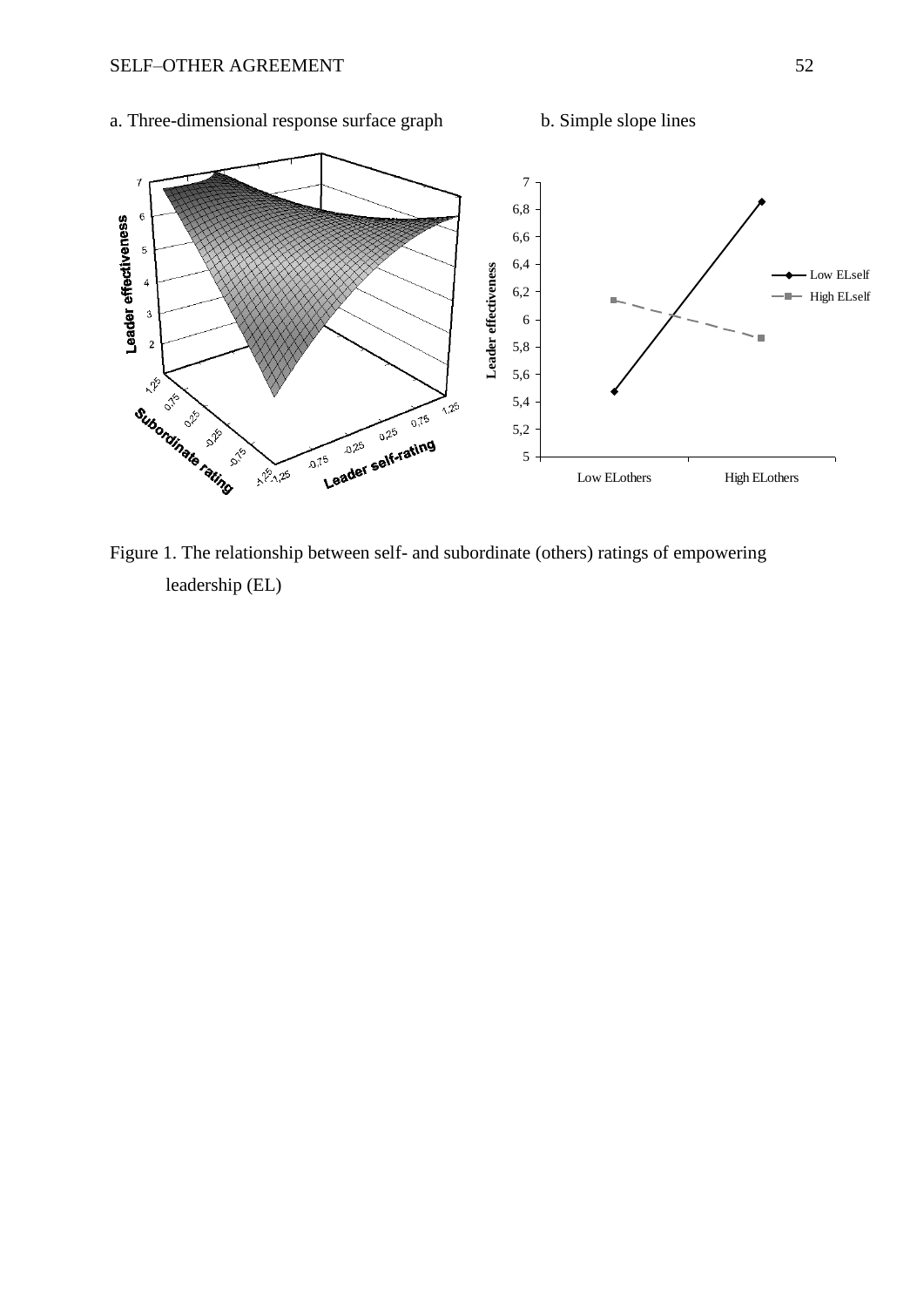## a. Three-dimensional response surface graph b. Simple slope lines



Figure 2. The relationship between self- and subordinate (others) ratings of empowering leadership (EL) and subordinates' job satisfaction.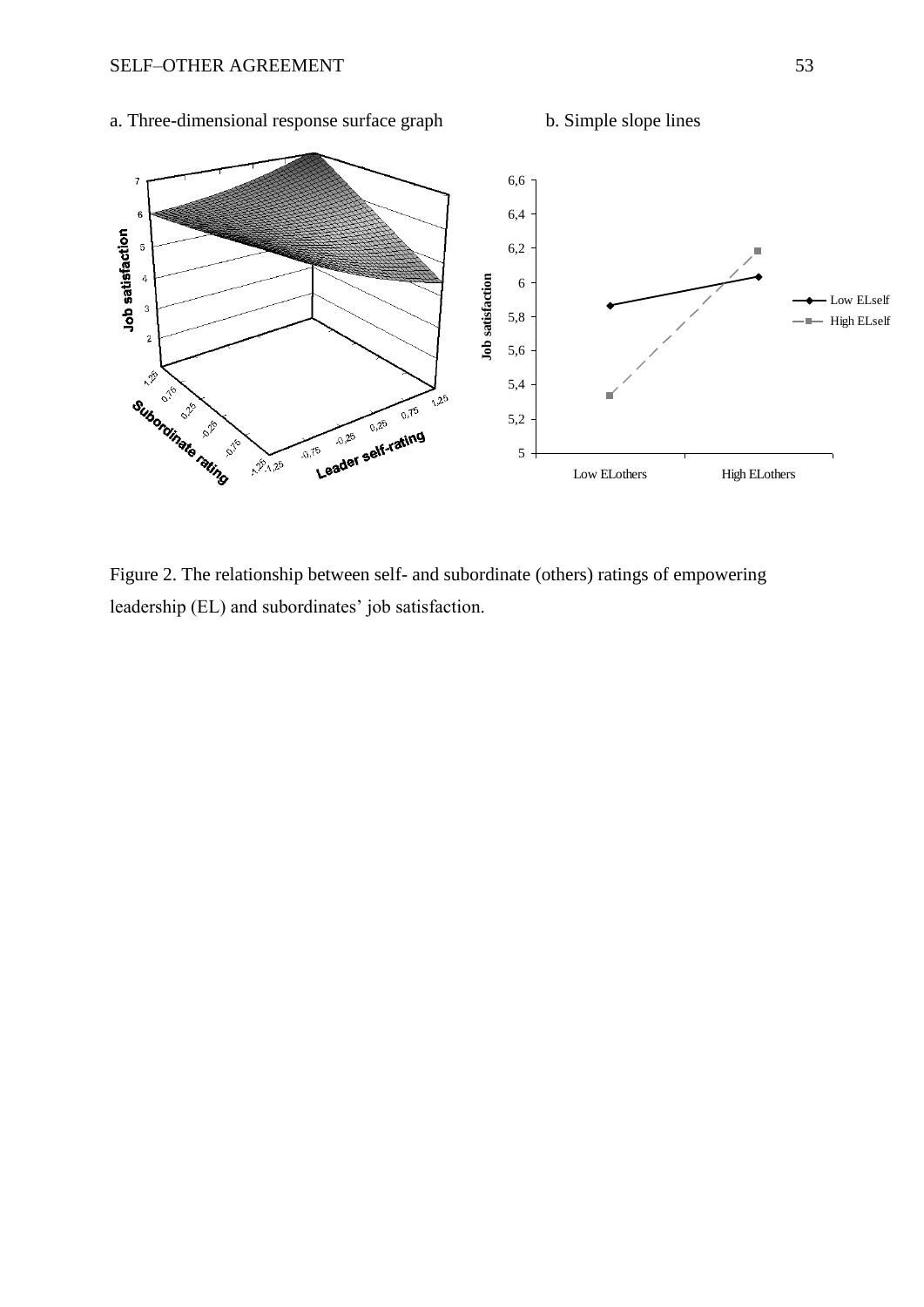## a. Three-dimensional response surface graph b. Simple slope lines





Figure 3. The relationship between self- and subordinate (others) ratings of empowering leadership (EL) and subordinates' turnover intention.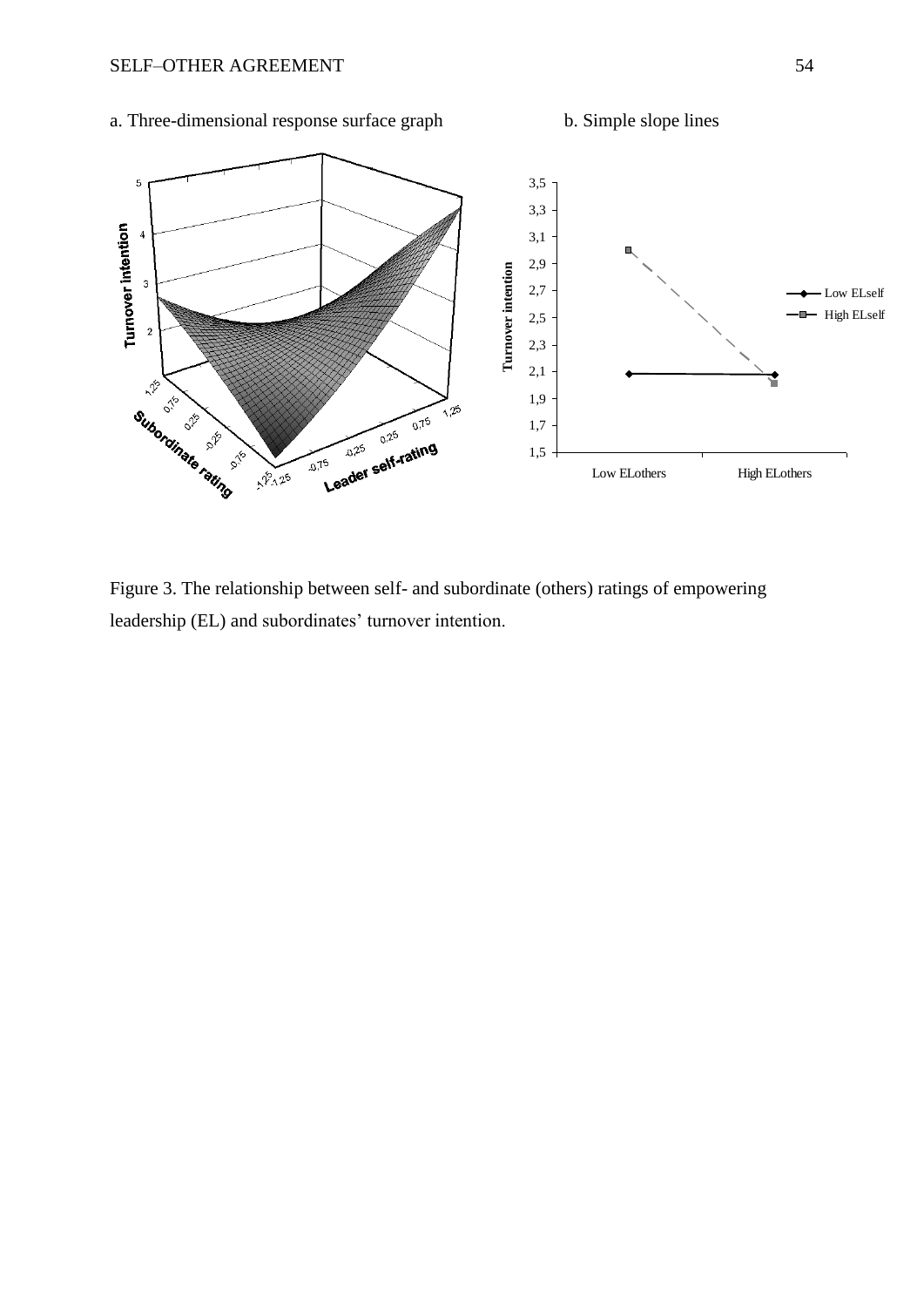### SELF–OTHER AGREEMENT 55

### Table 1

*Descriptive Statistics, Correlations, and Reliabilities*

| Variable                                                                                              | Min  | Max  |               | M SD | 1.     | 2.          | 3.            | 4.     |       |
|-------------------------------------------------------------------------------------------------------|------|------|---------------|------|--------|-------------|---------------|--------|-------|
| 1. Empowering leadership (leader self-rating) <sup><math>\alpha</math></sup> 4.06 6.22 5.05 .49 (.90) |      |      |               |      |        |             |               |        |       |
| 2. Empowering leadership (subordinate rating) <sup>a</sup> 2.29                                       |      |      | 6.06 4.66 .73 |      | .09    | (.94)       |               |        |       |
| 3. Job satisfaction (subordinate rating) <sup>a</sup>                                                 | 4.25 | 7.00 | 5.87 .53 -.13 |      |        | $.47**$     | (.91)         |        |       |
| 4. Turnover intention (subordinate rating) <sup>a</sup>                                               | 1.00 | 4.40 | 2.26 .73      |      | .27    |             | $-31* -64***$ | (.87)  |       |
| 5. Leader effectiveness (superior rating) <sup>b</sup>                                                | 4.25 | 7.00 | 6.00 .81      |      | $-.07$ | $.40**-.13$ |               | $-.06$ | (.92) |

*Note.* Cronbach's alphas are in parentheses on the diagonal.

a.  $N = 50$ 

 $b. N = 46$ 

 $**p* < .05. ** *p* < .01. *** *p* < .001.$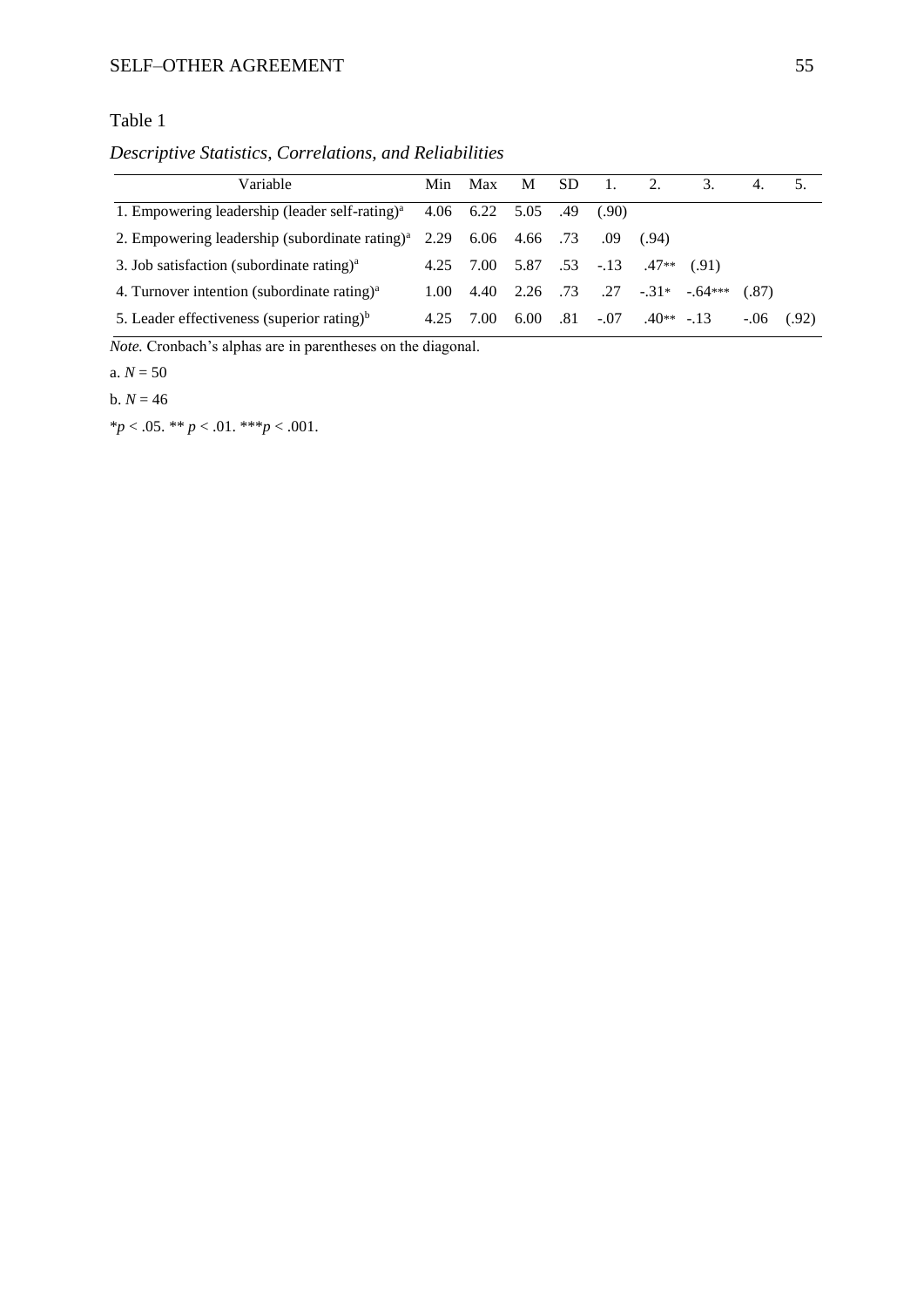## SELF-OTHER AGREEMENT 56

## Table 2

| Rating category  | Percentage | Mean EL (leader self-rating) | Mean EL (subordinate rating) |
|------------------|------------|------------------------------|------------------------------|
| Over-estimators  | 30         | 5.54                         | 4.18                         |
| In-agreement     | 42         | 4.92                         | 4.58                         |
| Under-estimators | 28         | 4.73                         | 5.32                         |

*Descriptive Statistics for Rating Categories*

*Note.*  $N = 50$ .  $EL = \text{empovering leadership.}$